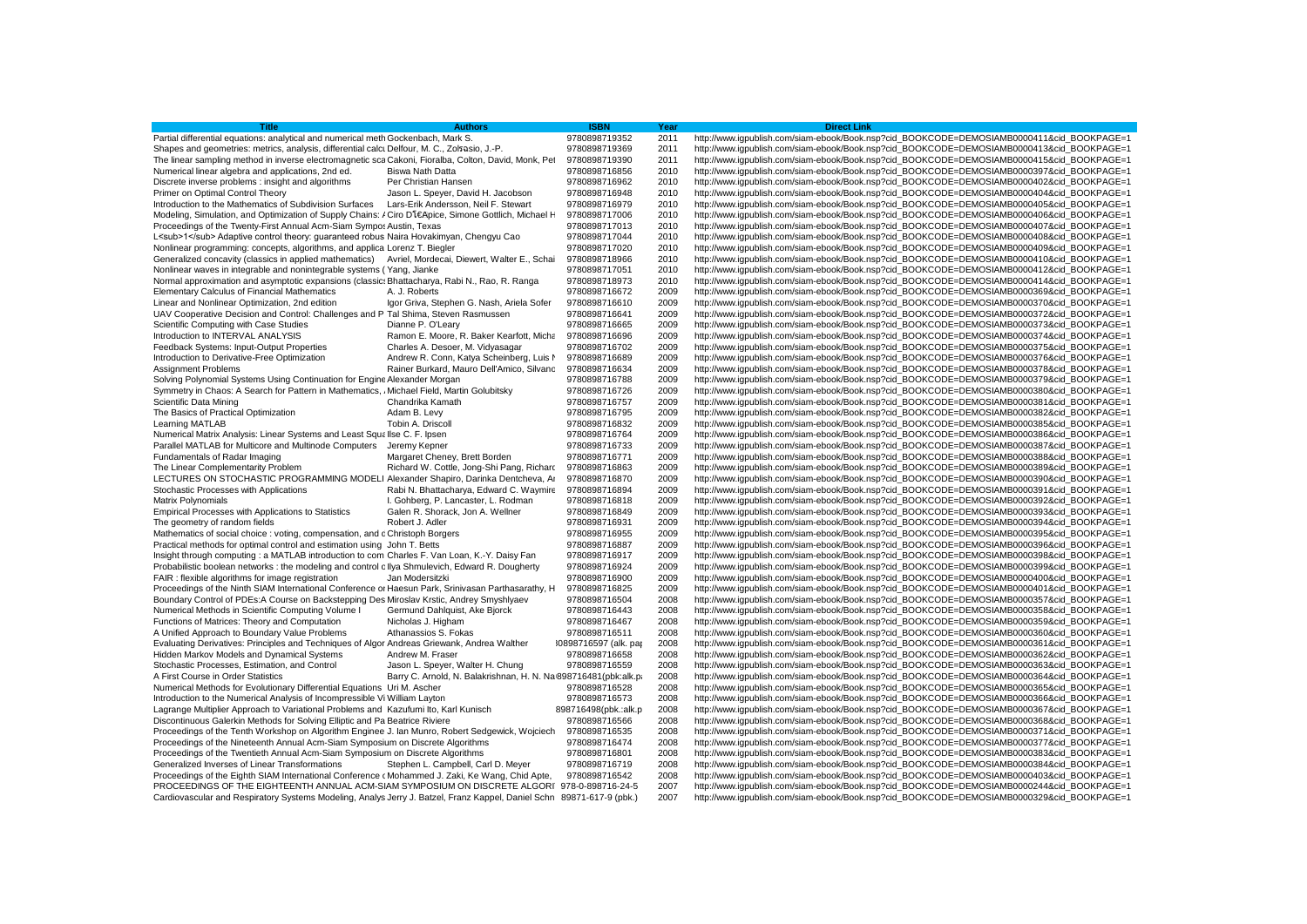Real-Time PDE-Constrained Optimization Lorenz T. Biegler, David Keyes, Omar Gha 0-898716-21-4 (alk. p 2007 http://www.igpublish.com/siam-ebook/Book.nsp?cid\_BOOKCODE=DEMOSIAMB0000330&cid\_BOOKPAGE=1<br>An Introduction to Modeli An Introduction to Modeling and Simulation of Particulate F T. I. Zohdi **2008** 2008 2008 0-898716-27-6 (alk. p. 2007 http://www.igpublish.com/siam-ebook/Book.nsp?cid\_BOOKCODE=DEMOSIAMB0000331&cid\_BOOKPAGE=1<br>Matrix Methods Matrix Methods in Data Mining and Pattern Recognition Lars Elde'n 98716-26-9 (pbk.: alk 2007 http://www.igpublish.com/siam-ebook/Book.nsp?cid\_BOOKCODE=DEMOSIAMB0000332&cid\_BOOKPAGE=1<br>Continuum Modeling in the Physical Scie Continuum Modeling in the Physical Sciences E. van Groesen, Jaap Molenaar 0-898716-25-2 (alk. p. 2007 http://www.igpublish.com/siam-ebook/Book.nsp?cid\_BOOKCODE=DEMOSIAMB0000333&cid\_BOOKPAGE=1<br>Finite Difference Methods for Finite Difference Methods for Ordinary and Partial Different Randall J. LeVeque 0-898716-29-0 (alk. p. 2007 http://www.igpublish.com/siam-ebook/Book.nsp?cid\_BOOKCODE=DEMOSIAMB0000334&cid\_BOOKPAGE=1<br>Data Clustering Theory, Data Clustering Theory, Algorithms, and Applications Guojun Gan, Chaoqun Ma, Jianhong Wu 0-898716-23-8 (alk. p<br>1978-0-89871-620-7 2007 http://www.igpublish.com/siam-ebook/Book.nsp?cid\_BOOKCODE=DEMOSIAMB0000338&cid\_BOOKPAGE Mathematics Applied to Continuum Mechanics Lee A. Segel 1978-0-89871-620-7 2007 http://www.igpublish.com/siam-ebook/Book.nsp?cid\_BOOKCODE=DEMOSIAMB0000339&cid\_BOOKPAGE=1<br>Perturbation Bounds for Matrix Eigenvalues Rajendra PROCEEDINGS OF THE NINTH WORKSHOP ON ALGOI David Applegate, Gerth Stolting Brodal, Da 978-0-898716-28-3 2007<br>Reservoir Simulation Mathematical Techniques in Oil Reco ZHANGXIN CHEN<br>0-898716-40-5 (alk. p. 2007 Linear Feedback Control Analysis and Design with MATLA Dingyu Xue, YangQuan Chen, Derek P. At0-898716-38-2 (alk. p<br>An Introduction to Iterative Toeolitz Solvers Rowmond Hon-Ru Chan. Xiao-Qing Jin 19-898716-36-8 (alk. pa 2 An Introduction to Iterative Toeplitz Solvers **Raymond Hon-Fu Chan, Xiao-Qing Jin** 0-898716-36-8 (alk. p. 2007 http://www.igpublish.com/siam-ebook/Book.nsp?cid\_BOOKCODE=DEMOSIAMB0000347&cid\_BOOKPAGE=1<br>Differential Dynamica Differential Dynamical Systems Manus Dames D. Meiss 0-898716-35-1 (alk. p. 2007 http://www.igpublish.com/siam-ebook/Book.nsp?cid\_BOOKCODE=DEMOSIAMB0000348&cid\_BOOKPAGE=1<br>CINEAR PROGRAMMING WITH MATLAB Michael C. Ferris. Ol LINEAR PROGRAMMING WITH MATLAB Michael C. Ferris, Olvi L. Mangasarian, Ste 0-898716-43-6 (alk. p. 2007 http://www.igpublish.com/siam-ebook/Book.nsp?cid\_BOOKCODE=DEMOSIAMB0000349&cid\_BOOKPAGE=1<br>Numerical Computing with Simu Numerical Computing with Simulink, Volume I Richard J. Gran 0-898716-37-5 (alk. p. 2007 http://www.igpublish.com/siam-ebook/Book.nsp?cid\_BOOKCODE=DEMOSIAMB0000350&cid\_BOOKPAGE=1<br>The Matrix Finenyalue Problem GR and Krylov The Matrix Eigenvalue Problem GR and Krylov Subspace I David S. Watkins 0-898716-41-2 (alk. p. 2007 http://www.igpublish.com/siam-ebook/Book.nsp?cid\_BOOKCODE=DEMOSIAMB0000351&cid\_BOOKPAGE=1<br>0-89871-642-9 (alk. p. 2007 http Stability and Stabilization of Time-Delay Systems: An Eiger Wim Michiels, Silviu-Iulian Niculescu 80898716320 (alk. pap 2007 http://www.igpublish.com/siam-ebook.nsp?cid=1007 http://www.igpublish.com/siam-ebook.nsp?cid=1007 Numerical Methods for Special Functions Amparo Gil, Javier Segura, Nico M. Temm 9780898716344 2007 http://www.igpublish.com/siam-ebook/Book.nsp?cid\_BOOKCODE=DEMOSIAMB0000354&cid\_BOOKPAGE=1<br>Applied Stochastic Processes and Applied Stochastic Processes and Control for Jump-Diffusi Floyd B. Hanson 80898716337(alk.pap 2007 http://www.igpublish.com/siam-ebook/Book.nsp?cid\_BOOKCODE=DEMOSIAMB0000355&cid\_BOOKPAGE=1<br>Solving PDEs in C++ Solve and Con VARIATIONAL ANALYSIS IN SOBOLEV AND BV SPACES Hedy Attouch, Giuseppe Buttazzo, Gsarar 0-89871-600-4 (pbk.) 2006 http://www.igpublish.com/siam-ebook/Book.nsp?cid\_BOOKCODE=DEMOSIAMB0000079&cid\_BOOKPAGE=1<br>PROCEFDINGS OF THE F PROCEEDINGS OF THE EIGHTH WORKSHOP ON ALG( Rajeev Raman, Robert Sedgewick, Matthi $\epsilon = 0.89871-610-1$  2006<br>
Understanding and Implementing the Finite Element Methc Mark S. Gockenbach Understanding and Implementing the Finite Element MethoMark S. Gockenbach 0-89871-614-4 (pbk.) 2006 http://www.igpublish.com/siam-ebook/Book.nsp?cid\_BOOKCODE=DEMOSIAMB0000090&cid\_BOOKPAGE=1<br>Invariant Subspaces of Matrices Invariant Subspaces of Matrices with Applications Israel Gohberg, Peter Lancaster, Leiba Ro 0-89871-608-X (pbk.) 2006 http://www.igpublish.com/siam-ebook/Book.nsp?cid\_BOOKCODE=DEMOSIAMB0000091&cid\_BOOKPAGE=1<br>The Immersed I A Course in Mathematical Biology Quantitative Modeling w Gerda de Vries, Thomas Hillen, Mark Lewi: 0-89871-612-8 (pbk.) 2006<br>The Lanczos and Coniugate Gradient Algorithms From The Gerard Meurant<br>2006 http://www.igpublish.c The Lanczos and Conjugate Gradient Algorithms From The Gerard Meurant 0-89871-616-0 2006 http://www.igpublish.com/siam-ebook/Book.nsp?cid\_BOOKCODE=DEMOSIAMB0000095&cid\_BOOKPAGE=1<br>Control Perspectives on Numerical Algorithm Control Perspectives on Numerical Algorithms and Matrix FAmit Bhaya, Eugenius Kaszkurewicz 0-89871-602-0 (pbk.) 2006 http://www.igpublish.com/siam-ebook/Book.nsp?cid\_BOOKCODE=DEMOSIAMB0000103&cid\_BOOKPAGE=1<br>The Structural PROCEEDINGS OF THE SIXTH SIAM INTERNATIONAL (Joydeep Ghosh, David Skillicorn, Diane La 0-89871-611-X 2006<br>Optimal Design of Experiments http://www.igpublish.com/siam-ebook.nsp?cid=17.com/siam-ebook.nsp?cid=17.com/sia Optimal Design of Experiments Friedrich Pukelsheim Friedrich Pukelsheim 0-89871-604-7 (pbk.) 2006 http://www.igpublish.com/siam-ebook/Book.nsp?cid\_BOOKCODE=DEMOSIAMB0000112&cid\_BOOKPAGE=1<br>PROCEEDINGS OF THE SEVENTEENTH ANN PROCEEDINGS OF THE SEVENTEENTH ANNUAL ACM- Maimi Florida 0-89871-605-5 2006 http://www.igpublish.com/siam-ebook/Book.nsp?cid\_BOOKCODE=DEMOSIAMB0000113&cid\_BOOKPAGE=1<br>Deblurring Images Matrices. Spectra.and Filtering Per Ch Deblurring Images Matrices, Spectra,and Filtering Per Christian Hansen, James G. Nagg, Dia 0-89871-618-7 2006 http://www.igpublish.com/siam-ebook/Book.nsp?cid\_BOOKCODE=DEMOSIAMB0000116&cid\_BOOKPAGE=1<br>Parallel Processing fo Computational Methods for Multiphase Flows in Porous MeZhangxin Chen, Guanren Huan, Yuanle M. 0-89871-606-3 (pbk.) 2006 http://www.igpublish.com/siam-ebook/Book.nsp?cid\_BOOKCODE=DEMOSIAMB0000162&cid\_BOOKPAGE=1<br>Exact and Ap Exact and Approximate Modeling of Linear Systems:A Beh Ivan Markovsky, Jan C. Willems, Sabine V 0-89871-603-9 2006<br>Direct Methods for Sparse Linear Systems Timothy A. Davis 0-89871-613-6 2006 Direct Methods for Sparse Linear Systems Timothy A. Davis 0-89871-613-6 2006 http://www.igpublish.com/siam-ebook/Book.nsp?cid\_BOOKCODE=DEMOSIAMB0000275&cid\_BOOKPAGE=1<br>Adaptive Control Tutorial current of Detros loannou. Ba Adaptive Control Tutorial Petros Mannou, Baris Fidan 0-89871-615-2 (pbk.) 2006 http://www.igpublish.com/siam-ebook/Book.nsp?cid\_BOOKCODE=DEMOSIAMB0000328&cid\_BOOKPAGE=1<br>1- Understanding Search Engines Mathematical Modeling Understanding Search Engines Mathematical Modeling an Michael W. Berry, Murray Browne 0-89871-581-4 (pbk.) 2005 http://www.igpublish.com/siam-ebook/Book.nsp?cid\_BOOKCODE=DEMOSIAMB0000005&cid\_BOOKPAGE=1<br>AN UNEASY ALLIANCE a AN UNEASY ALLIANCE Jagdish Chandra, Stephen M. Robinson 0-89871-535-0 (pbk.) 2005 http://www.igpublish.com/siam-ebook/Book.nsp?cid\_BOOKCODE=DEMOSIAMB0000007&cid\_BOOKPAGE=1<br>2005 http://www.igpublish.com/siam-ebook/Book.nsp? ants, BIKES, &CLOCKS PROBLEM SOLVING FOR UNDEWilliam Briggs 0-89871-574-1 (pbk.) 2005 http://www.igpublish.com/siam-ebook/Book.nsp?cid\_BOOKCODE=DEMOSIAMB0000015&cid\_BOOKPAGE=1<br>Accuracy and Reliability in Scientific Computi Accuracy and Reliability in Scientific Computing Bo Einarsson Bo Einarsson D-89871-584-9 (pbk.) 2005 http://www.igpublish.com/siam-ebook/Book.nsp?cid\_BOOKCODE=DEMOSIAMB0000016&cid\_BOOKPAGE=1<br>Anthology of Statistics in Spor Anthology of Statistics in Sports Terms and Book Jim Albert, Jay Bennett, James J. Cochran 0-89871-587-3 (pbk.) 2005 http://www.igpublish.com/siam-ebook/Book.nsp?cid\_BOOKCODE=DEMOSIAMB0000022&cid\_BOOKPAGE=1<br>Mathematica Lab Mathematica Laboratories for Mathematical Statistics Empl Jenny A. Baglivo 0-89871-566-0 (pbk.) 2005 http://www.igpublish.com/siam-ebook/Book.nsp?cid\_BOOKCODE=DEMOSIAMB0000029&cid\_BOOKPAGE=1<br>Computational Methods for Optio Computational Methods for Option Pricing Yves Achdou, Olivier Pironneau 0-89871-573-3 (pbk.) 2005 http://www.igpublish.com/siam-ebook/Book.nsp?cid\_BOOKCODE=DEMOSIAMB0000030&cid\_BOOKPAGE=1<br>Matrix Analysis for Scientists & E Matrix Analysis for Scientists & Engineers Alan J. Laub 0-89871-576-8 (pbk.) 2005 http://www.igpublish.com/siam-ebook/Book.nsp?cid\_BOOKCODE=DEMOSIAMB0000031&cid\_BOOKPAGE=1<br>MATLAB Guide Second Edition and Edition Desmond J. IMAGE PROCESSING and ANALYSIS: variational, PDE, w TONY F. CHAN, JIANHONG [JACKIE] SHI 0-89871-589-X (pbk.) 2005<br>Basic Concepts of Probability and Statistics Second Editior J. L. Hodges. Jr.. E. L. Lehmann Design and Analysis of Gauge R&R Studies Making Decisi Richard K. Burdick, Connie M. Borror, Dou 0-89871-588-1 (pbk.) 2005 http://www.igpublish.com/siam-ebook/Book.nsp?cid\_BOOKCODE=DEMOSIAMB0000037&cid\_BOOKPAGE=1<br>Applied D Applied Dynamic Programming for Optimization of Dynamii Rush D. Robinett III, David G.Wilson, G. R 0-89871-586-5<br>Mining Imperfect Data Dealing with Contamination and Incx Ronald K. Pearson 00000000000003871-582-2 (pbk.) Mining Imperfect Data Dealing with Contamination and Inco Ronald K. Pearson bearson 0-89871-582-2 (pbk.) 2005 http://www.igpublish.com/siam-ebook/Book.nsp?cid\_BOOKCODE=DEMOSIAMB0000039&cid\_BOOKPAGE=1<br>APPLICATIONS OF STOCHA APPLICATIONS OF STOCHASTIC PROGRAMMING Stein W. Wallace, William T. Ziemba 0-89871-555-5 (pbk.) 2005 http://www.igpublish.com/siam-ebook/Book.nsp?cid\_BOOKCODE=DEMOSIAMB0000052&cid\_BOOKPAGE=1<br>Experimental Design for Formula Experimental Design for Formulation Wendell F. Smith Wendell F. Smith 0-89871-580-6 (pbk.) 2005 http://www.igpublish.com/siam-ebook/Book.nsp?cid\_BOOKCODE=DEMOSIAMB0000055&cid\_BOOKPAGE=1<br>Smart Material Systems Model Develop Smart Material Systems Model Development Ralph C. Smith Ralph C. Smith 0-89871-583-0 2005 http://www.igpublish.com/siam-ebook/Book.nsp?cid\_BOOKCODE=DEMOSIAMB0000056&cid\_BOOKPAGE=1<br>Gender-Structured Population Modeling Math Gender-Structured Population Modeling Mathematical Metl M. lannelli, M. Martcheva, F. A. Milner 0-89871-577-6 2005 http://www.igpublish.com/siam-ebook/Book.nsp?cid\_BOOKCODE=DEMOSIAMB0000059&cid\_BOOKPAGE=1<br>ALGEBRAIC THEORY ALGEBRAIC THEORY OF AUTOMATA NETWORKS AN IIPAL DOMOSI, CHRYSTOPHER L. NEHAI 0-89871-569-5 2005 http://www.igpublish.com/siam-ebook/Book.nsp?cid\_BOOKCODE=DEMOSIAMB0000060&cid\_BOOKPAGE=1<br>Inverse Problem Theory and Methods fo PROCEEDINGS OF THE SIXTEENTH ANNUAL ACM-SIAM SYMPOSIUM ON DISCRETE ALGORITH 0-89871-585-7 2005<br>Approximation of Large-Scale Dynamical Systems Athanasios C. Antoulas 0-89871-529-6 (pbk.) 2005 Approximation of Large-Scale Dynamical Systems Athanasios C. Antoulas 0-89871-529-6 (pbk.) 2005 http://www.igpublish.com/siam-ebook/Book.nsp?cid\_BOOKCODE=DEMOSIAMB0000070&cid\_BOOKPAGE=1<br>Mathematical Models in Biology Acid\_ Mathematical Models in Biology Leah Edelstein-Keshet 0-89871-554-7 2005 http://www.igpublish.com/siam-ebook/Book.nsp?cid\_BOOKCODE=DEMOSIAMB0000071&cid\_BOOKPAGE=1<br>Spectral Properties of Banded Toeplitz Matrices Albrecht Bet

Perture Bounds for Matrix Eigenvalues Anatomy Books For Matrix Eigenvalues Rajendra Bhatia 2007<br>2007 http://www.igpublish.com/siam-ebook/Book.nsp?cid\_BOOKCODE=DEMOSIAMB0000343&cid\_BOOKPAGE=1 Reservoir Simulation Mathematical Techniques in Oil Book Conce Demathematical Techniques in Orleans-<br>1907 http://www.igpublish.com/siam-ebook/Book.nsp?cid\_BOOKCODE=DEMOSIAMB0000346&cid\_BOOKPAGE=1 0-89871-642-9 (alk. pa 2007 http://www.igpublish.com/siam-ebook/Book.nsp?cid\_BOOKCODE=DEMOSIAMB0000352&cid\_BOOKPAGE=1<br>10898716320 (alk. par 2007 http://www.igpublish.com/siam-ebook/Book.nsp?cid\_BOOKCODE=DEMOSIAMB0000353&ci Solthtp://www.igpublish.com/siam-ebook/Book.nsp?cid\_BOOKCODE=DEMOSIAMB0000078&cid\_BOOKPAGE=1<br>2006 http://www.igpublish.com/siam-ebook/Book.nsp?cid\_BOOKCODE=DEMOSIAMB0000079&cid\_BOOKPAGE=1 The 2006 http://www.igpublish.com/siam-ebook/Book.nsp?cid\_BOOKCODE=DEMOSIAMB0000093&cid\_BOOKPAGE=1<br>2006 http://www.igpublish.com/siam-ebook/Book.nsp?cid\_BOOKCODE=DEMOSIAMB0000094&cid\_BOOKPAGE=1 http://www.igpublish.com/siam-ebook/Book.nsp?cid\_BOOKCODE=DEMOSIAMB0000104&cid\_BOOKPAGE=1<br>http://www.igpublish.com/siam-ebook/Book.nsp?cid\_BOOKCODE=DEMOSIAMB0000105&cid\_BOOKPAGE=1 Parallel Processing Michael A. Heroux, Parallel A. Heroux, Parallel A. Heroux, Padma Raghavan, Hor 0.00117-6.<br>2006 http://www.igpublish.com/siam-ebook/Book.nsp?cid\_BOOKCODE=DEMOSIAMB0000162&cid\_BOOKPAGE=1 2005 http://www.igpublish.com/siam-ebook/Book.nsp?cid\_BOOKCODE=DEMOSIAMB0000032&cid\_BOOKPAGE=1<br>2005 http://www.igpublish.com/siam-ebook/Book.nsp?cid\_BOOKCODE=DEMOSIAMB0000033&cid\_BOOKPAGE=1 Basic Concepts of Probability and Statistics Concepts of Probability and Statistics Second D. Hodges, 2005<br>1998. http://www.igpublish.com/siam-ebook/Book.nsp?cid\_BOOKCODE=DEMOSIAMB0000037&cid\_BOOKPAGE=1 2005 http://www.igpublish.com/siam-ebook/Book.nsp?cid\_BOOKCODE=DEMOSIAMB0000067&cid\_BOOKPAGE=1<br>2005 http://www.igpublish.com/siam-ebook/Book.nsp?cid\_BOOKCODE=DEMOSIAMB0000068&cid\_BOOKPAGE=1 2005 http://www.igpublish.com/siam-ebook/Book.nsp?cid\_BOOKCODE=DEMOSIAMB0000074&cid\_BOOKPAGE=1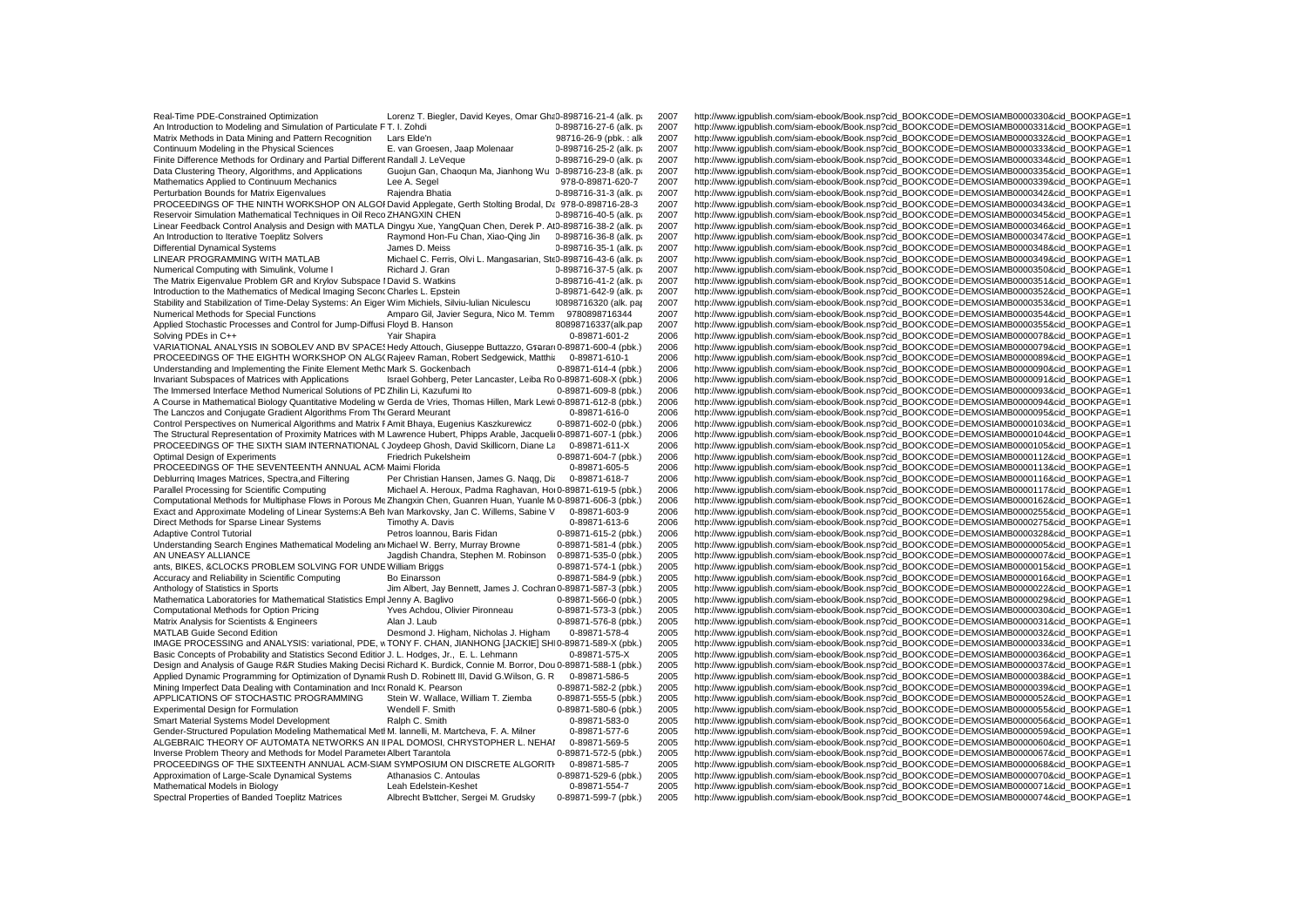The Analysis of Means **Peter R. Nelson, Peter S. Wludyka, Karen 0-89871-592-X (pbk.)** 2005 http://www.igpublish.com/siam-ebook/Book.nsp?cid\_BOOKCODE=DEMOSIAMB0000075&cid\_BOOKPAGE=1<br>Partial Differential Equations Particles Partial Differential Equations Matthes R. M. M. Mattheij, S. W. Rienstra, J. H. M. 0-89871-594-6 (pbk.) 2005 http://www.igpublish.com/siam-ebook/Book.nsp?cid\_BOOKCODE=DEMOSIAMB0000076&cid\_BOOKPAGE=1<br>Singular Perturbations Singular Perturbations and Hysteresis Michael P. Mortell, Robert E. O'Malley, Ale 0-89871-597-0 2005 http://www.igpublish.com/siam-ebook/Book.nsp?cid\_BOOKCODE=DEMOSIAMB0000077&cid\_BOOKPAGE=1<br>Functions of a Complex Variable Functions of a Complex Variable Theory and Technique George E Carrier, Max Krook, Carl E. Pear 0-89871-595-4 2005 http://www.igpublish.com/siam-ebook/Book.nsp?cid\_BOOKCODE=DEMOSIAMB0000087&cid\_BOOKPAGE=1<br>MATHEMATICS FOR IN MATHEMATICS FOR INDUSTRY: CHALLENGES AND FF David R. Ferguson, Thomas J. Peters 0-89871-598-9 2005 http://www.igpublish.com/siam-ebook/Book.nsp?cid\_BOOKCODE=DEMOSIAMB0000088&cid\_BOOKPAGE=1<br>PROCEEDINGS OF THE FOURTH SIAM IN PROCEEDINGS OF THE FOURTH SIAM INTERNATIONA MICHAEL W.BERRY, UMESHWAR DAYA 0-89871-568-7 2004 http://www.igpublish.com/siam-ebook/Book.nsp?cid\_BOOKCODE=DEMOSIAMB0000002&cid\_BOOKPAGE=1<br>Applied Adaptive Statistical Methods T Applied Adaptive Statistical Methods Tests of Significance Thomas W. O'Gorman **0-89871-553-9 (pbk.)** 2004 http://www.igpublish.com/siam-ebook/Book.nsp?cid\_BOOKCODE=DEMOSIAMB0000004&cid\_BOOKPAGE=1<br>Mathematical Principles of PROCEEDINGS OF THE SIXTH WORKSHOP ON ALGOF Lars Arge, Giuseppe F. Italiano, Robert Se 0-89871-564-4 2004<br>Nonlinear Output Regulation Theory and Applications Jie Huang 10-89871-562-8 2004 Nonlinear Output Regulation Theory and Applications Jie Huang 0-89871-562-8 2004 http://www.igpublish.com/siam-ebook/Book.nsp?cid\_BOOKCODE=DEMOSIAMB0000040&cid\_BOOKPAGE=1<br>MARINE ACOUSTICS Direct and Inverse Problems James MARINE ACOUSTICS Direct and Inverse Problems James L Buchanan, Robert P. Gilbert, Arm 0-89871-547-4 (pbk.) 2004 http://www.igpublish.com/siam-ebook/Book.nsp?cid\_BOOKCODE=DEMOSIAMB0000041&cid\_BOOKPAGE=1<br>THE SHARPEST CUT THE THE SHARPEST CUT THE IMPACT OF MANFRED PADB Martin Grotschel 0-89871-552-0 2004 http://www.igpublish.com/siam-ebook/Book.nsp?cid\_BOOKCODE=DEMOSIAMB0000050&cid\_BOOKPAGE=1<br>Numerical Computing with MATLAB Numerical Computing with MATLAB Cleve B. Moler Cleve B. Moler Cleve B. Moler Cleve B. Moler Cleve B. Moler 0-89871-560-1 (pbk.) 2004 http://www.igpublish.com/siam-ebook/Book.nsp?cid\_BOOKCODE=DEMOSIAMB0000053&cid\_BOOKPAGE=1 Bayesian Nonparametrics via Neural Networks Herbert K. H. Lee 0-89871-563-6 (pbk.) 2004 http://www.igpublish.com/siam-ebook/Book.nsp?cid\_BOOKCODE=DEMOSIAMB0000054&cid\_BOOKPAGE=1<br>PROCEEDINGS OF THE FIFTEENTH ANNUAL ACM-SIAI PROCEEDINGS OF THE FIFTEENTH ANNUAL ACM-SIAI Association for Computing Machinery 0-89871-558-X 2004 http://www.igpublish.com/siam-ebook/Book.nsp?cid\_BOOKCODE=DEMOSIAMB0000058&cid\_BOOKPAGE=1<br>Initial-Boundary Value Problems The SIAM 100-Digit CHALLENGE A Study in High-Accurac Folkmar Bornemann, Dirk Laurie, Stan Wa 0-89871-561-X(pbk.) 2004<br>Applied Mathematics Entering the 21<sup>st</sup>Centu James M. Hill, Ross Moore 0-89871-559-8 2004 Applied Mathematics Entering the 21<sup>st</sup> Centu James M. Hill, Ross Moore 0-89871-559-8 2004 http://www.igpublish.com/siam-ebook/Book.nsp?cid\_BOOKCODE=DEMOSIAMB0000065&cid\_BOOKPAGE=1<br>Finite Difference Schemes and Pa Finite Difference Schemes and Partial Differential Equation John C. Strikwerda 0-89871-567-9 2004 http://www.igpublish.com/siam-ebook/Book.nsp?cid\_BOOKCODE=DEMOSIAMB0000066&cid\_BOOKPAGE=1<br>Numerical Polynomial Algebra and P Numerical Polynomial Algebra Hans Division Mans J. Stetter Desertion Center Communical Accords Hans J. Stetter 0-89871-557-1 (pbk.) 2004 http://www.igpublish.com/siam-ebook/Book.nsp?cid\_BOOKCODE=DEMOSIAMB0000072&cid\_BOOKPA Applied Mathematical Models in Human Physiology Johnny T. Ottesen, Mette S. Olufsen, Jesp 0-89871-539-3(pbk.) 2004 http://www.igpublish.com/siam-ebook/Book.nsp?cid\_BOOKCODE=DEMOSIAMB00000242&cid\_BOOKPAGE=1<br>Axiomatic Consen Axiomatic Consensus Theory in Group Choice and Biomat William H. E. Day, F. R. McMorris 0-89871-551-2 (pbk.) 2003 http://www.igpublish.com/siam-ebook/Book.nsp?cid\_BOOKCODE=DEMOSIAMB0000003&cid\_BOOKPAGE=1<br>Fast Algorithms fo Fast Algorithms for Structured Matrices: Theory and Applic Vadim Olshevsky 0-8218-3177-1 2003 http://www.igpublish.com/siam-ebook/Book.nsp?cid\_BOOKCODE=DEMOSIAMB0000012&cid\_BOOKPAGE=1<br>Research Directions in Distributed Par Research Directions in Distributed Parameter Systems Ralph C. Smith, Michael A. Demetriou 0-89871-548-2 (pbk.) 2003 http://www.igpublish.com/siam-ebook/Book.nsp?cid\_BOOKCODE=DEMOSIAMB0000013&cid\_BOOKPAGE=1<br>Introduction to Introduction to Shape Optimization Theory, Approximation, J. Haslinger, R.A. E. Makinen 0-89871-536-9 2003 http://www.igpublish.com/siam-ebook/Book.nsp?cid\_BOOKCODE=DEMOSIAMB0000019&cid\_BOOKPAGE=1<br>DISCRETE CONVEX ANALYSIS DISCRETE CONVEX ANALYSIS KAZUO MUROTA 0-89871-540-7 2003 http://www.igpublish.com/siam-ebook/Book.nsp?cid\_BOOKCODE=DEMOSIAMB0000020&cid\_BOOKPAGE=1<br>A Tutorial on Elliptic PDE Solvers and Their Parallelization Craig C. Dougl A Tutorial on Elliptic PDE Solvers and Their Parallelization Craig C. Douglas, Gundolf Haase, Ulrich L 0-89871-541-5 (pbk.) 2003 http://www.igpublish.com/siam-ebook/Book.nsp?cid\_BOOKCODE=DEMOSIAMB0000021&cid\_BOOKPAGE=1<br>CON CONTROL in an Information Rich World Richard M. Murray Richard M. Murray Companish.com/stam-ebook/Sing-ebook/Book.nsp?cid\_BOOKCODE=DEMOSIAMB0000027&cid\_BOOKPAGE=1<br>PROCEEDINGS OF THE FIFTH WORKSHOP ON ALGOF Richard E. Ladne PROCEEDINGS OF THE FIFTH WORKSHOP ON ALGOR Richard E. Ladner 199871-542-3 2003 http://www.igpublish.com/siam-ebook/Book.nsp?cid\_BOOKCODE=DEMOSIAMB0000042&cid\_BOOKPAGE=1<br>PROCEEDINGS OF THE FOURTEENTH ANNUAL ACM-S Baltimore, PROCEEDINGS OF THE FOURTEENTH ANNUAL ACM-S Baltimore, MD 0-89871-538-5 2003 http://www.igpublish.com/siam-ebook/Book.nsp?cid\_BOOKCODE=DEMOSIAMB0000043&cid\_BOOKPAGE=1<br>Iterative Methods for Sparse Linear Systems Yousef Saad Iterative Methods for Sparse Linear Systems Yousef Saad 199871-534-2 (pbk.) 2003 http://www.igpublish.com/siam-ebook/Book.nsp?cid\_BOOKCODE=DEMOSIAMB0000044&cid\_BOOKPAGE=1<br>Finite Flement Methods with B-Splines Maria ROOKP Finite Element Methods with B-Splines Method Method Klaus Hollig CT. Kelleg CT. Kelled CT. Kelleg CHAS DELEMOSIAMB000000498&cid\_BOOK Dock http://www.igpublish.com/siam-ebook/Book.nsp?cid\_BOOKCODE=DEMOSIAMB0000049&cid\_BOOKP Solving Nonlinear Equations with Newton's Method C T. Kelleg brack Carlos Castillo-Chavez 0-89871-546-6 (pbk.) 2003 http://www.igpublish.com/siam-ebook/Book.nsp?cid\_BOOKCODE=DEMOSIAMB0000049&cid\_BOOKPAGE=1<br>Bioterrorism Mat Bioterrorism Mathematical Modeling Applications in Homela H. T. Banks, Carlos Castillo-Chavez 0-89871-549-0 (pbk.) 2003 http://www.igpublish.com/siam-ebook/Book.nsp?cid\_BOOKCODE=DEMOSIAMB0000051&cid\_BOOKPAGE=1<br>Introduction Introduction to Numerical Continuation Methods Eugene L. Allgower, Kurt Georg 0-89871-544-X (pbk.) 2003 http://www.igpublish.com/siam-ebook/Book.nsp?cid\_BOOKCODE=DEMOSIAMB0000057&cid\_BOOKPAGE=1<br>THE LANCZOS METHOD Evoluti THE LANCZOS METHOD Evolution and Application Louis Komzsik busic and the dealer and the dealer and the dealer of the dealer and the dealer and the dealer and the dealer and the dealer and the dealer and the dealer and the Perspectives in Flow Control and Optimization Max D. Gunzburger and the dealer the dealers of the dealers of the dealers of the dealers of the dealers of the dealers in ebook/Book.nsp?cid\_BOOKCODE=DEMOSIAMB0000150&cid\_BOOK Recurrent Events Data Analysis for Product Repairs, Disea Wayne B. Nelson 0-89871-522-9 2003 http://www.igpublish.com/siam-ebook/Book.nsp?cid\_BOOKCODE=DEMOSIAMB0000161&cid\_BOOKPAGE=1<br>Computational Methods for Inverse Probl Computational Methods for Inverse Problems Curtis R.Vogel Curtis R.Vogel 0-89871-507-5 2002 http://www.igpublish.com/siam-ebook/Book.nsp?cid\_BOOKCODE=DEMOSIAMB0000008&cid\_BOOKPAGE=1<br>Neuro-Fuzzy Control of Industrial System Neuro-Fuzzy Control of Industrial Systems with Actuator NoF. L. Lewi, J. Campos, R. Selmic 0-89871-505-9 2002 http://www.igpublish.com/siam-ebook/Book.nsp?cid\_BOOKCODE=DEMOSIAMB0000009&cid\_BOOKPAGE=1<br>Credit Scoring and Its Credit Scoring and Its Applications Lyn C. Thomas, David B. Edelman, Jonath 0-89871-483-4 (pbk.) 2002 http://www.igpublish.com/siam-ebook/Book.nsp?cid\_BOOKCODE=DEMOSIAMB0000010&cid\_BOOKPAGE=1<br>Design Sensitivity Analysis Co Design Sensitivity Analysis Computational Issues of Sensit Lisa G. Stanley, Dawn L. Stewart 0-89871-524-5 2002 http://www.igpublish.com/siam-ebook/Book.nsp?cid\_BOOKCODE=DEMOSIAMB0000026&cid\_BOOKPAGE=1<br>Accuracy and Stabilit Lanczos Algorithms for Large Symmetric Eigenvalue Comr Jane K. Cullum, Ralph A. Willoughby Nonlinear Systems Analysis, Second Edition M. Vidyasagar M. Vidyasagar 0-89871-526-1 (pbk.) 2002 http://www.igpublish.com/siam-ebook/Book.nsp?cid\_BOOKCODE=DEMOSIAMB0000086&cid\_BOOKPAGE=1 (pbk.) 3002 http://www.igpublish.co Spline Models for Observational Data GRACE WAHBA 6-89871-244-0 2002 http://www.igpublish.com/siam-ebook/Book.nsp?cid\_BOOKCODE=DEMOSIAMB0000106&cid\_BOOKPAGE=1<br>The Finite Element Method for Elliptic Problems Philippe G. Ciar The Finite Element Method for Elliptic Problems Philippe G. Ciarlet 0-89871-514-8 (pbk.) 2002 http://www.igpublish.com/siam-ebook/Book.nsp?cid\_BOOKCODE=DEMOSIAMB0000110&cid\_BOOKPAGE=1<br>Partial Differential Equations Analyti Partial Differential Equations Analytical and Numerical Mett Mark S. Gockenbach 0-89871-518-0 2002 http://www.igpublish.com/siam-ebook/Book.nsp?cid\_BOOKCODE=DEMOSIAMB0000111&cid\_BOOKPAGE=1<br>Multivariate Statistical Process Multivariate Statistical Process Control with Industrial Applir Robert L Mason, John C. Young 0-89871-496-6 2002 http://www.igpublish.com/siam-ebook/Book.nsp?cid\_BOOKCODE=DEMOSIAMB0000127&cid\_BOOKPAGE=1<br>Methods of Mathemat Facts, Conjectures,and Improvements for Simulated Annea Peter Salamon, Paolo Sibani, Richard Fros 0-89871-508-3(pbk.) 2002<br>Mathematical Optimization and Economic Theory Michael D. Intriligator 0-89871-511-3 2002 Multiple Decision procedures:Theory and Methodology of Shanthi S. Gupta, S. Panchapakesan 0-89871-532-6 (pt<br>2002 Simulating, Analyzing, and Animating Dynamical Systems Eard Ermentrout Simulating, Analyzing, and Animating Dynamical Systems Eard Ermentrout 0-89871-506-7 2002 http://www.igpublish.com/siam-ebook/Book.nsp?cid\_BOOKCODE=DEMOSIAMB0000214&cid\_BOOKPAGE=1<br>Ordinary Differential Equations in Theory Ordinary Differential Equations in Theory and Practice Robert Mattbeij, Jaap Molenaar 0-89871-531-8(pbk.) 2002 http://www.igpublish.com/siam-ebook/Book.nsp?cid\_BOOKCODE=DEMOSIAMB0000234&cid\_BOOKPAGE=1<br>Ordinary Differential Ordinary Differential Equations **Philip Hartman** Philip Hartman 199871-510-5 2002 http://www.igpublish.com/siam-ebook/Book.nsp?cid\_BOOKCODE=DEMOSIAMB0000254&cid\_BOOKPAGE=1<br>Puzzy Logic and Probability Applications Timothy J Fuzzy Logic and Probability Applications Timothy J. Ross, Jane M. Booker, W. Jerry 0-89871-525-3 2002 http://www.igpublish.com/siam-ebook/Book.nsp?cid\_BOOKCODE=DEMOSIAMB0000273&cid\_BOOKPAGE=1<br>THE VEHICLE ROUTING PROBLEM Pa THE VEHICLE ROUTING PROBLEM Paolo Toth, Daniele Vigo 0-89871-579-2 2002 http://www.igpublish.com/siam-ebook/Book.nsp?cid\_BOOKCODE=DEMOSIAMB0000274&cid\_BOOKPAGE=1 Mathematical Control Theory of Coupled PDEs Irena Lasiecka 1998 and the decay of the decay of the decay of the decay of the decay of the decay of the decay of the decay of the decay of the decay of the decay of the decay o Stochastic Modeling in Broadband Communications Syster Ingemar Kaj 6-89871-519-9 2002 http://www.igpublish.com/siam-ebook/Book.nsp?cid\_BOOKCODE=DEMOSIAMB0000327&cid\_BOOKPAGE=1<br>COLLECTED LECTURES ON THE PRESERVATION OF {Don COLLECTED LECTURES ON THE PRESERVATION OF S Donald Estep, Simon Tavener 0-89871-520-2 (pbk.) 2002 http://www.igpublish.com/siam-ebook/Book.nsp?cid\_BOOKCODE=DEMOSIAMB0000338&cid\_BOOKPAGE=1<br>The Stability of Dynamical Systems The Stability of Dynamical Systems J.P.LA SALLE, Z. ARTSTEIN 0-89871-022-7 2002 http://www.igpublish.com/siam-ebook/Book.nsp?cid\_BOOKCODE=DEMOSIAMB0000340&cid\_BOOKPAGE=1<br>Numerical Computing with IEEE Floating Point Arithme  $2001$  http://www.igpublish.com/siam-ebook/Book.nsp?cid\_BOOKCODE=DEMOSIAMB0000014&cid\_BOOKPAGE=1

Mathematical Arthonical Principles of Optical Principles of Optical Book CoDE=DEMOSIAMB0000006&cid\_BOOKPAGE=1<br>1992 http://www.igpublish.com/siam-ebook/Book.nsp?cid\_BOOKCODE=DEMOSIAMB0000028&cid\_BOOKPAGE=1 **http://www.igpublish.com/siam-ebook/Book.nsp?cid\_BOOKCODE=DEMOSIAMB0000061&cid\_BOOKPAGE=1**<br>http://www.igpublish.com/siam-ebook/Book.nsp?cid\_BOOKCODE=DEMOSIAMB0000063&cid\_BOOKPAGE=1 Accuracy and Stability of Numerical Algorithms SECOND ENicholas J. Higham 0-89871-521-0 2002 http://www.igpublish.com/siam-ebook/Book.nsp?cid\_BOOKCODE=DEMOSIAMB0000047&cid\_BOOKPAGE=1 Methods of Mathematical Economics:Linear And Nonlinear Accordination of Deconomics:<br>1902 http://www.igpublish.com/siam-ebook/Book.nsp?cid\_BOOKCODE=DEMOSIAMB0000180&cid\_BOOKPAGE=1 0-89871-511-3 2002 http://www.igpublish.com/siam-ebook/Book.nsp?cid\_BOOKCODE=DEMOSIAMB0000181&cid\_BOOKPAGE=1<br>1-0-89871-532-6 (pbk.) 2002 http://www.igpublish.com/siam-ebook/Book.nsp?cid\_BOOKCODE=DEMOSIAMB0000182&cid\_BOOKP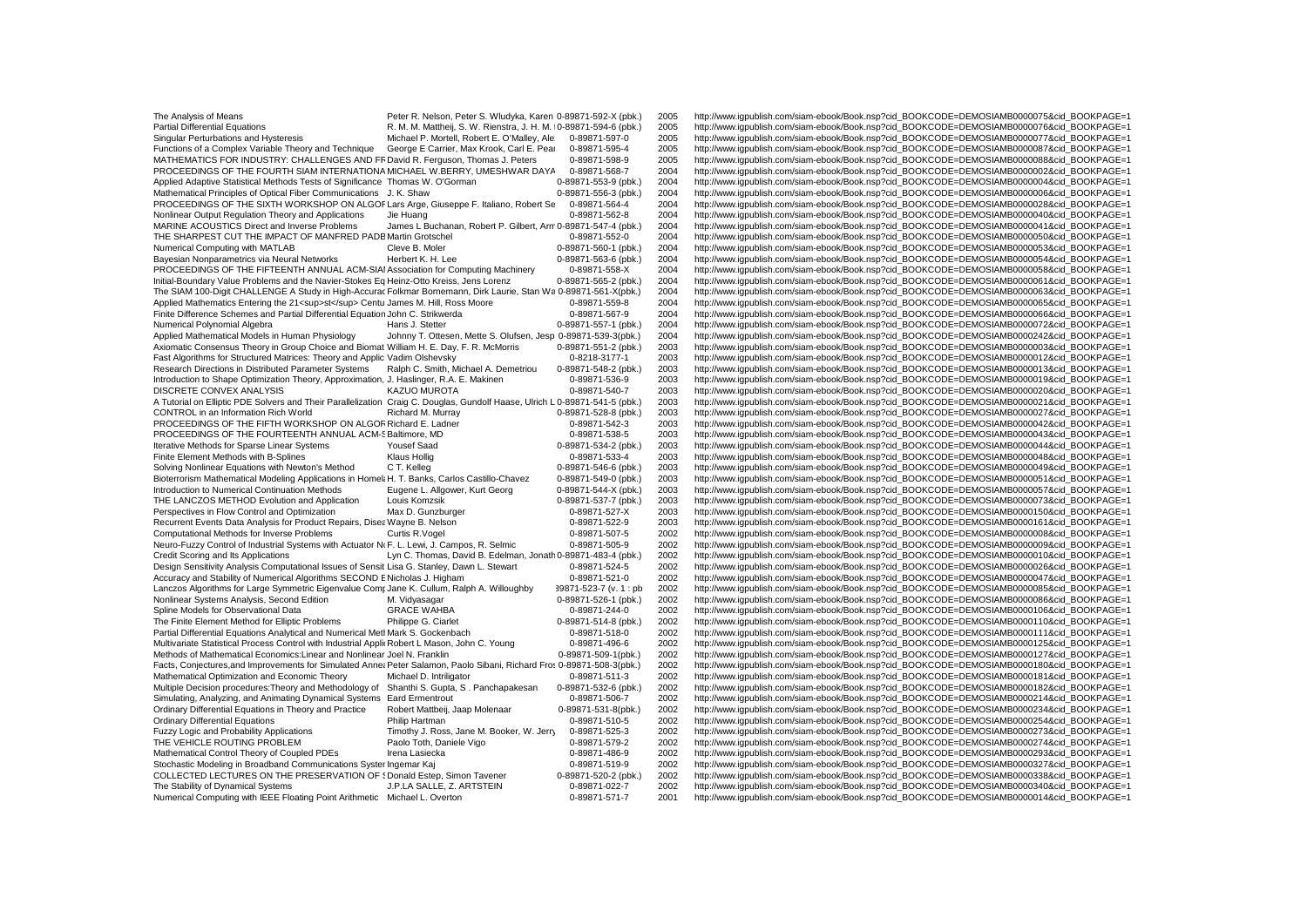| The Mathematics of Computerized Tomography<br>0-89871-493-l(pbk.)<br>2001<br>http://www.iqpublish.com/siam-ebook/Book.nsp?cid_BOOKCODE=DEMOSIAMB0000045&cid_BOOKPAGE=1<br><b>Frank Natterer</b><br>Mathematical Methods in Image Reconstruction<br>Frank Natterer, Frank Wubbeling<br>0-89871-472-9<br>2001<br>http://www.iqpublish.com/siam-ebook/Book.nsp?cid_BOOKCODE=DEMOSIAMB0000101&cid_BOOKPAGE=1<br>Time Series Data Analysis and Theory<br>David R. Brillinger<br>0-89871-501-6 (pbk.)<br>2001<br>http://www.iqpublish.com/siam-ebook/Book.nsp?cid_BOOKCODE=DEMOSIAMB0000108&cid_BOOKPAGE=1<br>Matrix Algorithms Volume II: Eigensystems<br>G. W. Stewart<br>0-89871-503-2<br>2001<br>http://www.iqpublish.com/siam-ebook/Book.nsp?cid_BOOKCODE=DEMOSIAMB0000109&cid_BOOKPAGE=1<br>Asymptotic Approximations of Integrals<br>0-89871-497-4<br>2001<br>http://www.iqpublish.com/siam-ebook/Book.nsp?cid_BOOKCODE=DEMOSIAMB0000115&cid_BOOKPAGE=1<br>R. Wong<br>Finite Element Solution of Boundary Value Problems<br>O.Axelsson, V. A. Barker<br>0-89871-499-0 (pbk.)<br>2001<br>http://www.iqpublish.com/siam-ebook/Book.nsp?cid_BOOKCODE=DEMOSIAMB0000126&cid_BOOKPAGE=1<br>DISCRETE MATHEMATICS OF NEURAL NETWORKS SE Martin Anthony<br>2001<br>0-89871-480-X<br>http://www.iqpublish.com/siam-ebook/Book.nsp?cid_BOOKCODE=DEMOSIAMB0000128&cid_BOOKPAGE=1<br>0-89871-475-3<br>2001<br>http://www.iqpublish.com/siam-ebook/Book.nsp?cid_BOOKCODE=DEMOSIAMB0000135&cid_BOOKPAGE=1<br>Mathematical Modeling in Optical Science<br>Gang Bao, Lawrence Cowsar, Wen Maste<br>COMPLEXITY CLASSIFICATIONS OF BOOLEAN CONST Nadia Creignou, Sanjeev Khanna, Madhu<br>2001<br>http://www.igpublish.com/siam-ebook/Book.nsp?cid_BOOKCODE=DEMOSIAMB0000136&cid_BOOKPAGE=1<br>0-89871-479-6<br>A MATHEMATICAL VIEW OF INTERIOR-POINT METHOD James Renegar<br>0-89871-502-4 (pbk.)<br>2001<br>http://www.iqpublish.com/siam-ebook/Book.nsp?cid_BOOKCODE=DEMOSIAMB0000137&cid_BOOKPAGE=1<br>A Primer for Sampling Solids, Liquids, and Gases: Based or Patricia L Smith<br>0-89871-473-7<br>2001<br>http://www.iqpublish.com/siam-ebook/Book.nsp?cid_BOOKCODE=DEMOSIAMB0000160&cid_BOOKPAGE=1<br>Practical Methods for Optimal Control Using Nonlinear Pro John T. Betts<br>2001<br>http://www.iqpublish.com/siam-ebook/Book.nsp?cid_BOOKCODE=DEMOSIAMB0000179&cid_BOOKPAGE=1<br>0-89871-488-5<br>Shapes and Geometries Analysis, Differential Calculus, and M. C. Delfour, J.R Zolesio<br>0-89871-489-3<br>2001<br>http://www.igpublish.com/siam-ebook/Book.nsp?cid_BOOKCODE=DEMOSIAMB0000233&cid_BOOKPAGE=1<br>Wavelets: Tools for Science & Technology<br>Step bane Jaffard, Yves Meyer, Robert D.<br>0-89871-448-6<br>2001<br>http://www.iqpublish.com/siam-ebook/Book.nsp?cid_BOOKCODE=DEMOSIAMB0000269&cid_BOOKPAGE=1<br>http://www.iqpublish.com/siam-ebook/Book.nsp?cid_BOOKCODE=DEMOSIAMB0000270&cid_BOOKPAGE=1<br>Eliciting and Analyzing Expert Judgment: A Practical Guide Mary A. Meyer, Jane M. Booker<br>0-89871-474-5<br>2001<br>LECTURES ON MODERN CONVEX OPTIMIZATION:ANA Aharon Ben-Tal, Arkadi Nemirovski<br>0-89871-491-5<br>2001<br>http://www.igpublish.com/siam-ebook/Book.nsp?cid_BOOKCODE=DEMOSIAMB0000271&cid_BOOKPAGE=1<br>LAPACK95 USERS' GUIDE<br>V. A. BARKER, L. S. BLACKFORD, J. DOI<br>0-89871-504-0<br>2001<br>http://www.igpublish.com/siam-ebook/Book.nsp?cid_BOOKCODE=DEMOSIAMB0000272&cid_BOOKPAGE=1<br>COMPUTATIONAL INFORMATION RETRIEVAL<br>Michael W. Berry<br>0-89871-500-8<br>2001<br>http://www.iqpublish.com/siam-ebook/Book.nsp?cid_BOOKCODE=DEMOSIAMB0000294&cid_BOOKPAGE=1<br>GEORGE GREEN: MATHEMATICIAN & PHYSICIST 1793- D. M. CANNELL<br>0-898 71-463-X<br>2001<br>http://www.igpublish.com/siam-ebook/Book.nsp?cid_BOOKCODE=DEMOSIAMB0000311&cid_BOOKPAGE=1<br>COMBINATORIAL DATA ANALYSIS<br>Lawrence Hubert, Phipps Arable, Jacquelir<br>0-89871-478-8<br>2001<br>http://www.iqpublish.com/siam-ebook/Book.nsp?cid_BOOKCODE=DEMOSIAMB0000324&cid_BOOKPAGE=1<br>Combinatorial Optimization: Packing and Covering<br><b>Gerard Cornueiols</b><br>0-89871-481-8<br>2001<br>http://www.iqpublish.com/siam-ebook/Book.nsp?cid_BOOKCODE=DEMOSIAMB0000325&cid_BOOKPAGE=1<br>Performance Optimization of Numerically Intensive Codes Stefan Goedecker, Adolfy Hoisie<br>2001<br>http://www.igpublish.com/siam-ebook/Book.nsp?cid_BOOKCODE=DEMOSIAMB0000326&cid_BOOKPAGE=1<br>0-89871-484-2<br>PROCEEDINGS OF THE TWELFTH ANNUAL ACM-SIAM SYMPOSIUM ON DISCRETE ALGORITHM<br>0-89871-490-7<br>2001<br>http://www.iqpublish.com/siam-ebook/Book.nsp?cid_BOOKCODE=DEMOSIAMB0000344&cid_BOOKPAGE=1<br>A Multigrid Tutorial Second Edition<br>William L. Briggs, Van Emden Henson, Ste 0-89871-462-1 (pbk.)<br>2000<br>http://www.iqpublish.com/siam-ebook/Book.nsp?cid_BOOKCODE=DEMOSIAMB0000011&cid_BOOKPAGE=1<br>2000<br>Spectral Methods in MATLAB<br>Lloyd N. Trefethen<br>0-89871-465-6 (pbk.)<br>http://www.iqpublish.com/siam-ebook/Book.nsp?cid_BOOKCODE=DEMOSIAMB0000046&cid_BOOKPAGE=1<br>Carl D. Mayer<br>2000<br>http://www.iqpublish.com/siam-ebook/Book.nsp?cid_BOOKCODE=DEMOSIAMB0000114&cid_BOOKPAGE=1<br>Matrix Analysis and Applied Linear Algebra<br>0-89871-454-0<br>Numerical Methods for Bifurcations of Dynamical Equilibria Willy J. F. Govaerts<br>0-89871-442-7 (pbk.)<br>2000<br>http://www.iqpublish.com/siam-ebook/Book.nsp?cid_BOOKCODE=DEMOSIAMB0000131&cid_BOOKPAGE=1<br>Boundary Value Problems of Mathematical Physics Volum Ivar Stakgold<br>2000<br>http://www.iqpublish.com/siam-ebook/Book.nsp?cid_BOOKCODE=DEMOSIAMB0000132&cid_BOOKPAGE=1<br>89871-456-7 (set: pb<br>DISTRIBUTED COMPUTING:A Locality-Sensitive Approac DAVID PELEG<br>2000<br>0-89871-464-8<br>http://www.iqpublish.com/siam-ebook/Book.nsp?cid_BOOKCODE=DEMOSIAMB0000133&cid_BOOKPAGE=1<br>An Introduction to Variational Inequalities and Their Applica David Kinderlehrer, Guido Stampacchia<br>2000<br>http://www.iqpublish.com/siam-ebook/Book.nsp?cid_BOOKCODE=DEMOSIAMB0000134&cid_BOOKPAGE=1<br>0-89871-466-4(pbk.)<br>BRANCHING PROGRAMS AND BINARY DECISION DIAC Ingo Wegener<br>2000<br>http://www.iqpublish.com/siam-ebook/Book.nsp?cid_BOOKCODE=DEMOSIAMB0000148&cid_BOOKPAGE=1<br>0-89871-458-3<br>http://www.igpublish.com/siam-ebook/Book.nsp?cid_BOOKCODE=DEMOSIAMB0000158&cid_BOOKPAGE=1<br>Hyperbolic and Viscous Conservation Laws<br>Tai-Ping Liu<br>0-89871-436-2 (pbk.)<br>2000<br>2000<br>Evaluating Derivatives: Principles and Techniques of Algori Andreas Griewank<br>0-89871-451-6 (pbk.)<br>http://www.iqpublish.com/siam-ebook/Book.nsp?cid_BOOKCODE=DEMOSIAMB0000159&cid_BOOKPAGE=1<br>Templates for the Solution of Algebraic Eigenvalue Probler Zhaojun Bai, James Demmel, Jack Donga<br>2000<br>0-89871-471-0<br>http://www.igpublish.com/siam-ebook/Book.nsp?cid_BOOKCODE=DEMOSIAMB0000213&cid_BOOKPAGE=1<br>Iterative Solution of Nonlinear Equations in Several Variabl J. M. Ortega, W. C. Rheinboldt<br>0-89871-461-3 (pbk.)<br>2000<br>http://www.igpublish.com/siam-ebook/Book.nsp?cid_BOOKCODE=DEMOSIAMB0000243&cid_BOOKPAGE=1<br>Electromagnetic Material Interrogation Using Conductive In H.T. Banks, M.W. Buksas, T.Lin<br>0-89871-459-1<br>2000<br>http://www.igpublish.com/siam-ebook/Book.nsp?cid_BOOKCODE=DEMOSIAMB0000252&cid_BOOKPAGE=1<br>TRUST-REGION METHODS<br>Andrew R. Conn, Nicholas I. M. Gould, Phi<br>0-89871-460-5<br>2000<br>http://www.iqpublish.com/siam-ebook/Book.nsp?cid_BOOKCODE=DEMOSIAMB0000253&cid_BOOKPAGE=1<br>NONHOLONOMIC MOTION OF RIGID MECHANICAL SY! Patrick J. Rabier, Werner C. Rheinboldt<br>2000<br>0-89871-446-X<br>http://www.igpublish.com/siam-ebook/Book.nsp?cid_BOOKCODE=DEMOSIAMB0000289&cid_BOOKPAGE=1<br>Variational Methods in Nonlinear Elasticity<br>Pablo Pedregal<br>0-89871-45 2-4<br>2000<br>http://www.igpublish.com/siam-ebook/Book.nsp?cid_BOOKCODE=DEMOSIAMB0000290&cid_BOOKPAGE=1<br>Mathematical Analysis of Viscoelastic Flows<br>Michael Renardy<br>0-89871-457-5<br>2000<br>http://www.igpublish.com/siam-ebook/Book.nsp?cid_BOOKCODE=DEMOSIAMB0000291&cid_BOOKPAGE=1<br>Advances in Linear Matrix Inequality Methods in Control<br>Laurent El Ghaoui, Silviu-Iulian Niculescu<br>2000<br>http://www.igpublish.com/siam-ebook/Book.nsp?cid_BOOKCODE=DEMOSIAMB0000309&cid_BOOKPAGE=1<br>0-89871-438-9<br>Strongly Stabilizable Distributed Parameter Systems<br>Job Oostveen<br>2000<br>http://www.iqpublish.com/siam-ebook/Book.nsp?cid_BOOKCODE=DEMOSIAMB0000310&cid_BOOKPAGE=1<br>0-89871-455-9<br>INDUSTRIAL MATHEMATICS: The 1998 CRSC Workshop Pierre A. Gremaud, Zhilin Li, Ralph C. Smi<br>http://www.iqpublish.com/siam-ebook/Book.nsp?cid_BOOKCODE=DEMOSIAMB0000312&cid_BOOKPAGE=1<br>0-89871-467-2<br>2000<br><b>LAPACK Users' Guide</b><br>Jack J. Dongarra<br>0-89871-447-8 (pbk.)<br>1999<br>http://www.iqpublish.com/siam-ebook/Book.nsp?cid_BOOKCODE=DEMOSIAMB0000062&cid_BOOKPAGE=1<br>Ivar Ekeland, Roger Temam<br>1999<br>http://www.iqpublish.com/siam-ebook/Book.nsp?cid_BOOKCODE=DEMOSIAMB0000124&cid_BOOKPAGE=1<br>Convex Analysis and Variational Problems<br>0-89871-450-8<br>Indefinite-Quadratic Estimation and Control:A Unified Appri Babak Hassibi, AHH.Sayed, Thomas Kaila<br>0-89871-411-7<br>1999<br>http://www.iqpublish.com/siam-ebook/Book.nsp?cid_BOOKCODE=DEMOSIAMB0000144&cid_BOOKPAGE=1<br>Introduction to Matrix Analytic Methods in Stochastic Mode G. Latouche, V. Ramaswami<br>0-89871-425-7(pbk.)<br>1999<br>http://www.iqpublish.com/siam-ebook/Book.nsp?cid_BOOKCODE=DEMOSIAMB0000145&cid_BOOKPAGE=1<br>Fast Reliable Algorithms for Matrices with Structure<br>T. Kailath, A. H. Sayed<br>0-89871-431-1(pbk.)<br>1999<br>http://www.iqpublish.com/siam-ebook/Book.nsp?cid_BOOKCODE=DEMOSIAMB0000146&cid_BOOKPAGE=1<br>Perturbations Theory and Methods<br>0-89871-443-5<br>1999<br>http://www.iqpublish.com/siam-ebook/Book.nsp?cid_BOOKCODE=DEMOSIAMB0000147&cid_BOOKPAGE=1<br>James A. Murdock<br>0-89871-433-8 (pbk.)<br>1999<br>http://www.iqpublish.com/siam-ebook/Book.nsp?cid_BOOKCODE=DEMOSIAMB0000178&cid_BOOKPAGE=1<br>Iterative Methods for Optimization<br>C.T. Kelley<br>Extending H8 Control to Nonlinear Systems: Control of Non J. William Helton, Matthew R. James<br>0-89871-440-0(pbk.)<br>1999<br>http://www.iqpublish.com/siam-ebook/Book.nsp?cid_BOOKCODE=DEMOSIAMB0000196&cid_BOOKPAGE=1<br><b>Stochastic Processes</b><br>0-89871-441-9 (pbk.)<br>1999<br>http://www.iqpublish.com/siam-ebook/Book.nsp?cid_BOOKCODE=DEMOSIAMB0000197&cid_BOOKPAGE=1<br><b>Emanuel Parzen</b><br>EVALUATION and OPTIMIZATION of ELECTORAL SYSTI Pietro Grilli di Cortona, Cecilia Manzi, Aline 0-89871-422-2 (pbk.)<br>1999<br>http://www.igpublish.com/siam-ebook/Book.nsp?cid_BOOKCODE=DEMOSIAMB0000211&cid_BOOKPAGE=1<br>Selecting and Ordering Populations A New Statistical Meth Jean Dickinson Gibbons, Ingram Olkin, Mil 0-89871-439-7 (pbk.)<br>1999<br>http://www.igpublish.com/siam-ebook/Book.nsp?cid_BOOKCODE=DEMOSIAMB0000212&cid_BOOKPAGE=1<br>Dynamic Noncooperative Game Theory<br>Tamer Basar, Geert Jan Olsder<br>0-89871429-X<br>1999<br>http://www.iqpublish.com/siam-ebook/Book.nsp?cid_BOOKCODE=DEMOSIAMB0000268&cid_BOOKPAGE=1<br>TOPICS IN INTERSECTION GRAPH THEORY<br>Terry A. McKee, F. R. McMorris<br>0-89871-430-3<br>1999<br>http://www.iqpublish.com/siam-ebook/Book.nsp?cid_BOOKCODE=DEMOSIAMB0000288&cid_BOOKPAGE=1<br><b>GRAPH CLASSES A SURVEY</b><br>Andreas Brandstadt, Van Bang Le, Jeremy<br>0-89871-432-X<br>1999<br>http://www.igpublish.com/siam-ebook/Book.nsp?cid_BOOKCODE=DEMOSIAMB0000321&cid_BOOKPAGE=1<br>Singular Perturbation Methods in Control : Analysis and De Petar Kokotovic, Hassan K. Khalil, John O'<br>0-89871444-3<br>1999<br>http://www.igpublish.com/siam-ebook/Book.nsp?cid_BOOKCODE=DEMOSIAMB0000322&cid_BOOKPAGE=1<br>Computer Methods for Ordinary Differential Equations and Uri M.Ascher, Linda R.Petzold<br>0-89871-412-5 (pbk.)<br>1998<br>http://www.igpublish.com/siam-ebook/Book.nsp?cid_BOOKCODE=DEMOSIAMB0000024&cid_BOOKPAGE=1<br>Rank-Deficient and Discrete III-Posed Problems Numerical Per Christian Hansen<br>1998<br>http://www.iqpublish.com/siam-ebook/Book.nsp?cid_BOOKCODE=DEMOSIAMB0000069&cid_BOOKPAGE=1<br>0-89871-403-6 (pbk.)<br>Numerical Simulation in Fluid Dynamics, A Practical Introdu Michael Griebe, Thomas Dornseifer, Tilma 0-89871-398-6 (pbk.)<br>1998<br>http://www.igpublish.com/siam-ebook/Book.nsp?cid_BOOKCODE=DEMOSIAMB0000083&cid_BOOKPAGE=1<br>Mathematical Models Mechanical Vibrations, Population Dy Richard Haberman<br>0-89871408-7<br>1998<br>http://www.igpublish.com/siam-ebook/Book.nsp?cid_BOOKCODE=DEMOSIAMB0000084&cid_BOOKPAGE=1 | Principles of Computerized Tomographic Imaging | Avinash C. Kak, Malcolm Slaney | 0-8987l-494-X(pbk.) | 2001 | http://www.igpublish.com/siam-ebook/Book.nsp?cid_BOOKCODE=DEMOSIAMB0000017&cid_BOOKPAGE=1 |
|---------------------------------------------------------------------------------------------------------------------------------------------------------------------------------------------------------------------------------------------------------------------------------------------------------------------------------------------------------------------------------------------------------------------------------------------------------------------------------------------------------------------------------------------------------------------------------------------------------------------------------------------------------------------------------------------------------------------------------------------------------------------------------------------------------------------------------------------------------------------------------------------------------------------------------------------------------------------------------------------------------------------------------------------------------------------------------------------------------------------------------------------------------------------------------------------------------------------------------------------------------------------------------------------------------------------------------------------------------------------------------------------------------------------------------------------------------------------------------------------------------------------------------------------------------------------------------------------------------------------------------------------------------------------------------------------------------------------------------------------------------------------------------------------------------------------------------------------------------------------------------------------------------------------------------------------------------------------------------------------------------------------------------------------------------------------------------------------------------------------------------------------------------------------------------------------------------------------------------------------------------------------------------------------------------------------------------------------------------------------------------------------------------------------------------------------------------------------------------------------------------------------------------------------------------------------------------------------------------------------------------------------------------------------------------------------------------------------------------------------------------------------------------------------------------------------------------------------------------------------------------------------------------------------------------------------------------------------------------------------------------------------------------------------------------------------------------------------------------------------------------------------------------------------------------------------------------------------------------------------------------------------------------------------------------------------------------------------------------------------------------------------------------------------------------------------------------------------------------------------------------------------------------------------------------------------------------------------------------------------------------------------------------------------------------------------------------------------------------------------------------------------------------------------------------------------------------------------------------------------------------------------------------------------------------------------------------------------------------------------------------------------------------------------------------------------------------------------------------------------------------------------------------------------------------------------------------------------------------------------------------------------------------------------------------------------------------------------------------------------------------------------------------------------------------------------------------------------------------------------------------------------------------------------------------------------------------------------------------------------------------------------------------------------------------------------------------------------------------------------------------------------------------------------------------------------------------------------------------------------------------------------------------------------------------------------------------------------------------------------------------------------------------------------------------------------------------------------------------------------------------------------------------------------------------------------------------------------------------------------------------------------------------------------------------------------------------------------------------------------------------------------------------------------------------------------------------------------------------------------------------------------------------------------------------------------------------------------------------------------------------------------------------------------------------------------------------------------------------------------------------------------------------------------------------------------------------------------------------------------------------------------------------------------------------------------------------------------------------------------------------------------------------------------------------------------------------------------------------------------------------------------------------------------------------------------------------------------------------------------------------------------------------------------------------------------------------------------------------------------------------------------------------------------------------------------------------------------------------------------------------------------------------------------------------------------------------------------------------------------------------------------------------------------------------------------------------------------------------------------------------------------------------------------------------------------------------------------------------------------------------------------------------------------------------------------------------------------------------------------------------------------------------------------------------------------------------------------------------------------------------------------------------------------------------------------------------------------------------------------------------------------------------------------------------------------------------------------------------------------------------------------------------------------------------------------------------------------------------------------------------------------------------------------------------------------------------------------------------------------------------------------------------------------------------------------------------------------------------------------------------------------------------------------------------------------------------------------------------------------------------------------------------------------------------------------------------------------------------------------------------------------------------------------------------------------------------------------------------------------------------------------------------------------------------------------------------------------------------------------------------------------------------------------------------------------------------------------------------------------------------------------------------------------------------------------------------------------------------------------------------------------------------------------------------------------------------------------------------------------------------------------------------------------------------------------------------------------------------------------------------------------------------------------------------------------------------------------------------------------------------------------------------------------------------------------------------------------------------------------------------------------------------------------------------------------------------------------------------------------------------------------------------------------------------------------------------------------------------------------------------------------------------------------------------------------------------------------------------------------------------------------------------------------------------------------------------------------------------------------------------------------------------------------------------------------------------------------------------------------------------------------------------------------------------------------------------------------------------------------------------------------------------------------------------------------------------------------------------------------------------------------------------------------------------------------------------------------------------------------------------------------------------------------------------------------------------------------------------------------------------------------------------------------------------------------------------------------------------------------------------------------------------------------------------------------------------------------------------------------------------------------------------------------------------------------------------------------------------------------------------------------------------------------------------------------------------------------------------------------------------------------------------------------------------------------------------------------------------------------------------------------------------------------------------------------------------------------------------------------------------------------------------------------------------------------------------------------------------------------------------------------------------------------------------------------------------------------------------------------------------------------------------------------------------------------------------------------------------------------------------------------------------------------------------------------------------------------------------------------------------------------------------------------------------------------------------------------------------------------------------------------------------------------------------------------------------------------------------------------------------------------------------------------------------------------------------------------------------------------------------------------------------------------------------------------------------------------------------------------------------------------------------------------------------------------------------------------------------------------------------------------------------------------------------------------------------------------------------------------------------------------------------------------------------------------------------------------------------------------------------------------------------------------------------------------------------------------------------------------------------------------------------------------------------------------------------------------------------------------------------------------------------------------------------------------------------------------------------------------------------------------------------------------------------------------------------------------------------------------------------------------------------------|------------------------------------------------|--------------------------------|---------------------|------|-------------------------------------------------------------------------------------------|
|                                                                                                                                                                                                                                                                                                                                                                                                                                                                                                                                                                                                                                                                                                                                                                                                                                                                                                                                                                                                                                                                                                                                                                                                                                                                                                                                                                                                                                                                                                                                                                                                                                                                                                                                                                                                                                                                                                                                                                                                                                                                                                                                                                                                                                                                                                                                                                                                                                                                                                                                                                                                                                                                                                                                                                                                                                                                                                                                                                                                                                                                                                                                                                                                                                                                                                                                                                                                                                                                                                                                                                                                                                                                                                                                                                                                                                                                                                                                                                                                                                                                                                                                                                                                                                                                                                                                                                                                                                                                                                                                                                                                                                                                                                                                                                                                                                                                                                                                                                                                                                                                                                                                                                                                                                                                                                                                                                                                                                                                                                                                                                                                                                                                                                                                                                                                                                                                                                                                                                                                                                                                                                                                                                                                                                                                                                                                                                                                                                                                                                                                                                                                                                                                                                                                                                                                                                                                                                                                                                                                                                                                                                                                                                                                                                                                                                                                                                                                                                                                                                                                                                                                                                                                                                                                                                                                                                                                                                                                                                                                                                                                                                                                                                                                                                                                                                                                                                                                                                                                                                                                                                                                                                                                                                                                                                                                                                                                                                                                                                                                                                                                                                                                                                                                                                                                                                                                                                                                                                                                                                                                                                                                                                                                                                                                                                                                                                                                                                                                                                                                                                                                                                                                                                                                                                                                                                                                                                                                                                                                                                                                                                                                                                                                                                                                                                                                                                                                                                                                                                                                                                                                                                                                                                                                                                                                                                                                                                                                                                                                                                                                                                                                                                                                                                                                                                                                                                                                                                                                                                                                                                                                                                                                                                                                                                                                                                                                                                                                                                                                                                                                                                                                                                                                                                                                                                                       |                                                |                                |                     |      |                                                                                           |
|                                                                                                                                                                                                                                                                                                                                                                                                                                                                                                                                                                                                                                                                                                                                                                                                                                                                                                                                                                                                                                                                                                                                                                                                                                                                                                                                                                                                                                                                                                                                                                                                                                                                                                                                                                                                                                                                                                                                                                                                                                                                                                                                                                                                                                                                                                                                                                                                                                                                                                                                                                                                                                                                                                                                                                                                                                                                                                                                                                                                                                                                                                                                                                                                                                                                                                                                                                                                                                                                                                                                                                                                                                                                                                                                                                                                                                                                                                                                                                                                                                                                                                                                                                                                                                                                                                                                                                                                                                                                                                                                                                                                                                                                                                                                                                                                                                                                                                                                                                                                                                                                                                                                                                                                                                                                                                                                                                                                                                                                                                                                                                                                                                                                                                                                                                                                                                                                                                                                                                                                                                                                                                                                                                                                                                                                                                                                                                                                                                                                                                                                                                                                                                                                                                                                                                                                                                                                                                                                                                                                                                                                                                                                                                                                                                                                                                                                                                                                                                                                                                                                                                                                                                                                                                                                                                                                                                                                                                                                                                                                                                                                                                                                                                                                                                                                                                                                                                                                                                                                                                                                                                                                                                                                                                                                                                                                                                                                                                                                                                                                                                                                                                                                                                                                                                                                                                                                                                                                                                                                                                                                                                                                                                                                                                                                                                                                                                                                                                                                                                                                                                                                                                                                                                                                                                                                                                                                                                                                                                                                                                                                                                                                                                                                                                                                                                                                                                                                                                                                                                                                                                                                                                                                                                                                                                                                                                                                                                                                                                                                                                                                                                                                                                                                                                                                                                                                                                                                                                                                                                                                                                                                                                                                                                                                                                                                                                                                                                                                                                                                                                                                                                                                                                                                                                                                                                                       |                                                |                                |                     |      |                                                                                           |
|                                                                                                                                                                                                                                                                                                                                                                                                                                                                                                                                                                                                                                                                                                                                                                                                                                                                                                                                                                                                                                                                                                                                                                                                                                                                                                                                                                                                                                                                                                                                                                                                                                                                                                                                                                                                                                                                                                                                                                                                                                                                                                                                                                                                                                                                                                                                                                                                                                                                                                                                                                                                                                                                                                                                                                                                                                                                                                                                                                                                                                                                                                                                                                                                                                                                                                                                                                                                                                                                                                                                                                                                                                                                                                                                                                                                                                                                                                                                                                                                                                                                                                                                                                                                                                                                                                                                                                                                                                                                                                                                                                                                                                                                                                                                                                                                                                                                                                                                                                                                                                                                                                                                                                                                                                                                                                                                                                                                                                                                                                                                                                                                                                                                                                                                                                                                                                                                                                                                                                                                                                                                                                                                                                                                                                                                                                                                                                                                                                                                                                                                                                                                                                                                                                                                                                                                                                                                                                                                                                                                                                                                                                                                                                                                                                                                                                                                                                                                                                                                                                                                                                                                                                                                                                                                                                                                                                                                                                                                                                                                                                                                                                                                                                                                                                                                                                                                                                                                                                                                                                                                                                                                                                                                                                                                                                                                                                                                                                                                                                                                                                                                                                                                                                                                                                                                                                                                                                                                                                                                                                                                                                                                                                                                                                                                                                                                                                                                                                                                                                                                                                                                                                                                                                                                                                                                                                                                                                                                                                                                                                                                                                                                                                                                                                                                                                                                                                                                                                                                                                                                                                                                                                                                                                                                                                                                                                                                                                                                                                                                                                                                                                                                                                                                                                                                                                                                                                                                                                                                                                                                                                                                                                                                                                                                                                                                                                                                                                                                                                                                                                                                                                                                                                                                                                                                                                                       |                                                |                                |                     |      |                                                                                           |
|                                                                                                                                                                                                                                                                                                                                                                                                                                                                                                                                                                                                                                                                                                                                                                                                                                                                                                                                                                                                                                                                                                                                                                                                                                                                                                                                                                                                                                                                                                                                                                                                                                                                                                                                                                                                                                                                                                                                                                                                                                                                                                                                                                                                                                                                                                                                                                                                                                                                                                                                                                                                                                                                                                                                                                                                                                                                                                                                                                                                                                                                                                                                                                                                                                                                                                                                                                                                                                                                                                                                                                                                                                                                                                                                                                                                                                                                                                                                                                                                                                                                                                                                                                                                                                                                                                                                                                                                                                                                                                                                                                                                                                                                                                                                                                                                                                                                                                                                                                                                                                                                                                                                                                                                                                                                                                                                                                                                                                                                                                                                                                                                                                                                                                                                                                                                                                                                                                                                                                                                                                                                                                                                                                                                                                                                                                                                                                                                                                                                                                                                                                                                                                                                                                                                                                                                                                                                                                                                                                                                                                                                                                                                                                                                                                                                                                                                                                                                                                                                                                                                                                                                                                                                                                                                                                                                                                                                                                                                                                                                                                                                                                                                                                                                                                                                                                                                                                                                                                                                                                                                                                                                                                                                                                                                                                                                                                                                                                                                                                                                                                                                                                                                                                                                                                                                                                                                                                                                                                                                                                                                                                                                                                                                                                                                                                                                                                                                                                                                                                                                                                                                                                                                                                                                                                                                                                                                                                                                                                                                                                                                                                                                                                                                                                                                                                                                                                                                                                                                                                                                                                                                                                                                                                                                                                                                                                                                                                                                                                                                                                                                                                                                                                                                                                                                                                                                                                                                                                                                                                                                                                                                                                                                                                                                                                                                                                                                                                                                                                                                                                                                                                                                                                                                                                                                                                                       |                                                |                                |                     |      |                                                                                           |
|                                                                                                                                                                                                                                                                                                                                                                                                                                                                                                                                                                                                                                                                                                                                                                                                                                                                                                                                                                                                                                                                                                                                                                                                                                                                                                                                                                                                                                                                                                                                                                                                                                                                                                                                                                                                                                                                                                                                                                                                                                                                                                                                                                                                                                                                                                                                                                                                                                                                                                                                                                                                                                                                                                                                                                                                                                                                                                                                                                                                                                                                                                                                                                                                                                                                                                                                                                                                                                                                                                                                                                                                                                                                                                                                                                                                                                                                                                                                                                                                                                                                                                                                                                                                                                                                                                                                                                                                                                                                                                                                                                                                                                                                                                                                                                                                                                                                                                                                                                                                                                                                                                                                                                                                                                                                                                                                                                                                                                                                                                                                                                                                                                                                                                                                                                                                                                                                                                                                                                                                                                                                                                                                                                                                                                                                                                                                                                                                                                                                                                                                                                                                                                                                                                                                                                                                                                                                                                                                                                                                                                                                                                                                                                                                                                                                                                                                                                                                                                                                                                                                                                                                                                                                                                                                                                                                                                                                                                                                                                                                                                                                                                                                                                                                                                                                                                                                                                                                                                                                                                                                                                                                                                                                                                                                                                                                                                                                                                                                                                                                                                                                                                                                                                                                                                                                                                                                                                                                                                                                                                                                                                                                                                                                                                                                                                                                                                                                                                                                                                                                                                                                                                                                                                                                                                                                                                                                                                                                                                                                                                                                                                                                                                                                                                                                                                                                                                                                                                                                                                                                                                                                                                                                                                                                                                                                                                                                                                                                                                                                                                                                                                                                                                                                                                                                                                                                                                                                                                                                                                                                                                                                                                                                                                                                                                                                                                                                                                                                                                                                                                                                                                                                                                                                                                                                                                                       |                                                |                                |                     |      |                                                                                           |
|                                                                                                                                                                                                                                                                                                                                                                                                                                                                                                                                                                                                                                                                                                                                                                                                                                                                                                                                                                                                                                                                                                                                                                                                                                                                                                                                                                                                                                                                                                                                                                                                                                                                                                                                                                                                                                                                                                                                                                                                                                                                                                                                                                                                                                                                                                                                                                                                                                                                                                                                                                                                                                                                                                                                                                                                                                                                                                                                                                                                                                                                                                                                                                                                                                                                                                                                                                                                                                                                                                                                                                                                                                                                                                                                                                                                                                                                                                                                                                                                                                                                                                                                                                                                                                                                                                                                                                                                                                                                                                                                                                                                                                                                                                                                                                                                                                                                                                                                                                                                                                                                                                                                                                                                                                                                                                                                                                                                                                                                                                                                                                                                                                                                                                                                                                                                                                                                                                                                                                                                                                                                                                                                                                                                                                                                                                                                                                                                                                                                                                                                                                                                                                                                                                                                                                                                                                                                                                                                                                                                                                                                                                                                                                                                                                                                                                                                                                                                                                                                                                                                                                                                                                                                                                                                                                                                                                                                                                                                                                                                                                                                                                                                                                                                                                                                                                                                                                                                                                                                                                                                                                                                                                                                                                                                                                                                                                                                                                                                                                                                                                                                                                                                                                                                                                                                                                                                                                                                                                                                                                                                                                                                                                                                                                                                                                                                                                                                                                                                                                                                                                                                                                                                                                                                                                                                                                                                                                                                                                                                                                                                                                                                                                                                                                                                                                                                                                                                                                                                                                                                                                                                                                                                                                                                                                                                                                                                                                                                                                                                                                                                                                                                                                                                                                                                                                                                                                                                                                                                                                                                                                                                                                                                                                                                                                                                                                                                                                                                                                                                                                                                                                                                                                                                                                                                                                                       |                                                |                                |                     |      |                                                                                           |
|                                                                                                                                                                                                                                                                                                                                                                                                                                                                                                                                                                                                                                                                                                                                                                                                                                                                                                                                                                                                                                                                                                                                                                                                                                                                                                                                                                                                                                                                                                                                                                                                                                                                                                                                                                                                                                                                                                                                                                                                                                                                                                                                                                                                                                                                                                                                                                                                                                                                                                                                                                                                                                                                                                                                                                                                                                                                                                                                                                                                                                                                                                                                                                                                                                                                                                                                                                                                                                                                                                                                                                                                                                                                                                                                                                                                                                                                                                                                                                                                                                                                                                                                                                                                                                                                                                                                                                                                                                                                                                                                                                                                                                                                                                                                                                                                                                                                                                                                                                                                                                                                                                                                                                                                                                                                                                                                                                                                                                                                                                                                                                                                                                                                                                                                                                                                                                                                                                                                                                                                                                                                                                                                                                                                                                                                                                                                                                                                                                                                                                                                                                                                                                                                                                                                                                                                                                                                                                                                                                                                                                                                                                                                                                                                                                                                                                                                                                                                                                                                                                                                                                                                                                                                                                                                                                                                                                                                                                                                                                                                                                                                                                                                                                                                                                                                                                                                                                                                                                                                                                                                                                                                                                                                                                                                                                                                                                                                                                                                                                                                                                                                                                                                                                                                                                                                                                                                                                                                                                                                                                                                                                                                                                                                                                                                                                                                                                                                                                                                                                                                                                                                                                                                                                                                                                                                                                                                                                                                                                                                                                                                                                                                                                                                                                                                                                                                                                                                                                                                                                                                                                                                                                                                                                                                                                                                                                                                                                                                                                                                                                                                                                                                                                                                                                                                                                                                                                                                                                                                                                                                                                                                                                                                                                                                                                                                                                                                                                                                                                                                                                                                                                                                                                                                                                                                                                                       |                                                |                                |                     |      |                                                                                           |
|                                                                                                                                                                                                                                                                                                                                                                                                                                                                                                                                                                                                                                                                                                                                                                                                                                                                                                                                                                                                                                                                                                                                                                                                                                                                                                                                                                                                                                                                                                                                                                                                                                                                                                                                                                                                                                                                                                                                                                                                                                                                                                                                                                                                                                                                                                                                                                                                                                                                                                                                                                                                                                                                                                                                                                                                                                                                                                                                                                                                                                                                                                                                                                                                                                                                                                                                                                                                                                                                                                                                                                                                                                                                                                                                                                                                                                                                                                                                                                                                                                                                                                                                                                                                                                                                                                                                                                                                                                                                                                                                                                                                                                                                                                                                                                                                                                                                                                                                                                                                                                                                                                                                                                                                                                                                                                                                                                                                                                                                                                                                                                                                                                                                                                                                                                                                                                                                                                                                                                                                                                                                                                                                                                                                                                                                                                                                                                                                                                                                                                                                                                                                                                                                                                                                                                                                                                                                                                                                                                                                                                                                                                                                                                                                                                                                                                                                                                                                                                                                                                                                                                                                                                                                                                                                                                                                                                                                                                                                                                                                                                                                                                                                                                                                                                                                                                                                                                                                                                                                                                                                                                                                                                                                                                                                                                                                                                                                                                                                                                                                                                                                                                                                                                                                                                                                                                                                                                                                                                                                                                                                                                                                                                                                                                                                                                                                                                                                                                                                                                                                                                                                                                                                                                                                                                                                                                                                                                                                                                                                                                                                                                                                                                                                                                                                                                                                                                                                                                                                                                                                                                                                                                                                                                                                                                                                                                                                                                                                                                                                                                                                                                                                                                                                                                                                                                                                                                                                                                                                                                                                                                                                                                                                                                                                                                                                                                                                                                                                                                                                                                                                                                                                                                                                                                                                                                                       |                                                |                                |                     |      |                                                                                           |
|                                                                                                                                                                                                                                                                                                                                                                                                                                                                                                                                                                                                                                                                                                                                                                                                                                                                                                                                                                                                                                                                                                                                                                                                                                                                                                                                                                                                                                                                                                                                                                                                                                                                                                                                                                                                                                                                                                                                                                                                                                                                                                                                                                                                                                                                                                                                                                                                                                                                                                                                                                                                                                                                                                                                                                                                                                                                                                                                                                                                                                                                                                                                                                                                                                                                                                                                                                                                                                                                                                                                                                                                                                                                                                                                                                                                                                                                                                                                                                                                                                                                                                                                                                                                                                                                                                                                                                                                                                                                                                                                                                                                                                                                                                                                                                                                                                                                                                                                                                                                                                                                                                                                                                                                                                                                                                                                                                                                                                                                                                                                                                                                                                                                                                                                                                                                                                                                                                                                                                                                                                                                                                                                                                                                                                                                                                                                                                                                                                                                                                                                                                                                                                                                                                                                                                                                                                                                                                                                                                                                                                                                                                                                                                                                                                                                                                                                                                                                                                                                                                                                                                                                                                                                                                                                                                                                                                                                                                                                                                                                                                                                                                                                                                                                                                                                                                                                                                                                                                                                                                                                                                                                                                                                                                                                                                                                                                                                                                                                                                                                                                                                                                                                                                                                                                                                                                                                                                                                                                                                                                                                                                                                                                                                                                                                                                                                                                                                                                                                                                                                                                                                                                                                                                                                                                                                                                                                                                                                                                                                                                                                                                                                                                                                                                                                                                                                                                                                                                                                                                                                                                                                                                                                                                                                                                                                                                                                                                                                                                                                                                                                                                                                                                                                                                                                                                                                                                                                                                                                                                                                                                                                                                                                                                                                                                                                                                                                                                                                                                                                                                                                                                                                                                                                                                                                                                                       |                                                |                                |                     |      |                                                                                           |
|                                                                                                                                                                                                                                                                                                                                                                                                                                                                                                                                                                                                                                                                                                                                                                                                                                                                                                                                                                                                                                                                                                                                                                                                                                                                                                                                                                                                                                                                                                                                                                                                                                                                                                                                                                                                                                                                                                                                                                                                                                                                                                                                                                                                                                                                                                                                                                                                                                                                                                                                                                                                                                                                                                                                                                                                                                                                                                                                                                                                                                                                                                                                                                                                                                                                                                                                                                                                                                                                                                                                                                                                                                                                                                                                                                                                                                                                                                                                                                                                                                                                                                                                                                                                                                                                                                                                                                                                                                                                                                                                                                                                                                                                                                                                                                                                                                                                                                                                                                                                                                                                                                                                                                                                                                                                                                                                                                                                                                                                                                                                                                                                                                                                                                                                                                                                                                                                                                                                                                                                                                                                                                                                                                                                                                                                                                                                                                                                                                                                                                                                                                                                                                                                                                                                                                                                                                                                                                                                                                                                                                                                                                                                                                                                                                                                                                                                                                                                                                                                                                                                                                                                                                                                                                                                                                                                                                                                                                                                                                                                                                                                                                                                                                                                                                                                                                                                                                                                                                                                                                                                                                                                                                                                                                                                                                                                                                                                                                                                                                                                                                                                                                                                                                                                                                                                                                                                                                                                                                                                                                                                                                                                                                                                                                                                                                                                                                                                                                                                                                                                                                                                                                                                                                                                                                                                                                                                                                                                                                                                                                                                                                                                                                                                                                                                                                                                                                                                                                                                                                                                                                                                                                                                                                                                                                                                                                                                                                                                                                                                                                                                                                                                                                                                                                                                                                                                                                                                                                                                                                                                                                                                                                                                                                                                                                                                                                                                                                                                                                                                                                                                                                                                                                                                                                                                                                                       |                                                |                                |                     |      |                                                                                           |
|                                                                                                                                                                                                                                                                                                                                                                                                                                                                                                                                                                                                                                                                                                                                                                                                                                                                                                                                                                                                                                                                                                                                                                                                                                                                                                                                                                                                                                                                                                                                                                                                                                                                                                                                                                                                                                                                                                                                                                                                                                                                                                                                                                                                                                                                                                                                                                                                                                                                                                                                                                                                                                                                                                                                                                                                                                                                                                                                                                                                                                                                                                                                                                                                                                                                                                                                                                                                                                                                                                                                                                                                                                                                                                                                                                                                                                                                                                                                                                                                                                                                                                                                                                                                                                                                                                                                                                                                                                                                                                                                                                                                                                                                                                                                                                                                                                                                                                                                                                                                                                                                                                                                                                                                                                                                                                                                                                                                                                                                                                                                                                                                                                                                                                                                                                                                                                                                                                                                                                                                                                                                                                                                                                                                                                                                                                                                                                                                                                                                                                                                                                                                                                                                                                                                                                                                                                                                                                                                                                                                                                                                                                                                                                                                                                                                                                                                                                                                                                                                                                                                                                                                                                                                                                                                                                                                                                                                                                                                                                                                                                                                                                                                                                                                                                                                                                                                                                                                                                                                                                                                                                                                                                                                                                                                                                                                                                                                                                                                                                                                                                                                                                                                                                                                                                                                                                                                                                                                                                                                                                                                                                                                                                                                                                                                                                                                                                                                                                                                                                                                                                                                                                                                                                                                                                                                                                                                                                                                                                                                                                                                                                                                                                                                                                                                                                                                                                                                                                                                                                                                                                                                                                                                                                                                                                                                                                                                                                                                                                                                                                                                                                                                                                                                                                                                                                                                                                                                                                                                                                                                                                                                                                                                                                                                                                                                                                                                                                                                                                                                                                                                                                                                                                                                                                                                                                                       |                                                |                                |                     |      |                                                                                           |
|                                                                                                                                                                                                                                                                                                                                                                                                                                                                                                                                                                                                                                                                                                                                                                                                                                                                                                                                                                                                                                                                                                                                                                                                                                                                                                                                                                                                                                                                                                                                                                                                                                                                                                                                                                                                                                                                                                                                                                                                                                                                                                                                                                                                                                                                                                                                                                                                                                                                                                                                                                                                                                                                                                                                                                                                                                                                                                                                                                                                                                                                                                                                                                                                                                                                                                                                                                                                                                                                                                                                                                                                                                                                                                                                                                                                                                                                                                                                                                                                                                                                                                                                                                                                                                                                                                                                                                                                                                                                                                                                                                                                                                                                                                                                                                                                                                                                                                                                                                                                                                                                                                                                                                                                                                                                                                                                                                                                                                                                                                                                                                                                                                                                                                                                                                                                                                                                                                                                                                                                                                                                                                                                                                                                                                                                                                                                                                                                                                                                                                                                                                                                                                                                                                                                                                                                                                                                                                                                                                                                                                                                                                                                                                                                                                                                                                                                                                                                                                                                                                                                                                                                                                                                                                                                                                                                                                                                                                                                                                                                                                                                                                                                                                                                                                                                                                                                                                                                                                                                                                                                                                                                                                                                                                                                                                                                                                                                                                                                                                                                                                                                                                                                                                                                                                                                                                                                                                                                                                                                                                                                                                                                                                                                                                                                                                                                                                                                                                                                                                                                                                                                                                                                                                                                                                                                                                                                                                                                                                                                                                                                                                                                                                                                                                                                                                                                                                                                                                                                                                                                                                                                                                                                                                                                                                                                                                                                                                                                                                                                                                                                                                                                                                                                                                                                                                                                                                                                                                                                                                                                                                                                                                                                                                                                                                                                                                                                                                                                                                                                                                                                                                                                                                                                                                                                                                                       |                                                |                                |                     |      |                                                                                           |
|                                                                                                                                                                                                                                                                                                                                                                                                                                                                                                                                                                                                                                                                                                                                                                                                                                                                                                                                                                                                                                                                                                                                                                                                                                                                                                                                                                                                                                                                                                                                                                                                                                                                                                                                                                                                                                                                                                                                                                                                                                                                                                                                                                                                                                                                                                                                                                                                                                                                                                                                                                                                                                                                                                                                                                                                                                                                                                                                                                                                                                                                                                                                                                                                                                                                                                                                                                                                                                                                                                                                                                                                                                                                                                                                                                                                                                                                                                                                                                                                                                                                                                                                                                                                                                                                                                                                                                                                                                                                                                                                                                                                                                                                                                                                                                                                                                                                                                                                                                                                                                                                                                                                                                                                                                                                                                                                                                                                                                                                                                                                                                                                                                                                                                                                                                                                                                                                                                                                                                                                                                                                                                                                                                                                                                                                                                                                                                                                                                                                                                                                                                                                                                                                                                                                                                                                                                                                                                                                                                                                                                                                                                                                                                                                                                                                                                                                                                                                                                                                                                                                                                                                                                                                                                                                                                                                                                                                                                                                                                                                                                                                                                                                                                                                                                                                                                                                                                                                                                                                                                                                                                                                                                                                                                                                                                                                                                                                                                                                                                                                                                                                                                                                                                                                                                                                                                                                                                                                                                                                                                                                                                                                                                                                                                                                                                                                                                                                                                                                                                                                                                                                                                                                                                                                                                                                                                                                                                                                                                                                                                                                                                                                                                                                                                                                                                                                                                                                                                                                                                                                                                                                                                                                                                                                                                                                                                                                                                                                                                                                                                                                                                                                                                                                                                                                                                                                                                                                                                                                                                                                                                                                                                                                                                                                                                                                                                                                                                                                                                                                                                                                                                                                                                                                                                                                                                                       |                                                |                                |                     |      |                                                                                           |
|                                                                                                                                                                                                                                                                                                                                                                                                                                                                                                                                                                                                                                                                                                                                                                                                                                                                                                                                                                                                                                                                                                                                                                                                                                                                                                                                                                                                                                                                                                                                                                                                                                                                                                                                                                                                                                                                                                                                                                                                                                                                                                                                                                                                                                                                                                                                                                                                                                                                                                                                                                                                                                                                                                                                                                                                                                                                                                                                                                                                                                                                                                                                                                                                                                                                                                                                                                                                                                                                                                                                                                                                                                                                                                                                                                                                                                                                                                                                                                                                                                                                                                                                                                                                                                                                                                                                                                                                                                                                                                                                                                                                                                                                                                                                                                                                                                                                                                                                                                                                                                                                                                                                                                                                                                                                                                                                                                                                                                                                                                                                                                                                                                                                                                                                                                                                                                                                                                                                                                                                                                                                                                                                                                                                                                                                                                                                                                                                                                                                                                                                                                                                                                                                                                                                                                                                                                                                                                                                                                                                                                                                                                                                                                                                                                                                                                                                                                                                                                                                                                                                                                                                                                                                                                                                                                                                                                                                                                                                                                                                                                                                                                                                                                                                                                                                                                                                                                                                                                                                                                                                                                                                                                                                                                                                                                                                                                                                                                                                                                                                                                                                                                                                                                                                                                                                                                                                                                                                                                                                                                                                                                                                                                                                                                                                                                                                                                                                                                                                                                                                                                                                                                                                                                                                                                                                                                                                                                                                                                                                                                                                                                                                                                                                                                                                                                                                                                                                                                                                                                                                                                                                                                                                                                                                                                                                                                                                                                                                                                                                                                                                                                                                                                                                                                                                                                                                                                                                                                                                                                                                                                                                                                                                                                                                                                                                                                                                                                                                                                                                                                                                                                                                                                                                                                                                                                                       |                                                |                                |                     |      |                                                                                           |
|                                                                                                                                                                                                                                                                                                                                                                                                                                                                                                                                                                                                                                                                                                                                                                                                                                                                                                                                                                                                                                                                                                                                                                                                                                                                                                                                                                                                                                                                                                                                                                                                                                                                                                                                                                                                                                                                                                                                                                                                                                                                                                                                                                                                                                                                                                                                                                                                                                                                                                                                                                                                                                                                                                                                                                                                                                                                                                                                                                                                                                                                                                                                                                                                                                                                                                                                                                                                                                                                                                                                                                                                                                                                                                                                                                                                                                                                                                                                                                                                                                                                                                                                                                                                                                                                                                                                                                                                                                                                                                                                                                                                                                                                                                                                                                                                                                                                                                                                                                                                                                                                                                                                                                                                                                                                                                                                                                                                                                                                                                                                                                                                                                                                                                                                                                                                                                                                                                                                                                                                                                                                                                                                                                                                                                                                                                                                                                                                                                                                                                                                                                                                                                                                                                                                                                                                                                                                                                                                                                                                                                                                                                                                                                                                                                                                                                                                                                                                                                                                                                                                                                                                                                                                                                                                                                                                                                                                                                                                                                                                                                                                                                                                                                                                                                                                                                                                                                                                                                                                                                                                                                                                                                                                                                                                                                                                                                                                                                                                                                                                                                                                                                                                                                                                                                                                                                                                                                                                                                                                                                                                                                                                                                                                                                                                                                                                                                                                                                                                                                                                                                                                                                                                                                                                                                                                                                                                                                                                                                                                                                                                                                                                                                                                                                                                                                                                                                                                                                                                                                                                                                                                                                                                                                                                                                                                                                                                                                                                                                                                                                                                                                                                                                                                                                                                                                                                                                                                                                                                                                                                                                                                                                                                                                                                                                                                                                                                                                                                                                                                                                                                                                                                                                                                                                                                                                                       |                                                |                                |                     |      |                                                                                           |
|                                                                                                                                                                                                                                                                                                                                                                                                                                                                                                                                                                                                                                                                                                                                                                                                                                                                                                                                                                                                                                                                                                                                                                                                                                                                                                                                                                                                                                                                                                                                                                                                                                                                                                                                                                                                                                                                                                                                                                                                                                                                                                                                                                                                                                                                                                                                                                                                                                                                                                                                                                                                                                                                                                                                                                                                                                                                                                                                                                                                                                                                                                                                                                                                                                                                                                                                                                                                                                                                                                                                                                                                                                                                                                                                                                                                                                                                                                                                                                                                                                                                                                                                                                                                                                                                                                                                                                                                                                                                                                                                                                                                                                                                                                                                                                                                                                                                                                                                                                                                                                                                                                                                                                                                                                                                                                                                                                                                                                                                                                                                                                                                                                                                                                                                                                                                                                                                                                                                                                                                                                                                                                                                                                                                                                                                                                                                                                                                                                                                                                                                                                                                                                                                                                                                                                                                                                                                                                                                                                                                                                                                                                                                                                                                                                                                                                                                                                                                                                                                                                                                                                                                                                                                                                                                                                                                                                                                                                                                                                                                                                                                                                                                                                                                                                                                                                                                                                                                                                                                                                                                                                                                                                                                                                                                                                                                                                                                                                                                                                                                                                                                                                                                                                                                                                                                                                                                                                                                                                                                                                                                                                                                                                                                                                                                                                                                                                                                                                                                                                                                                                                                                                                                                                                                                                                                                                                                                                                                                                                                                                                                                                                                                                                                                                                                                                                                                                                                                                                                                                                                                                                                                                                                                                                                                                                                                                                                                                                                                                                                                                                                                                                                                                                                                                                                                                                                                                                                                                                                                                                                                                                                                                                                                                                                                                                                                                                                                                                                                                                                                                                                                                                                                                                                                                                                                                                       |                                                |                                |                     |      |                                                                                           |
|                                                                                                                                                                                                                                                                                                                                                                                                                                                                                                                                                                                                                                                                                                                                                                                                                                                                                                                                                                                                                                                                                                                                                                                                                                                                                                                                                                                                                                                                                                                                                                                                                                                                                                                                                                                                                                                                                                                                                                                                                                                                                                                                                                                                                                                                                                                                                                                                                                                                                                                                                                                                                                                                                                                                                                                                                                                                                                                                                                                                                                                                                                                                                                                                                                                                                                                                                                                                                                                                                                                                                                                                                                                                                                                                                                                                                                                                                                                                                                                                                                                                                                                                                                                                                                                                                                                                                                                                                                                                                                                                                                                                                                                                                                                                                                                                                                                                                                                                                                                                                                                                                                                                                                                                                                                                                                                                                                                                                                                                                                                                                                                                                                                                                                                                                                                                                                                                                                                                                                                                                                                                                                                                                                                                                                                                                                                                                                                                                                                                                                                                                                                                                                                                                                                                                                                                                                                                                                                                                                                                                                                                                                                                                                                                                                                                                                                                                                                                                                                                                                                                                                                                                                                                                                                                                                                                                                                                                                                                                                                                                                                                                                                                                                                                                                                                                                                                                                                                                                                                                                                                                                                                                                                                                                                                                                                                                                                                                                                                                                                                                                                                                                                                                                                                                                                                                                                                                                                                                                                                                                                                                                                                                                                                                                                                                                                                                                                                                                                                                                                                                                                                                                                                                                                                                                                                                                                                                                                                                                                                                                                                                                                                                                                                                                                                                                                                                                                                                                                                                                                                                                                                                                                                                                                                                                                                                                                                                                                                                                                                                                                                                                                                                                                                                                                                                                                                                                                                                                                                                                                                                                                                                                                                                                                                                                                                                                                                                                                                                                                                                                                                                                                                                                                                                                                                                                                       |                                                |                                |                     |      |                                                                                           |
|                                                                                                                                                                                                                                                                                                                                                                                                                                                                                                                                                                                                                                                                                                                                                                                                                                                                                                                                                                                                                                                                                                                                                                                                                                                                                                                                                                                                                                                                                                                                                                                                                                                                                                                                                                                                                                                                                                                                                                                                                                                                                                                                                                                                                                                                                                                                                                                                                                                                                                                                                                                                                                                                                                                                                                                                                                                                                                                                                                                                                                                                                                                                                                                                                                                                                                                                                                                                                                                                                                                                                                                                                                                                                                                                                                                                                                                                                                                                                                                                                                                                                                                                                                                                                                                                                                                                                                                                                                                                                                                                                                                                                                                                                                                                                                                                                                                                                                                                                                                                                                                                                                                                                                                                                                                                                                                                                                                                                                                                                                                                                                                                                                                                                                                                                                                                                                                                                                                                                                                                                                                                                                                                                                                                                                                                                                                                                                                                                                                                                                                                                                                                                                                                                                                                                                                                                                                                                                                                                                                                                                                                                                                                                                                                                                                                                                                                                                                                                                                                                                                                                                                                                                                                                                                                                                                                                                                                                                                                                                                                                                                                                                                                                                                                                                                                                                                                                                                                                                                                                                                                                                                                                                                                                                                                                                                                                                                                                                                                                                                                                                                                                                                                                                                                                                                                                                                                                                                                                                                                                                                                                                                                                                                                                                                                                                                                                                                                                                                                                                                                                                                                                                                                                                                                                                                                                                                                                                                                                                                                                                                                                                                                                                                                                                                                                                                                                                                                                                                                                                                                                                                                                                                                                                                                                                                                                                                                                                                                                                                                                                                                                                                                                                                                                                                                                                                                                                                                                                                                                                                                                                                                                                                                                                                                                                                                                                                                                                                                                                                                                                                                                                                                                                                                                                                                                                                       |                                                |                                |                     |      |                                                                                           |
|                                                                                                                                                                                                                                                                                                                                                                                                                                                                                                                                                                                                                                                                                                                                                                                                                                                                                                                                                                                                                                                                                                                                                                                                                                                                                                                                                                                                                                                                                                                                                                                                                                                                                                                                                                                                                                                                                                                                                                                                                                                                                                                                                                                                                                                                                                                                                                                                                                                                                                                                                                                                                                                                                                                                                                                                                                                                                                                                                                                                                                                                                                                                                                                                                                                                                                                                                                                                                                                                                                                                                                                                                                                                                                                                                                                                                                                                                                                                                                                                                                                                                                                                                                                                                                                                                                                                                                                                                                                                                                                                                                                                                                                                                                                                                                                                                                                                                                                                                                                                                                                                                                                                                                                                                                                                                                                                                                                                                                                                                                                                                                                                                                                                                                                                                                                                                                                                                                                                                                                                                                                                                                                                                                                                                                                                                                                                                                                                                                                                                                                                                                                                                                                                                                                                                                                                                                                                                                                                                                                                                                                                                                                                                                                                                                                                                                                                                                                                                                                                                                                                                                                                                                                                                                                                                                                                                                                                                                                                                                                                                                                                                                                                                                                                                                                                                                                                                                                                                                                                                                                                                                                                                                                                                                                                                                                                                                                                                                                                                                                                                                                                                                                                                                                                                                                                                                                                                                                                                                                                                                                                                                                                                                                                                                                                                                                                                                                                                                                                                                                                                                                                                                                                                                                                                                                                                                                                                                                                                                                                                                                                                                                                                                                                                                                                                                                                                                                                                                                                                                                                                                                                                                                                                                                                                                                                                                                                                                                                                                                                                                                                                                                                                                                                                                                                                                                                                                                                                                                                                                                                                                                                                                                                                                                                                                                                                                                                                                                                                                                                                                                                                                                                                                                                                                                                                                                       |                                                |                                |                     |      |                                                                                           |
|                                                                                                                                                                                                                                                                                                                                                                                                                                                                                                                                                                                                                                                                                                                                                                                                                                                                                                                                                                                                                                                                                                                                                                                                                                                                                                                                                                                                                                                                                                                                                                                                                                                                                                                                                                                                                                                                                                                                                                                                                                                                                                                                                                                                                                                                                                                                                                                                                                                                                                                                                                                                                                                                                                                                                                                                                                                                                                                                                                                                                                                                                                                                                                                                                                                                                                                                                                                                                                                                                                                                                                                                                                                                                                                                                                                                                                                                                                                                                                                                                                                                                                                                                                                                                                                                                                                                                                                                                                                                                                                                                                                                                                                                                                                                                                                                                                                                                                                                                                                                                                                                                                                                                                                                                                                                                                                                                                                                                                                                                                                                                                                                                                                                                                                                                                                                                                                                                                                                                                                                                                                                                                                                                                                                                                                                                                                                                                                                                                                                                                                                                                                                                                                                                                                                                                                                                                                                                                                                                                                                                                                                                                                                                                                                                                                                                                                                                                                                                                                                                                                                                                                                                                                                                                                                                                                                                                                                                                                                                                                                                                                                                                                                                                                                                                                                                                                                                                                                                                                                                                                                                                                                                                                                                                                                                                                                                                                                                                                                                                                                                                                                                                                                                                                                                                                                                                                                                                                                                                                                                                                                                                                                                                                                                                                                                                                                                                                                                                                                                                                                                                                                                                                                                                                                                                                                                                                                                                                                                                                                                                                                                                                                                                                                                                                                                                                                                                                                                                                                                                                                                                                                                                                                                                                                                                                                                                                                                                                                                                                                                                                                                                                                                                                                                                                                                                                                                                                                                                                                                                                                                                                                                                                                                                                                                                                                                                                                                                                                                                                                                                                                                                                                                                                                                                                                                                                       |                                                |                                |                     |      |                                                                                           |
|                                                                                                                                                                                                                                                                                                                                                                                                                                                                                                                                                                                                                                                                                                                                                                                                                                                                                                                                                                                                                                                                                                                                                                                                                                                                                                                                                                                                                                                                                                                                                                                                                                                                                                                                                                                                                                                                                                                                                                                                                                                                                                                                                                                                                                                                                                                                                                                                                                                                                                                                                                                                                                                                                                                                                                                                                                                                                                                                                                                                                                                                                                                                                                                                                                                                                                                                                                                                                                                                                                                                                                                                                                                                                                                                                                                                                                                                                                                                                                                                                                                                                                                                                                                                                                                                                                                                                                                                                                                                                                                                                                                                                                                                                                                                                                                                                                                                                                                                                                                                                                                                                                                                                                                                                                                                                                                                                                                                                                                                                                                                                                                                                                                                                                                                                                                                                                                                                                                                                                                                                                                                                                                                                                                                                                                                                                                                                                                                                                                                                                                                                                                                                                                                                                                                                                                                                                                                                                                                                                                                                                                                                                                                                                                                                                                                                                                                                                                                                                                                                                                                                                                                                                                                                                                                                                                                                                                                                                                                                                                                                                                                                                                                                                                                                                                                                                                                                                                                                                                                                                                                                                                                                                                                                                                                                                                                                                                                                                                                                                                                                                                                                                                                                                                                                                                                                                                                                                                                                                                                                                                                                                                                                                                                                                                                                                                                                                                                                                                                                                                                                                                                                                                                                                                                                                                                                                                                                                                                                                                                                                                                                                                                                                                                                                                                                                                                                                                                                                                                                                                                                                                                                                                                                                                                                                                                                                                                                                                                                                                                                                                                                                                                                                                                                                                                                                                                                                                                                                                                                                                                                                                                                                                                                                                                                                                                                                                                                                                                                                                                                                                                                                                                                                                                                                                                                                                       |                                                |                                |                     |      |                                                                                           |
|                                                                                                                                                                                                                                                                                                                                                                                                                                                                                                                                                                                                                                                                                                                                                                                                                                                                                                                                                                                                                                                                                                                                                                                                                                                                                                                                                                                                                                                                                                                                                                                                                                                                                                                                                                                                                                                                                                                                                                                                                                                                                                                                                                                                                                                                                                                                                                                                                                                                                                                                                                                                                                                                                                                                                                                                                                                                                                                                                                                                                                                                                                                                                                                                                                                                                                                                                                                                                                                                                                                                                                                                                                                                                                                                                                                                                                                                                                                                                                                                                                                                                                                                                                                                                                                                                                                                                                                                                                                                                                                                                                                                                                                                                                                                                                                                                                                                                                                                                                                                                                                                                                                                                                                                                                                                                                                                                                                                                                                                                                                                                                                                                                                                                                                                                                                                                                                                                                                                                                                                                                                                                                                                                                                                                                                                                                                                                                                                                                                                                                                                                                                                                                                                                                                                                                                                                                                                                                                                                                                                                                                                                                                                                                                                                                                                                                                                                                                                                                                                                                                                                                                                                                                                                                                                                                                                                                                                                                                                                                                                                                                                                                                                                                                                                                                                                                                                                                                                                                                                                                                                                                                                                                                                                                                                                                                                                                                                                                                                                                                                                                                                                                                                                                                                                                                                                                                                                                                                                                                                                                                                                                                                                                                                                                                                                                                                                                                                                                                                                                                                                                                                                                                                                                                                                                                                                                                                                                                                                                                                                                                                                                                                                                                                                                                                                                                                                                                                                                                                                                                                                                                                                                                                                                                                                                                                                                                                                                                                                                                                                                                                                                                                                                                                                                                                                                                                                                                                                                                                                                                                                                                                                                                                                                                                                                                                                                                                                                                                                                                                                                                                                                                                                                                                                                                                                                                       |                                                |                                |                     |      |                                                                                           |
|                                                                                                                                                                                                                                                                                                                                                                                                                                                                                                                                                                                                                                                                                                                                                                                                                                                                                                                                                                                                                                                                                                                                                                                                                                                                                                                                                                                                                                                                                                                                                                                                                                                                                                                                                                                                                                                                                                                                                                                                                                                                                                                                                                                                                                                                                                                                                                                                                                                                                                                                                                                                                                                                                                                                                                                                                                                                                                                                                                                                                                                                                                                                                                                                                                                                                                                                                                                                                                                                                                                                                                                                                                                                                                                                                                                                                                                                                                                                                                                                                                                                                                                                                                                                                                                                                                                                                                                                                                                                                                                                                                                                                                                                                                                                                                                                                                                                                                                                                                                                                                                                                                                                                                                                                                                                                                                                                                                                                                                                                                                                                                                                                                                                                                                                                                                                                                                                                                                                                                                                                                                                                                                                                                                                                                                                                                                                                                                                                                                                                                                                                                                                                                                                                                                                                                                                                                                                                                                                                                                                                                                                                                                                                                                                                                                                                                                                                                                                                                                                                                                                                                                                                                                                                                                                                                                                                                                                                                                                                                                                                                                                                                                                                                                                                                                                                                                                                                                                                                                                                                                                                                                                                                                                                                                                                                                                                                                                                                                                                                                                                                                                                                                                                                                                                                                                                                                                                                                                                                                                                                                                                                                                                                                                                                                                                                                                                                                                                                                                                                                                                                                                                                                                                                                                                                                                                                                                                                                                                                                                                                                                                                                                                                                                                                                                                                                                                                                                                                                                                                                                                                                                                                                                                                                                                                                                                                                                                                                                                                                                                                                                                                                                                                                                                                                                                                                                                                                                                                                                                                                                                                                                                                                                                                                                                                                                                                                                                                                                                                                                                                                                                                                                                                                                                                                                                                                       |                                                |                                |                     |      |                                                                                           |
|                                                                                                                                                                                                                                                                                                                                                                                                                                                                                                                                                                                                                                                                                                                                                                                                                                                                                                                                                                                                                                                                                                                                                                                                                                                                                                                                                                                                                                                                                                                                                                                                                                                                                                                                                                                                                                                                                                                                                                                                                                                                                                                                                                                                                                                                                                                                                                                                                                                                                                                                                                                                                                                                                                                                                                                                                                                                                                                                                                                                                                                                                                                                                                                                                                                                                                                                                                                                                                                                                                                                                                                                                                                                                                                                                                                                                                                                                                                                                                                                                                                                                                                                                                                                                                                                                                                                                                                                                                                                                                                                                                                                                                                                                                                                                                                                                                                                                                                                                                                                                                                                                                                                                                                                                                                                                                                                                                                                                                                                                                                                                                                                                                                                                                                                                                                                                                                                                                                                                                                                                                                                                                                                                                                                                                                                                                                                                                                                                                                                                                                                                                                                                                                                                                                                                                                                                                                                                                                                                                                                                                                                                                                                                                                                                                                                                                                                                                                                                                                                                                                                                                                                                                                                                                                                                                                                                                                                                                                                                                                                                                                                                                                                                                                                                                                                                                                                                                                                                                                                                                                                                                                                                                                                                                                                                                                                                                                                                                                                                                                                                                                                                                                                                                                                                                                                                                                                                                                                                                                                                                                                                                                                                                                                                                                                                                                                                                                                                                                                                                                                                                                                                                                                                                                                                                                                                                                                                                                                                                                                                                                                                                                                                                                                                                                                                                                                                                                                                                                                                                                                                                                                                                                                                                                                                                                                                                                                                                                                                                                                                                                                                                                                                                                                                                                                                                                                                                                                                                                                                                                                                                                                                                                                                                                                                                                                                                                                                                                                                                                                                                                                                                                                                                                                                                                                                                                       |                                                |                                |                     |      |                                                                                           |
|                                                                                                                                                                                                                                                                                                                                                                                                                                                                                                                                                                                                                                                                                                                                                                                                                                                                                                                                                                                                                                                                                                                                                                                                                                                                                                                                                                                                                                                                                                                                                                                                                                                                                                                                                                                                                                                                                                                                                                                                                                                                                                                                                                                                                                                                                                                                                                                                                                                                                                                                                                                                                                                                                                                                                                                                                                                                                                                                                                                                                                                                                                                                                                                                                                                                                                                                                                                                                                                                                                                                                                                                                                                                                                                                                                                                                                                                                                                                                                                                                                                                                                                                                                                                                                                                                                                                                                                                                                                                                                                                                                                                                                                                                                                                                                                                                                                                                                                                                                                                                                                                                                                                                                                                                                                                                                                                                                                                                                                                                                                                                                                                                                                                                                                                                                                                                                                                                                                                                                                                                                                                                                                                                                                                                                                                                                                                                                                                                                                                                                                                                                                                                                                                                                                                                                                                                                                                                                                                                                                                                                                                                                                                                                                                                                                                                                                                                                                                                                                                                                                                                                                                                                                                                                                                                                                                                                                                                                                                                                                                                                                                                                                                                                                                                                                                                                                                                                                                                                                                                                                                                                                                                                                                                                                                                                                                                                                                                                                                                                                                                                                                                                                                                                                                                                                                                                                                                                                                                                                                                                                                                                                                                                                                                                                                                                                                                                                                                                                                                                                                                                                                                                                                                                                                                                                                                                                                                                                                                                                                                                                                                                                                                                                                                                                                                                                                                                                                                                                                                                                                                                                                                                                                                                                                                                                                                                                                                                                                                                                                                                                                                                                                                                                                                                                                                                                                                                                                                                                                                                                                                                                                                                                                                                                                                                                                                                                                                                                                                                                                                                                                                                                                                                                                                                                                                                                       |                                                |                                |                     |      |                                                                                           |
|                                                                                                                                                                                                                                                                                                                                                                                                                                                                                                                                                                                                                                                                                                                                                                                                                                                                                                                                                                                                                                                                                                                                                                                                                                                                                                                                                                                                                                                                                                                                                                                                                                                                                                                                                                                                                                                                                                                                                                                                                                                                                                                                                                                                                                                                                                                                                                                                                                                                                                                                                                                                                                                                                                                                                                                                                                                                                                                                                                                                                                                                                                                                                                                                                                                                                                                                                                                                                                                                                                                                                                                                                                                                                                                                                                                                                                                                                                                                                                                                                                                                                                                                                                                                                                                                                                                                                                                                                                                                                                                                                                                                                                                                                                                                                                                                                                                                                                                                                                                                                                                                                                                                                                                                                                                                                                                                                                                                                                                                                                                                                                                                                                                                                                                                                                                                                                                                                                                                                                                                                                                                                                                                                                                                                                                                                                                                                                                                                                                                                                                                                                                                                                                                                                                                                                                                                                                                                                                                                                                                                                                                                                                                                                                                                                                                                                                                                                                                                                                                                                                                                                                                                                                                                                                                                                                                                                                                                                                                                                                                                                                                                                                                                                                                                                                                                                                                                                                                                                                                                                                                                                                                                                                                                                                                                                                                                                                                                                                                                                                                                                                                                                                                                                                                                                                                                                                                                                                                                                                                                                                                                                                                                                                                                                                                                                                                                                                                                                                                                                                                                                                                                                                                                                                                                                                                                                                                                                                                                                                                                                                                                                                                                                                                                                                                                                                                                                                                                                                                                                                                                                                                                                                                                                                                                                                                                                                                                                                                                                                                                                                                                                                                                                                                                                                                                                                                                                                                                                                                                                                                                                                                                                                                                                                                                                                                                                                                                                                                                                                                                                                                                                                                                                                                                                                                                                                       |                                                |                                |                     |      |                                                                                           |
|                                                                                                                                                                                                                                                                                                                                                                                                                                                                                                                                                                                                                                                                                                                                                                                                                                                                                                                                                                                                                                                                                                                                                                                                                                                                                                                                                                                                                                                                                                                                                                                                                                                                                                                                                                                                                                                                                                                                                                                                                                                                                                                                                                                                                                                                                                                                                                                                                                                                                                                                                                                                                                                                                                                                                                                                                                                                                                                                                                                                                                                                                                                                                                                                                                                                                                                                                                                                                                                                                                                                                                                                                                                                                                                                                                                                                                                                                                                                                                                                                                                                                                                                                                                                                                                                                                                                                                                                                                                                                                                                                                                                                                                                                                                                                                                                                                                                                                                                                                                                                                                                                                                                                                                                                                                                                                                                                                                                                                                                                                                                                                                                                                                                                                                                                                                                                                                                                                                                                                                                                                                                                                                                                                                                                                                                                                                                                                                                                                                                                                                                                                                                                                                                                                                                                                                                                                                                                                                                                                                                                                                                                                                                                                                                                                                                                                                                                                                                                                                                                                                                                                                                                                                                                                                                                                                                                                                                                                                                                                                                                                                                                                                                                                                                                                                                                                                                                                                                                                                                                                                                                                                                                                                                                                                                                                                                                                                                                                                                                                                                                                                                                                                                                                                                                                                                                                                                                                                                                                                                                                                                                                                                                                                                                                                                                                                                                                                                                                                                                                                                                                                                                                                                                                                                                                                                                                                                                                                                                                                                                                                                                                                                                                                                                                                                                                                                                                                                                                                                                                                                                                                                                                                                                                                                                                                                                                                                                                                                                                                                                                                                                                                                                                                                                                                                                                                                                                                                                                                                                                                                                                                                                                                                                                                                                                                                                                                                                                                                                                                                                                                                                                                                                                                                                                                                                                                       |                                                |                                |                     |      |                                                                                           |
|                                                                                                                                                                                                                                                                                                                                                                                                                                                                                                                                                                                                                                                                                                                                                                                                                                                                                                                                                                                                                                                                                                                                                                                                                                                                                                                                                                                                                                                                                                                                                                                                                                                                                                                                                                                                                                                                                                                                                                                                                                                                                                                                                                                                                                                                                                                                                                                                                                                                                                                                                                                                                                                                                                                                                                                                                                                                                                                                                                                                                                                                                                                                                                                                                                                                                                                                                                                                                                                                                                                                                                                                                                                                                                                                                                                                                                                                                                                                                                                                                                                                                                                                                                                                                                                                                                                                                                                                                                                                                                                                                                                                                                                                                                                                                                                                                                                                                                                                                                                                                                                                                                                                                                                                                                                                                                                                                                                                                                                                                                                                                                                                                                                                                                                                                                                                                                                                                                                                                                                                                                                                                                                                                                                                                                                                                                                                                                                                                                                                                                                                                                                                                                                                                                                                                                                                                                                                                                                                                                                                                                                                                                                                                                                                                                                                                                                                                                                                                                                                                                                                                                                                                                                                                                                                                                                                                                                                                                                                                                                                                                                                                                                                                                                                                                                                                                                                                                                                                                                                                                                                                                                                                                                                                                                                                                                                                                                                                                                                                                                                                                                                                                                                                                                                                                                                                                                                                                                                                                                                                                                                                                                                                                                                                                                                                                                                                                                                                                                                                                                                                                                                                                                                                                                                                                                                                                                                                                                                                                                                                                                                                                                                                                                                                                                                                                                                                                                                                                                                                                                                                                                                                                                                                                                                                                                                                                                                                                                                                                                                                                                                                                                                                                                                                                                                                                                                                                                                                                                                                                                                                                                                                                                                                                                                                                                                                                                                                                                                                                                                                                                                                                                                                                                                                                                                                                                       |                                                |                                |                     |      |                                                                                           |
|                                                                                                                                                                                                                                                                                                                                                                                                                                                                                                                                                                                                                                                                                                                                                                                                                                                                                                                                                                                                                                                                                                                                                                                                                                                                                                                                                                                                                                                                                                                                                                                                                                                                                                                                                                                                                                                                                                                                                                                                                                                                                                                                                                                                                                                                                                                                                                                                                                                                                                                                                                                                                                                                                                                                                                                                                                                                                                                                                                                                                                                                                                                                                                                                                                                                                                                                                                                                                                                                                                                                                                                                                                                                                                                                                                                                                                                                                                                                                                                                                                                                                                                                                                                                                                                                                                                                                                                                                                                                                                                                                                                                                                                                                                                                                                                                                                                                                                                                                                                                                                                                                                                                                                                                                                                                                                                                                                                                                                                                                                                                                                                                                                                                                                                                                                                                                                                                                                                                                                                                                                                                                                                                                                                                                                                                                                                                                                                                                                                                                                                                                                                                                                                                                                                                                                                                                                                                                                                                                                                                                                                                                                                                                                                                                                                                                                                                                                                                                                                                                                                                                                                                                                                                                                                                                                                                                                                                                                                                                                                                                                                                                                                                                                                                                                                                                                                                                                                                                                                                                                                                                                                                                                                                                                                                                                                                                                                                                                                                                                                                                                                                                                                                                                                                                                                                                                                                                                                                                                                                                                                                                                                                                                                                                                                                                                                                                                                                                                                                                                                                                                                                                                                                                                                                                                                                                                                                                                                                                                                                                                                                                                                                                                                                                                                                                                                                                                                                                                                                                                                                                                                                                                                                                                                                                                                                                                                                                                                                                                                                                                                                                                                                                                                                                                                                                                                                                                                                                                                                                                                                                                                                                                                                                                                                                                                                                                                                                                                                                                                                                                                                                                                                                                                                                                                                                                                       |                                                |                                |                     |      |                                                                                           |
|                                                                                                                                                                                                                                                                                                                                                                                                                                                                                                                                                                                                                                                                                                                                                                                                                                                                                                                                                                                                                                                                                                                                                                                                                                                                                                                                                                                                                                                                                                                                                                                                                                                                                                                                                                                                                                                                                                                                                                                                                                                                                                                                                                                                                                                                                                                                                                                                                                                                                                                                                                                                                                                                                                                                                                                                                                                                                                                                                                                                                                                                                                                                                                                                                                                                                                                                                                                                                                                                                                                                                                                                                                                                                                                                                                                                                                                                                                                                                                                                                                                                                                                                                                                                                                                                                                                                                                                                                                                                                                                                                                                                                                                                                                                                                                                                                                                                                                                                                                                                                                                                                                                                                                                                                                                                                                                                                                                                                                                                                                                                                                                                                                                                                                                                                                                                                                                                                                                                                                                                                                                                                                                                                                                                                                                                                                                                                                                                                                                                                                                                                                                                                                                                                                                                                                                                                                                                                                                                                                                                                                                                                                                                                                                                                                                                                                                                                                                                                                                                                                                                                                                                                                                                                                                                                                                                                                                                                                                                                                                                                                                                                                                                                                                                                                                                                                                                                                                                                                                                                                                                                                                                                                                                                                                                                                                                                                                                                                                                                                                                                                                                                                                                                                                                                                                                                                                                                                                                                                                                                                                                                                                                                                                                                                                                                                                                                                                                                                                                                                                                                                                                                                                                                                                                                                                                                                                                                                                                                                                                                                                                                                                                                                                                                                                                                                                                                                                                                                                                                                                                                                                                                                                                                                                                                                                                                                                                                                                                                                                                                                                                                                                                                                                                                                                                                                                                                                                                                                                                                                                                                                                                                                                                                                                                                                                                                                                                                                                                                                                                                                                                                                                                                                                                                                                                                                                       |                                                |                                |                     |      |                                                                                           |
|                                                                                                                                                                                                                                                                                                                                                                                                                                                                                                                                                                                                                                                                                                                                                                                                                                                                                                                                                                                                                                                                                                                                                                                                                                                                                                                                                                                                                                                                                                                                                                                                                                                                                                                                                                                                                                                                                                                                                                                                                                                                                                                                                                                                                                                                                                                                                                                                                                                                                                                                                                                                                                                                                                                                                                                                                                                                                                                                                                                                                                                                                                                                                                                                                                                                                                                                                                                                                                                                                                                                                                                                                                                                                                                                                                                                                                                                                                                                                                                                                                                                                                                                                                                                                                                                                                                                                                                                                                                                                                                                                                                                                                                                                                                                                                                                                                                                                                                                                                                                                                                                                                                                                                                                                                                                                                                                                                                                                                                                                                                                                                                                                                                                                                                                                                                                                                                                                                                                                                                                                                                                                                                                                                                                                                                                                                                                                                                                                                                                                                                                                                                                                                                                                                                                                                                                                                                                                                                                                                                                                                                                                                                                                                                                                                                                                                                                                                                                                                                                                                                                                                                                                                                                                                                                                                                                                                                                                                                                                                                                                                                                                                                                                                                                                                                                                                                                                                                                                                                                                                                                                                                                                                                                                                                                                                                                                                                                                                                                                                                                                                                                                                                                                                                                                                                                                                                                                                                                                                                                                                                                                                                                                                                                                                                                                                                                                                                                                                                                                                                                                                                                                                                                                                                                                                                                                                                                                                                                                                                                                                                                                                                                                                                                                                                                                                                                                                                                                                                                                                                                                                                                                                                                                                                                                                                                                                                                                                                                                                                                                                                                                                                                                                                                                                                                                                                                                                                                                                                                                                                                                                                                                                                                                                                                                                                                                                                                                                                                                                                                                                                                                                                                                                                                                                                                                                                       |                                                |                                |                     |      |                                                                                           |
|                                                                                                                                                                                                                                                                                                                                                                                                                                                                                                                                                                                                                                                                                                                                                                                                                                                                                                                                                                                                                                                                                                                                                                                                                                                                                                                                                                                                                                                                                                                                                                                                                                                                                                                                                                                                                                                                                                                                                                                                                                                                                                                                                                                                                                                                                                                                                                                                                                                                                                                                                                                                                                                                                                                                                                                                                                                                                                                                                                                                                                                                                                                                                                                                                                                                                                                                                                                                                                                                                                                                                                                                                                                                                                                                                                                                                                                                                                                                                                                                                                                                                                                                                                                                                                                                                                                                                                                                                                                                                                                                                                                                                                                                                                                                                                                                                                                                                                                                                                                                                                                                                                                                                                                                                                                                                                                                                                                                                                                                                                                                                                                                                                                                                                                                                                                                                                                                                                                                                                                                                                                                                                                                                                                                                                                                                                                                                                                                                                                                                                                                                                                                                                                                                                                                                                                                                                                                                                                                                                                                                                                                                                                                                                                                                                                                                                                                                                                                                                                                                                                                                                                                                                                                                                                                                                                                                                                                                                                                                                                                                                                                                                                                                                                                                                                                                                                                                                                                                                                                                                                                                                                                                                                                                                                                                                                                                                                                                                                                                                                                                                                                                                                                                                                                                                                                                                                                                                                                                                                                                                                                                                                                                                                                                                                                                                                                                                                                                                                                                                                                                                                                                                                                                                                                                                                                                                                                                                                                                                                                                                                                                                                                                                                                                                                                                                                                                                                                                                                                                                                                                                                                                                                                                                                                                                                                                                                                                                                                                                                                                                                                                                                                                                                                                                                                                                                                                                                                                                                                                                                                                                                                                                                                                                                                                                                                                                                                                                                                                                                                                                                                                                                                                                                                                                                                                                                       |                                                |                                |                     |      |                                                                                           |
|                                                                                                                                                                                                                                                                                                                                                                                                                                                                                                                                                                                                                                                                                                                                                                                                                                                                                                                                                                                                                                                                                                                                                                                                                                                                                                                                                                                                                                                                                                                                                                                                                                                                                                                                                                                                                                                                                                                                                                                                                                                                                                                                                                                                                                                                                                                                                                                                                                                                                                                                                                                                                                                                                                                                                                                                                                                                                                                                                                                                                                                                                                                                                                                                                                                                                                                                                                                                                                                                                                                                                                                                                                                                                                                                                                                                                                                                                                                                                                                                                                                                                                                                                                                                                                                                                                                                                                                                                                                                                                                                                                                                                                                                                                                                                                                                                                                                                                                                                                                                                                                                                                                                                                                                                                                                                                                                                                                                                                                                                                                                                                                                                                                                                                                                                                                                                                                                                                                                                                                                                                                                                                                                                                                                                                                                                                                                                                                                                                                                                                                                                                                                                                                                                                                                                                                                                                                                                                                                                                                                                                                                                                                                                                                                                                                                                                                                                                                                                                                                                                                                                                                                                                                                                                                                                                                                                                                                                                                                                                                                                                                                                                                                                                                                                                                                                                                                                                                                                                                                                                                                                                                                                                                                                                                                                                                                                                                                                                                                                                                                                                                                                                                                                                                                                                                                                                                                                                                                                                                                                                                                                                                                                                                                                                                                                                                                                                                                                                                                                                                                                                                                                                                                                                                                                                                                                                                                                                                                                                                                                                                                                                                                                                                                                                                                                                                                                                                                                                                                                                                                                                                                                                                                                                                                                                                                                                                                                                                                                                                                                                                                                                                                                                                                                                                                                                                                                                                                                                                                                                                                                                                                                                                                                                                                                                                                                                                                                                                                                                                                                                                                                                                                                                                                                                                                                                                       |                                                |                                |                     |      |                                                                                           |
|                                                                                                                                                                                                                                                                                                                                                                                                                                                                                                                                                                                                                                                                                                                                                                                                                                                                                                                                                                                                                                                                                                                                                                                                                                                                                                                                                                                                                                                                                                                                                                                                                                                                                                                                                                                                                                                                                                                                                                                                                                                                                                                                                                                                                                                                                                                                                                                                                                                                                                                                                                                                                                                                                                                                                                                                                                                                                                                                                                                                                                                                                                                                                                                                                                                                                                                                                                                                                                                                                                                                                                                                                                                                                                                                                                                                                                                                                                                                                                                                                                                                                                                                                                                                                                                                                                                                                                                                                                                                                                                                                                                                                                                                                                                                                                                                                                                                                                                                                                                                                                                                                                                                                                                                                                                                                                                                                                                                                                                                                                                                                                                                                                                                                                                                                                                                                                                                                                                                                                                                                                                                                                                                                                                                                                                                                                                                                                                                                                                                                                                                                                                                                                                                                                                                                                                                                                                                                                                                                                                                                                                                                                                                                                                                                                                                                                                                                                                                                                                                                                                                                                                                                                                                                                                                                                                                                                                                                                                                                                                                                                                                                                                                                                                                                                                                                                                                                                                                                                                                                                                                                                                                                                                                                                                                                                                                                                                                                                                                                                                                                                                                                                                                                                                                                                                                                                                                                                                                                                                                                                                                                                                                                                                                                                                                                                                                                                                                                                                                                                                                                                                                                                                                                                                                                                                                                                                                                                                                                                                                                                                                                                                                                                                                                                                                                                                                                                                                                                                                                                                                                                                                                                                                                                                                                                                                                                                                                                                                                                                                                                                                                                                                                                                                                                                                                                                                                                                                                                                                                                                                                                                                                                                                                                                                                                                                                                                                                                                                                                                                                                                                                                                                                                                                                                                                                                                       |                                                |                                |                     |      |                                                                                           |
|                                                                                                                                                                                                                                                                                                                                                                                                                                                                                                                                                                                                                                                                                                                                                                                                                                                                                                                                                                                                                                                                                                                                                                                                                                                                                                                                                                                                                                                                                                                                                                                                                                                                                                                                                                                                                                                                                                                                                                                                                                                                                                                                                                                                                                                                                                                                                                                                                                                                                                                                                                                                                                                                                                                                                                                                                                                                                                                                                                                                                                                                                                                                                                                                                                                                                                                                                                                                                                                                                                                                                                                                                                                                                                                                                                                                                                                                                                                                                                                                                                                                                                                                                                                                                                                                                                                                                                                                                                                                                                                                                                                                                                                                                                                                                                                                                                                                                                                                                                                                                                                                                                                                                                                                                                                                                                                                                                                                                                                                                                                                                                                                                                                                                                                                                                                                                                                                                                                                                                                                                                                                                                                                                                                                                                                                                                                                                                                                                                                                                                                                                                                                                                                                                                                                                                                                                                                                                                                                                                                                                                                                                                                                                                                                                                                                                                                                                                                                                                                                                                                                                                                                                                                                                                                                                                                                                                                                                                                                                                                                                                                                                                                                                                                                                                                                                                                                                                                                                                                                                                                                                                                                                                                                                                                                                                                                                                                                                                                                                                                                                                                                                                                                                                                                                                                                                                                                                                                                                                                                                                                                                                                                                                                                                                                                                                                                                                                                                                                                                                                                                                                                                                                                                                                                                                                                                                                                                                                                                                                                                                                                                                                                                                                                                                                                                                                                                                                                                                                                                                                                                                                                                                                                                                                                                                                                                                                                                                                                                                                                                                                                                                                                                                                                                                                                                                                                                                                                                                                                                                                                                                                                                                                                                                                                                                                                                                                                                                                                                                                                                                                                                                                                                                                                                                                                                                                       |                                                |                                |                     |      |                                                                                           |
|                                                                                                                                                                                                                                                                                                                                                                                                                                                                                                                                                                                                                                                                                                                                                                                                                                                                                                                                                                                                                                                                                                                                                                                                                                                                                                                                                                                                                                                                                                                                                                                                                                                                                                                                                                                                                                                                                                                                                                                                                                                                                                                                                                                                                                                                                                                                                                                                                                                                                                                                                                                                                                                                                                                                                                                                                                                                                                                                                                                                                                                                                                                                                                                                                                                                                                                                                                                                                                                                                                                                                                                                                                                                                                                                                                                                                                                                                                                                                                                                                                                                                                                                                                                                                                                                                                                                                                                                                                                                                                                                                                                                                                                                                                                                                                                                                                                                                                                                                                                                                                                                                                                                                                                                                                                                                                                                                                                                                                                                                                                                                                                                                                                                                                                                                                                                                                                                                                                                                                                                                                                                                                                                                                                                                                                                                                                                                                                                                                                                                                                                                                                                                                                                                                                                                                                                                                                                                                                                                                                                                                                                                                                                                                                                                                                                                                                                                                                                                                                                                                                                                                                                                                                                                                                                                                                                                                                                                                                                                                                                                                                                                                                                                                                                                                                                                                                                                                                                                                                                                                                                                                                                                                                                                                                                                                                                                                                                                                                                                                                                                                                                                                                                                                                                                                                                                                                                                                                                                                                                                                                                                                                                                                                                                                                                                                                                                                                                                                                                                                                                                                                                                                                                                                                                                                                                                                                                                                                                                                                                                                                                                                                                                                                                                                                                                                                                                                                                                                                                                                                                                                                                                                                                                                                                                                                                                                                                                                                                                                                                                                                                                                                                                                                                                                                                                                                                                                                                                                                                                                                                                                                                                                                                                                                                                                                                                                                                                                                                                                                                                                                                                                                                                                                                                                                                                                                       |                                                |                                |                     |      |                                                                                           |
|                                                                                                                                                                                                                                                                                                                                                                                                                                                                                                                                                                                                                                                                                                                                                                                                                                                                                                                                                                                                                                                                                                                                                                                                                                                                                                                                                                                                                                                                                                                                                                                                                                                                                                                                                                                                                                                                                                                                                                                                                                                                                                                                                                                                                                                                                                                                                                                                                                                                                                                                                                                                                                                                                                                                                                                                                                                                                                                                                                                                                                                                                                                                                                                                                                                                                                                                                                                                                                                                                                                                                                                                                                                                                                                                                                                                                                                                                                                                                                                                                                                                                                                                                                                                                                                                                                                                                                                                                                                                                                                                                                                                                                                                                                                                                                                                                                                                                                                                                                                                                                                                                                                                                                                                                                                                                                                                                                                                                                                                                                                                                                                                                                                                                                                                                                                                                                                                                                                                                                                                                                                                                                                                                                                                                                                                                                                                                                                                                                                                                                                                                                                                                                                                                                                                                                                                                                                                                                                                                                                                                                                                                                                                                                                                                                                                                                                                                                                                                                                                                                                                                                                                                                                                                                                                                                                                                                                                                                                                                                                                                                                                                                                                                                                                                                                                                                                                                                                                                                                                                                                                                                                                                                                                                                                                                                                                                                                                                                                                                                                                                                                                                                                                                                                                                                                                                                                                                                                                                                                                                                                                                                                                                                                                                                                                                                                                                                                                                                                                                                                                                                                                                                                                                                                                                                                                                                                                                                                                                                                                                                                                                                                                                                                                                                                                                                                                                                                                                                                                                                                                                                                                                                                                                                                                                                                                                                                                                                                                                                                                                                                                                                                                                                                                                                                                                                                                                                                                                                                                                                                                                                                                                                                                                                                                                                                                                                                                                                                                                                                                                                                                                                                                                                                                                                                                                                                       |                                                |                                |                     |      |                                                                                           |
|                                                                                                                                                                                                                                                                                                                                                                                                                                                                                                                                                                                                                                                                                                                                                                                                                                                                                                                                                                                                                                                                                                                                                                                                                                                                                                                                                                                                                                                                                                                                                                                                                                                                                                                                                                                                                                                                                                                                                                                                                                                                                                                                                                                                                                                                                                                                                                                                                                                                                                                                                                                                                                                                                                                                                                                                                                                                                                                                                                                                                                                                                                                                                                                                                                                                                                                                                                                                                                                                                                                                                                                                                                                                                                                                                                                                                                                                                                                                                                                                                                                                                                                                                                                                                                                                                                                                                                                                                                                                                                                                                                                                                                                                                                                                                                                                                                                                                                                                                                                                                                                                                                                                                                                                                                                                                                                                                                                                                                                                                                                                                                                                                                                                                                                                                                                                                                                                                                                                                                                                                                                                                                                                                                                                                                                                                                                                                                                                                                                                                                                                                                                                                                                                                                                                                                                                                                                                                                                                                                                                                                                                                                                                                                                                                                                                                                                                                                                                                                                                                                                                                                                                                                                                                                                                                                                                                                                                                                                                                                                                                                                                                                                                                                                                                                                                                                                                                                                                                                                                                                                                                                                                                                                                                                                                                                                                                                                                                                                                                                                                                                                                                                                                                                                                                                                                                                                                                                                                                                                                                                                                                                                                                                                                                                                                                                                                                                                                                                                                                                                                                                                                                                                                                                                                                                                                                                                                                                                                                                                                                                                                                                                                                                                                                                                                                                                                                                                                                                                                                                                                                                                                                                                                                                                                                                                                                                                                                                                                                                                                                                                                                                                                                                                                                                                                                                                                                                                                                                                                                                                                                                                                                                                                                                                                                                                                                                                                                                                                                                                                                                                                                                                                                                                                                                                                                                                       |                                                |                                |                     |      |                                                                                           |
|                                                                                                                                                                                                                                                                                                                                                                                                                                                                                                                                                                                                                                                                                                                                                                                                                                                                                                                                                                                                                                                                                                                                                                                                                                                                                                                                                                                                                                                                                                                                                                                                                                                                                                                                                                                                                                                                                                                                                                                                                                                                                                                                                                                                                                                                                                                                                                                                                                                                                                                                                                                                                                                                                                                                                                                                                                                                                                                                                                                                                                                                                                                                                                                                                                                                                                                                                                                                                                                                                                                                                                                                                                                                                                                                                                                                                                                                                                                                                                                                                                                                                                                                                                                                                                                                                                                                                                                                                                                                                                                                                                                                                                                                                                                                                                                                                                                                                                                                                                                                                                                                                                                                                                                                                                                                                                                                                                                                                                                                                                                                                                                                                                                                                                                                                                                                                                                                                                                                                                                                                                                                                                                                                                                                                                                                                                                                                                                                                                                                                                                                                                                                                                                                                                                                                                                                                                                                                                                                                                                                                                                                                                                                                                                                                                                                                                                                                                                                                                                                                                                                                                                                                                                                                                                                                                                                                                                                                                                                                                                                                                                                                                                                                                                                                                                                                                                                                                                                                                                                                                                                                                                                                                                                                                                                                                                                                                                                                                                                                                                                                                                                                                                                                                                                                                                                                                                                                                                                                                                                                                                                                                                                                                                                                                                                                                                                                                                                                                                                                                                                                                                                                                                                                                                                                                                                                                                                                                                                                                                                                                                                                                                                                                                                                                                                                                                                                                                                                                                                                                                                                                                                                                                                                                                                                                                                                                                                                                                                                                                                                                                                                                                                                                                                                                                                                                                                                                                                                                                                                                                                                                                                                                                                                                                                                                                                                                                                                                                                                                                                                                                                                                                                                                                                                                                                                                                       |                                                |                                |                     |      |                                                                                           |
|                                                                                                                                                                                                                                                                                                                                                                                                                                                                                                                                                                                                                                                                                                                                                                                                                                                                                                                                                                                                                                                                                                                                                                                                                                                                                                                                                                                                                                                                                                                                                                                                                                                                                                                                                                                                                                                                                                                                                                                                                                                                                                                                                                                                                                                                                                                                                                                                                                                                                                                                                                                                                                                                                                                                                                                                                                                                                                                                                                                                                                                                                                                                                                                                                                                                                                                                                                                                                                                                                                                                                                                                                                                                                                                                                                                                                                                                                                                                                                                                                                                                                                                                                                                                                                                                                                                                                                                                                                                                                                                                                                                                                                                                                                                                                                                                                                                                                                                                                                                                                                                                                                                                                                                                                                                                                                                                                                                                                                                                                                                                                                                                                                                                                                                                                                                                                                                                                                                                                                                                                                                                                                                                                                                                                                                                                                                                                                                                                                                                                                                                                                                                                                                                                                                                                                                                                                                                                                                                                                                                                                                                                                                                                                                                                                                                                                                                                                                                                                                                                                                                                                                                                                                                                                                                                                                                                                                                                                                                                                                                                                                                                                                                                                                                                                                                                                                                                                                                                                                                                                                                                                                                                                                                                                                                                                                                                                                                                                                                                                                                                                                                                                                                                                                                                                                                                                                                                                                                                                                                                                                                                                                                                                                                                                                                                                                                                                                                                                                                                                                                                                                                                                                                                                                                                                                                                                                                                                                                                                                                                                                                                                                                                                                                                                                                                                                                                                                                                                                                                                                                                                                                                                                                                                                                                                                                                                                                                                                                                                                                                                                                                                                                                                                                                                                                                                                                                                                                                                                                                                                                                                                                                                                                                                                                                                                                                                                                                                                                                                                                                                                                                                                                                                                                                                                                                                                       |                                                |                                |                     |      |                                                                                           |
|                                                                                                                                                                                                                                                                                                                                                                                                                                                                                                                                                                                                                                                                                                                                                                                                                                                                                                                                                                                                                                                                                                                                                                                                                                                                                                                                                                                                                                                                                                                                                                                                                                                                                                                                                                                                                                                                                                                                                                                                                                                                                                                                                                                                                                                                                                                                                                                                                                                                                                                                                                                                                                                                                                                                                                                                                                                                                                                                                                                                                                                                                                                                                                                                                                                                                                                                                                                                                                                                                                                                                                                                                                                                                                                                                                                                                                                                                                                                                                                                                                                                                                                                                                                                                                                                                                                                                                                                                                                                                                                                                                                                                                                                                                                                                                                                                                                                                                                                                                                                                                                                                                                                                                                                                                                                                                                                                                                                                                                                                                                                                                                                                                                                                                                                                                                                                                                                                                                                                                                                                                                                                                                                                                                                                                                                                                                                                                                                                                                                                                                                                                                                                                                                                                                                                                                                                                                                                                                                                                                                                                                                                                                                                                                                                                                                                                                                                                                                                                                                                                                                                                                                                                                                                                                                                                                                                                                                                                                                                                                                                                                                                                                                                                                                                                                                                                                                                                                                                                                                                                                                                                                                                                                                                                                                                                                                                                                                                                                                                                                                                                                                                                                                                                                                                                                                                                                                                                                                                                                                                                                                                                                                                                                                                                                                                                                                                                                                                                                                                                                                                                                                                                                                                                                                                                                                                                                                                                                                                                                                                                                                                                                                                                                                                                                                                                                                                                                                                                                                                                                                                                                                                                                                                                                                                                                                                                                                                                                                                                                                                                                                                                                                                                                                                                                                                                                                                                                                                                                                                                                                                                                                                                                                                                                                                                                                                                                                                                                                                                                                                                                                                                                                                                                                                                                                                                                       |                                                |                                |                     |      |                                                                                           |
|                                                                                                                                                                                                                                                                                                                                                                                                                                                                                                                                                                                                                                                                                                                                                                                                                                                                                                                                                                                                                                                                                                                                                                                                                                                                                                                                                                                                                                                                                                                                                                                                                                                                                                                                                                                                                                                                                                                                                                                                                                                                                                                                                                                                                                                                                                                                                                                                                                                                                                                                                                                                                                                                                                                                                                                                                                                                                                                                                                                                                                                                                                                                                                                                                                                                                                                                                                                                                                                                                                                                                                                                                                                                                                                                                                                                                                                                                                                                                                                                                                                                                                                                                                                                                                                                                                                                                                                                                                                                                                                                                                                                                                                                                                                                                                                                                                                                                                                                                                                                                                                                                                                                                                                                                                                                                                                                                                                                                                                                                                                                                                                                                                                                                                                                                                                                                                                                                                                                                                                                                                                                                                                                                                                                                                                                                                                                                                                                                                                                                                                                                                                                                                                                                                                                                                                                                                                                                                                                                                                                                                                                                                                                                                                                                                                                                                                                                                                                                                                                                                                                                                                                                                                                                                                                                                                                                                                                                                                                                                                                                                                                                                                                                                                                                                                                                                                                                                                                                                                                                                                                                                                                                                                                                                                                                                                                                                                                                                                                                                                                                                                                                                                                                                                                                                                                                                                                                                                                                                                                                                                                                                                                                                                                                                                                                                                                                                                                                                                                                                                                                                                                                                                                                                                                                                                                                                                                                                                                                                                                                                                                                                                                                                                                                                                                                                                                                                                                                                                                                                                                                                                                                                                                                                                                                                                                                                                                                                                                                                                                                                                                                                                                                                                                                                                                                                                                                                                                                                                                                                                                                                                                                                                                                                                                                                                                                                                                                                                                                                                                                                                                                                                                                                                                                                                                                                                       |                                                |                                |                     |      |                                                                                           |
|                                                                                                                                                                                                                                                                                                                                                                                                                                                                                                                                                                                                                                                                                                                                                                                                                                                                                                                                                                                                                                                                                                                                                                                                                                                                                                                                                                                                                                                                                                                                                                                                                                                                                                                                                                                                                                                                                                                                                                                                                                                                                                                                                                                                                                                                                                                                                                                                                                                                                                                                                                                                                                                                                                                                                                                                                                                                                                                                                                                                                                                                                                                                                                                                                                                                                                                                                                                                                                                                                                                                                                                                                                                                                                                                                                                                                                                                                                                                                                                                                                                                                                                                                                                                                                                                                                                                                                                                                                                                                                                                                                                                                                                                                                                                                                                                                                                                                                                                                                                                                                                                                                                                                                                                                                                                                                                                                                                                                                                                                                                                                                                                                                                                                                                                                                                                                                                                                                                                                                                                                                                                                                                                                                                                                                                                                                                                                                                                                                                                                                                                                                                                                                                                                                                                                                                                                                                                                                                                                                                                                                                                                                                                                                                                                                                                                                                                                                                                                                                                                                                                                                                                                                                                                                                                                                                                                                                                                                                                                                                                                                                                                                                                                                                                                                                                                                                                                                                                                                                                                                                                                                                                                                                                                                                                                                                                                                                                                                                                                                                                                                                                                                                                                                                                                                                                                                                                                                                                                                                                                                                                                                                                                                                                                                                                                                                                                                                                                                                                                                                                                                                                                                                                                                                                                                                                                                                                                                                                                                                                                                                                                                                                                                                                                                                                                                                                                                                                                                                                                                                                                                                                                                                                                                                                                                                                                                                                                                                                                                                                                                                                                                                                                                                                                                                                                                                                                                                                                                                                                                                                                                                                                                                                                                                                                                                                                                                                                                                                                                                                                                                                                                                                                                                                                                                                                                                       |                                                |                                |                     |      |                                                                                           |
|                                                                                                                                                                                                                                                                                                                                                                                                                                                                                                                                                                                                                                                                                                                                                                                                                                                                                                                                                                                                                                                                                                                                                                                                                                                                                                                                                                                                                                                                                                                                                                                                                                                                                                                                                                                                                                                                                                                                                                                                                                                                                                                                                                                                                                                                                                                                                                                                                                                                                                                                                                                                                                                                                                                                                                                                                                                                                                                                                                                                                                                                                                                                                                                                                                                                                                                                                                                                                                                                                                                                                                                                                                                                                                                                                                                                                                                                                                                                                                                                                                                                                                                                                                                                                                                                                                                                                                                                                                                                                                                                                                                                                                                                                                                                                                                                                                                                                                                                                                                                                                                                                                                                                                                                                                                                                                                                                                                                                                                                                                                                                                                                                                                                                                                                                                                                                                                                                                                                                                                                                                                                                                                                                                                                                                                                                                                                                                                                                                                                                                                                                                                                                                                                                                                                                                                                                                                                                                                                                                                                                                                                                                                                                                                                                                                                                                                                                                                                                                                                                                                                                                                                                                                                                                                                                                                                                                                                                                                                                                                                                                                                                                                                                                                                                                                                                                                                                                                                                                                                                                                                                                                                                                                                                                                                                                                                                                                                                                                                                                                                                                                                                                                                                                                                                                                                                                                                                                                                                                                                                                                                                                                                                                                                                                                                                                                                                                                                                                                                                                                                                                                                                                                                                                                                                                                                                                                                                                                                                                                                                                                                                                                                                                                                                                                                                                                                                                                                                                                                                                                                                                                                                                                                                                                                                                                                                                                                                                                                                                                                                                                                                                                                                                                                                                                                                                                                                                                                                                                                                                                                                                                                                                                                                                                                                                                                                                                                                                                                                                                                                                                                                                                                                                                                                                                                                                                       |                                                |                                |                     |      |                                                                                           |
|                                                                                                                                                                                                                                                                                                                                                                                                                                                                                                                                                                                                                                                                                                                                                                                                                                                                                                                                                                                                                                                                                                                                                                                                                                                                                                                                                                                                                                                                                                                                                                                                                                                                                                                                                                                                                                                                                                                                                                                                                                                                                                                                                                                                                                                                                                                                                                                                                                                                                                                                                                                                                                                                                                                                                                                                                                                                                                                                                                                                                                                                                                                                                                                                                                                                                                                                                                                                                                                                                                                                                                                                                                                                                                                                                                                                                                                                                                                                                                                                                                                                                                                                                                                                                                                                                                                                                                                                                                                                                                                                                                                                                                                                                                                                                                                                                                                                                                                                                                                                                                                                                                                                                                                                                                                                                                                                                                                                                                                                                                                                                                                                                                                                                                                                                                                                                                                                                                                                                                                                                                                                                                                                                                                                                                                                                                                                                                                                                                                                                                                                                                                                                                                                                                                                                                                                                                                                                                                                                                                                                                                                                                                                                                                                                                                                                                                                                                                                                                                                                                                                                                                                                                                                                                                                                                                                                                                                                                                                                                                                                                                                                                                                                                                                                                                                                                                                                                                                                                                                                                                                                                                                                                                                                                                                                                                                                                                                                                                                                                                                                                                                                                                                                                                                                                                                                                                                                                                                                                                                                                                                                                                                                                                                                                                                                                                                                                                                                                                                                                                                                                                                                                                                                                                                                                                                                                                                                                                                                                                                                                                                                                                                                                                                                                                                                                                                                                                                                                                                                                                                                                                                                                                                                                                                                                                                                                                                                                                                                                                                                                                                                                                                                                                                                                                                                                                                                                                                                                                                                                                                                                                                                                                                                                                                                                                                                                                                                                                                                                                                                                                                                                                                                                                                                                                                                                                       |                                                |                                |                     |      |                                                                                           |
|                                                                                                                                                                                                                                                                                                                                                                                                                                                                                                                                                                                                                                                                                                                                                                                                                                                                                                                                                                                                                                                                                                                                                                                                                                                                                                                                                                                                                                                                                                                                                                                                                                                                                                                                                                                                                                                                                                                                                                                                                                                                                                                                                                                                                                                                                                                                                                                                                                                                                                                                                                                                                                                                                                                                                                                                                                                                                                                                                                                                                                                                                                                                                                                                                                                                                                                                                                                                                                                                                                                                                                                                                                                                                                                                                                                                                                                                                                                                                                                                                                                                                                                                                                                                                                                                                                                                                                                                                                                                                                                                                                                                                                                                                                                                                                                                                                                                                                                                                                                                                                                                                                                                                                                                                                                                                                                                                                                                                                                                                                                                                                                                                                                                                                                                                                                                                                                                                                                                                                                                                                                                                                                                                                                                                                                                                                                                                                                                                                                                                                                                                                                                                                                                                                                                                                                                                                                                                                                                                                                                                                                                                                                                                                                                                                                                                                                                                                                                                                                                                                                                                                                                                                                                                                                                                                                                                                                                                                                                                                                                                                                                                                                                                                                                                                                                                                                                                                                                                                                                                                                                                                                                                                                                                                                                                                                                                                                                                                                                                                                                                                                                                                                                                                                                                                                                                                                                                                                                                                                                                                                                                                                                                                                                                                                                                                                                                                                                                                                                                                                                                                                                                                                                                                                                                                                                                                                                                                                                                                                                                                                                                                                                                                                                                                                                                                                                                                                                                                                                                                                                                                                                                                                                                                                                                                                                                                                                                                                                                                                                                                                                                                                                                                                                                                                                                                                                                                                                                                                                                                                                                                                                                                                                                                                                                                                                                                                                                                                                                                                                                                                                                                                                                                                                                                                                                                                       |                                                |                                |                     |      |                                                                                           |
|                                                                                                                                                                                                                                                                                                                                                                                                                                                                                                                                                                                                                                                                                                                                                                                                                                                                                                                                                                                                                                                                                                                                                                                                                                                                                                                                                                                                                                                                                                                                                                                                                                                                                                                                                                                                                                                                                                                                                                                                                                                                                                                                                                                                                                                                                                                                                                                                                                                                                                                                                                                                                                                                                                                                                                                                                                                                                                                                                                                                                                                                                                                                                                                                                                                                                                                                                                                                                                                                                                                                                                                                                                                                                                                                                                                                                                                                                                                                                                                                                                                                                                                                                                                                                                                                                                                                                                                                                                                                                                                                                                                                                                                                                                                                                                                                                                                                                                                                                                                                                                                                                                                                                                                                                                                                                                                                                                                                                                                                                                                                                                                                                                                                                                                                                                                                                                                                                                                                                                                                                                                                                                                                                                                                                                                                                                                                                                                                                                                                                                                                                                                                                                                                                                                                                                                                                                                                                                                                                                                                                                                                                                                                                                                                                                                                                                                                                                                                                                                                                                                                                                                                                                                                                                                                                                                                                                                                                                                                                                                                                                                                                                                                                                                                                                                                                                                                                                                                                                                                                                                                                                                                                                                                                                                                                                                                                                                                                                                                                                                                                                                                                                                                                                                                                                                                                                                                                                                                                                                                                                                                                                                                                                                                                                                                                                                                                                                                                                                                                                                                                                                                                                                                                                                                                                                                                                                                                                                                                                                                                                                                                                                                                                                                                                                                                                                                                                                                                                                                                                                                                                                                                                                                                                                                                                                                                                                                                                                                                                                                                                                                                                                                                                                                                                                                                                                                                                                                                                                                                                                                                                                                                                                                                                                                                                                                                                                                                                                                                                                                                                                                                                                                                                                                                                                                                                                       |                                                |                                |                     |      |                                                                                           |
|                                                                                                                                                                                                                                                                                                                                                                                                                                                                                                                                                                                                                                                                                                                                                                                                                                                                                                                                                                                                                                                                                                                                                                                                                                                                                                                                                                                                                                                                                                                                                                                                                                                                                                                                                                                                                                                                                                                                                                                                                                                                                                                                                                                                                                                                                                                                                                                                                                                                                                                                                                                                                                                                                                                                                                                                                                                                                                                                                                                                                                                                                                                                                                                                                                                                                                                                                                                                                                                                                                                                                                                                                                                                                                                                                                                                                                                                                                                                                                                                                                                                                                                                                                                                                                                                                                                                                                                                                                                                                                                                                                                                                                                                                                                                                                                                                                                                                                                                                                                                                                                                                                                                                                                                                                                                                                                                                                                                                                                                                                                                                                                                                                                                                                                                                                                                                                                                                                                                                                                                                                                                                                                                                                                                                                                                                                                                                                                                                                                                                                                                                                                                                                                                                                                                                                                                                                                                                                                                                                                                                                                                                                                                                                                                                                                                                                                                                                                                                                                                                                                                                                                                                                                                                                                                                                                                                                                                                                                                                                                                                                                                                                                                                                                                                                                                                                                                                                                                                                                                                                                                                                                                                                                                                                                                                                                                                                                                                                                                                                                                                                                                                                                                                                                                                                                                                                                                                                                                                                                                                                                                                                                                                                                                                                                                                                                                                                                                                                                                                                                                                                                                                                                                                                                                                                                                                                                                                                                                                                                                                                                                                                                                                                                                                                                                                                                                                                                                                                                                                                                                                                                                                                                                                                                                                                                                                                                                                                                                                                                                                                                                                                                                                                                                                                                                                                                                                                                                                                                                                                                                                                                                                                                                                                                                                                                                                                                                                                                                                                                                                                                                                                                                                                                                                                                                                                                       |                                                |                                |                     |      |                                                                                           |
|                                                                                                                                                                                                                                                                                                                                                                                                                                                                                                                                                                                                                                                                                                                                                                                                                                                                                                                                                                                                                                                                                                                                                                                                                                                                                                                                                                                                                                                                                                                                                                                                                                                                                                                                                                                                                                                                                                                                                                                                                                                                                                                                                                                                                                                                                                                                                                                                                                                                                                                                                                                                                                                                                                                                                                                                                                                                                                                                                                                                                                                                                                                                                                                                                                                                                                                                                                                                                                                                                                                                                                                                                                                                                                                                                                                                                                                                                                                                                                                                                                                                                                                                                                                                                                                                                                                                                                                                                                                                                                                                                                                                                                                                                                                                                                                                                                                                                                                                                                                                                                                                                                                                                                                                                                                                                                                                                                                                                                                                                                                                                                                                                                                                                                                                                                                                                                                                                                                                                                                                                                                                                                                                                                                                                                                                                                                                                                                                                                                                                                                                                                                                                                                                                                                                                                                                                                                                                                                                                                                                                                                                                                                                                                                                                                                                                                                                                                                                                                                                                                                                                                                                                                                                                                                                                                                                                                                                                                                                                                                                                                                                                                                                                                                                                                                                                                                                                                                                                                                                                                                                                                                                                                                                                                                                                                                                                                                                                                                                                                                                                                                                                                                                                                                                                                                                                                                                                                                                                                                                                                                                                                                                                                                                                                                                                                                                                                                                                                                                                                                                                                                                                                                                                                                                                                                                                                                                                                                                                                                                                                                                                                                                                                                                                                                                                                                                                                                                                                                                                                                                                                                                                                                                                                                                                                                                                                                                                                                                                                                                                                                                                                                                                                                                                                                                                                                                                                                                                                                                                                                                                                                                                                                                                                                                                                                                                                                                                                                                                                                                                                                                                                                                                                                                                                                                                                                       |                                                |                                |                     |      |                                                                                           |
|                                                                                                                                                                                                                                                                                                                                                                                                                                                                                                                                                                                                                                                                                                                                                                                                                                                                                                                                                                                                                                                                                                                                                                                                                                                                                                                                                                                                                                                                                                                                                                                                                                                                                                                                                                                                                                                                                                                                                                                                                                                                                                                                                                                                                                                                                                                                                                                                                                                                                                                                                                                                                                                                                                                                                                                                                                                                                                                                                                                                                                                                                                                                                                                                                                                                                                                                                                                                                                                                                                                                                                                                                                                                                                                                                                                                                                                                                                                                                                                                                                                                                                                                                                                                                                                                                                                                                                                                                                                                                                                                                                                                                                                                                                                                                                                                                                                                                                                                                                                                                                                                                                                                                                                                                                                                                                                                                                                                                                                                                                                                                                                                                                                                                                                                                                                                                                                                                                                                                                                                                                                                                                                                                                                                                                                                                                                                                                                                                                                                                                                                                                                                                                                                                                                                                                                                                                                                                                                                                                                                                                                                                                                                                                                                                                                                                                                                                                                                                                                                                                                                                                                                                                                                                                                                                                                                                                                                                                                                                                                                                                                                                                                                                                                                                                                                                                                                                                                                                                                                                                                                                                                                                                                                                                                                                                                                                                                                                                                                                                                                                                                                                                                                                                                                                                                                                                                                                                                                                                                                                                                                                                                                                                                                                                                                                                                                                                                                                                                                                                                                                                                                                                                                                                                                                                                                                                                                                                                                                                                                                                                                                                                                                                                                                                                                                                                                                                                                                                                                                                                                                                                                                                                                                                                                                                                                                                                                                                                                                                                                                                                                                                                                                                                                                                                                                                                                                                                                                                                                                                                                                                                                                                                                                                                                                                                                                                                                                                                                                                                                                                                                                                                                                                                                                                                                                                                       |                                                |                                |                     |      |                                                                                           |
|                                                                                                                                                                                                                                                                                                                                                                                                                                                                                                                                                                                                                                                                                                                                                                                                                                                                                                                                                                                                                                                                                                                                                                                                                                                                                                                                                                                                                                                                                                                                                                                                                                                                                                                                                                                                                                                                                                                                                                                                                                                                                                                                                                                                                                                                                                                                                                                                                                                                                                                                                                                                                                                                                                                                                                                                                                                                                                                                                                                                                                                                                                                                                                                                                                                                                                                                                                                                                                                                                                                                                                                                                                                                                                                                                                                                                                                                                                                                                                                                                                                                                                                                                                                                                                                                                                                                                                                                                                                                                                                                                                                                                                                                                                                                                                                                                                                                                                                                                                                                                                                                                                                                                                                                                                                                                                                                                                                                                                                                                                                                                                                                                                                                                                                                                                                                                                                                                                                                                                                                                                                                                                                                                                                                                                                                                                                                                                                                                                                                                                                                                                                                                                                                                                                                                                                                                                                                                                                                                                                                                                                                                                                                                                                                                                                                                                                                                                                                                                                                                                                                                                                                                                                                                                                                                                                                                                                                                                                                                                                                                                                                                                                                                                                                                                                                                                                                                                                                                                                                                                                                                                                                                                                                                                                                                                                                                                                                                                                                                                                                                                                                                                                                                                                                                                                                                                                                                                                                                                                                                                                                                                                                                                                                                                                                                                                                                                                                                                                                                                                                                                                                                                                                                                                                                                                                                                                                                                                                                                                                                                                                                                                                                                                                                                                                                                                                                                                                                                                                                                                                                                                                                                                                                                                                                                                                                                                                                                                                                                                                                                                                                                                                                                                                                                                                                                                                                                                                                                                                                                                                                                                                                                                                                                                                                                                                                                                                                                                                                                                                                                                                                                                                                                                                                                                                                                                       |                                                |                                |                     |      |                                                                                           |
|                                                                                                                                                                                                                                                                                                                                                                                                                                                                                                                                                                                                                                                                                                                                                                                                                                                                                                                                                                                                                                                                                                                                                                                                                                                                                                                                                                                                                                                                                                                                                                                                                                                                                                                                                                                                                                                                                                                                                                                                                                                                                                                                                                                                                                                                                                                                                                                                                                                                                                                                                                                                                                                                                                                                                                                                                                                                                                                                                                                                                                                                                                                                                                                                                                                                                                                                                                                                                                                                                                                                                                                                                                                                                                                                                                                                                                                                                                                                                                                                                                                                                                                                                                                                                                                                                                                                                                                                                                                                                                                                                                                                                                                                                                                                                                                                                                                                                                                                                                                                                                                                                                                                                                                                                                                                                                                                                                                                                                                                                                                                                                                                                                                                                                                                                                                                                                                                                                                                                                                                                                                                                                                                                                                                                                                                                                                                                                                                                                                                                                                                                                                                                                                                                                                                                                                                                                                                                                                                                                                                                                                                                                                                                                                                                                                                                                                                                                                                                                                                                                                                                                                                                                                                                                                                                                                                                                                                                                                                                                                                                                                                                                                                                                                                                                                                                                                                                                                                                                                                                                                                                                                                                                                                                                                                                                                                                                                                                                                                                                                                                                                                                                                                                                                                                                                                                                                                                                                                                                                                                                                                                                                                                                                                                                                                                                                                                                                                                                                                                                                                                                                                                                                                                                                                                                                                                                                                                                                                                                                                                                                                                                                                                                                                                                                                                                                                                                                                                                                                                                                                                                                                                                                                                                                                                                                                                                                                                                                                                                                                                                                                                                                                                                                                                                                                                                                                                                                                                                                                                                                                                                                                                                                                                                                                                                                                                                                                                                                                                                                                                                                                                                                                                                                                                                                                                                                       |                                                |                                |                     |      |                                                                                           |
|                                                                                                                                                                                                                                                                                                                                                                                                                                                                                                                                                                                                                                                                                                                                                                                                                                                                                                                                                                                                                                                                                                                                                                                                                                                                                                                                                                                                                                                                                                                                                                                                                                                                                                                                                                                                                                                                                                                                                                                                                                                                                                                                                                                                                                                                                                                                                                                                                                                                                                                                                                                                                                                                                                                                                                                                                                                                                                                                                                                                                                                                                                                                                                                                                                                                                                                                                                                                                                                                                                                                                                                                                                                                                                                                                                                                                                                                                                                                                                                                                                                                                                                                                                                                                                                                                                                                                                                                                                                                                                                                                                                                                                                                                                                                                                                                                                                                                                                                                                                                                                                                                                                                                                                                                                                                                                                                                                                                                                                                                                                                                                                                                                                                                                                                                                                                                                                                                                                                                                                                                                                                                                                                                                                                                                                                                                                                                                                                                                                                                                                                                                                                                                                                                                                                                                                                                                                                                                                                                                                                                                                                                                                                                                                                                                                                                                                                                                                                                                                                                                                                                                                                                                                                                                                                                                                                                                                                                                                                                                                                                                                                                                                                                                                                                                                                                                                                                                                                                                                                                                                                                                                                                                                                                                                                                                                                                                                                                                                                                                                                                                                                                                                                                                                                                                                                                                                                                                                                                                                                                                                                                                                                                                                                                                                                                                                                                                                                                                                                                                                                                                                                                                                                                                                                                                                                                                                                                                                                                                                                                                                                                                                                                                                                                                                                                                                                                                                                                                                                                                                                                                                                                                                                                                                                                                                                                                                                                                                                                                                                                                                                                                                                                                                                                                                                                                                                                                                                                                                                                                                                                                                                                                                                                                                                                                                                                                                                                                                                                                                                                                                                                                                                                                                                                                                                                                                       |                                                |                                |                     |      |                                                                                           |
|                                                                                                                                                                                                                                                                                                                                                                                                                                                                                                                                                                                                                                                                                                                                                                                                                                                                                                                                                                                                                                                                                                                                                                                                                                                                                                                                                                                                                                                                                                                                                                                                                                                                                                                                                                                                                                                                                                                                                                                                                                                                                                                                                                                                                                                                                                                                                                                                                                                                                                                                                                                                                                                                                                                                                                                                                                                                                                                                                                                                                                                                                                                                                                                                                                                                                                                                                                                                                                                                                                                                                                                                                                                                                                                                                                                                                                                                                                                                                                                                                                                                                                                                                                                                                                                                                                                                                                                                                                                                                                                                                                                                                                                                                                                                                                                                                                                                                                                                                                                                                                                                                                                                                                                                                                                                                                                                                                                                                                                                                                                                                                                                                                                                                                                                                                                                                                                                                                                                                                                                                                                                                                                                                                                                                                                                                                                                                                                                                                                                                                                                                                                                                                                                                                                                                                                                                                                                                                                                                                                                                                                                                                                                                                                                                                                                                                                                                                                                                                                                                                                                                                                                                                                                                                                                                                                                                                                                                                                                                                                                                                                                                                                                                                                                                                                                                                                                                                                                                                                                                                                                                                                                                                                                                                                                                                                                                                                                                                                                                                                                                                                                                                                                                                                                                                                                                                                                                                                                                                                                                                                                                                                                                                                                                                                                                                                                                                                                                                                                                                                                                                                                                                                                                                                                                                                                                                                                                                                                                                                                                                                                                                                                                                                                                                                                                                                                                                                                                                                                                                                                                                                                                                                                                                                                                                                                                                                                                                                                                                                                                                                                                                                                                                                                                                                                                                                                                                                                                                                                                                                                                                                                                                                                                                                                                                                                                                                                                                                                                                                                                                                                                                                                                                                                                                                                                                                       |                                                |                                |                     |      |                                                                                           |
|                                                                                                                                                                                                                                                                                                                                                                                                                                                                                                                                                                                                                                                                                                                                                                                                                                                                                                                                                                                                                                                                                                                                                                                                                                                                                                                                                                                                                                                                                                                                                                                                                                                                                                                                                                                                                                                                                                                                                                                                                                                                                                                                                                                                                                                                                                                                                                                                                                                                                                                                                                                                                                                                                                                                                                                                                                                                                                                                                                                                                                                                                                                                                                                                                                                                                                                                                                                                                                                                                                                                                                                                                                                                                                                                                                                                                                                                                                                                                                                                                                                                                                                                                                                                                                                                                                                                                                                                                                                                                                                                                                                                                                                                                                                                                                                                                                                                                                                                                                                                                                                                                                                                                                                                                                                                                                                                                                                                                                                                                                                                                                                                                                                                                                                                                                                                                                                                                                                                                                                                                                                                                                                                                                                                                                                                                                                                                                                                                                                                                                                                                                                                                                                                                                                                                                                                                                                                                                                                                                                                                                                                                                                                                                                                                                                                                                                                                                                                                                                                                                                                                                                                                                                                                                                                                                                                                                                                                                                                                                                                                                                                                                                                                                                                                                                                                                                                                                                                                                                                                                                                                                                                                                                                                                                                                                                                                                                                                                                                                                                                                                                                                                                                                                                                                                                                                                                                                                                                                                                                                                                                                                                                                                                                                                                                                                                                                                                                                                                                                                                                                                                                                                                                                                                                                                                                                                                                                                                                                                                                                                                                                                                                                                                                                                                                                                                                                                                                                                                                                                                                                                                                                                                                                                                                                                                                                                                                                                                                                                                                                                                                                                                                                                                                                                                                                                                                                                                                                                                                                                                                                                                                                                                                                                                                                                                                                                                                                                                                                                                                                                                                                                                                                                                                                                                                                                                       |                                                |                                |                     |      |                                                                                           |
|                                                                                                                                                                                                                                                                                                                                                                                                                                                                                                                                                                                                                                                                                                                                                                                                                                                                                                                                                                                                                                                                                                                                                                                                                                                                                                                                                                                                                                                                                                                                                                                                                                                                                                                                                                                                                                                                                                                                                                                                                                                                                                                                                                                                                                                                                                                                                                                                                                                                                                                                                                                                                                                                                                                                                                                                                                                                                                                                                                                                                                                                                                                                                                                                                                                                                                                                                                                                                                                                                                                                                                                                                                                                                                                                                                                                                                                                                                                                                                                                                                                                                                                                                                                                                                                                                                                                                                                                                                                                                                                                                                                                                                                                                                                                                                                                                                                                                                                                                                                                                                                                                                                                                                                                                                                                                                                                                                                                                                                                                                                                                                                                                                                                                                                                                                                                                                                                                                                                                                                                                                                                                                                                                                                                                                                                                                                                                                                                                                                                                                                                                                                                                                                                                                                                                                                                                                                                                                                                                                                                                                                                                                                                                                                                                                                                                                                                                                                                                                                                                                                                                                                                                                                                                                                                                                                                                                                                                                                                                                                                                                                                                                                                                                                                                                                                                                                                                                                                                                                                                                                                                                                                                                                                                                                                                                                                                                                                                                                                                                                                                                                                                                                                                                                                                                                                                                                                                                                                                                                                                                                                                                                                                                                                                                                                                                                                                                                                                                                                                                                                                                                                                                                                                                                                                                                                                                                                                                                                                                                                                                                                                                                                                                                                                                                                                                                                                                                                                                                                                                                                                                                                                                                                                                                                                                                                                                                                                                                                                                                                                                                                                                                                                                                                                                                                                                                                                                                                                                                                                                                                                                                                                                                                                                                                                                                                                                                                                                                                                                                                                                                                                                                                                                                                                                                                                                                       |                                                |                                |                     |      |                                                                                           |
|                                                                                                                                                                                                                                                                                                                                                                                                                                                                                                                                                                                                                                                                                                                                                                                                                                                                                                                                                                                                                                                                                                                                                                                                                                                                                                                                                                                                                                                                                                                                                                                                                                                                                                                                                                                                                                                                                                                                                                                                                                                                                                                                                                                                                                                                                                                                                                                                                                                                                                                                                                                                                                                                                                                                                                                                                                                                                                                                                                                                                                                                                                                                                                                                                                                                                                                                                                                                                                                                                                                                                                                                                                                                                                                                                                                                                                                                                                                                                                                                                                                                                                                                                                                                                                                                                                                                                                                                                                                                                                                                                                                                                                                                                                                                                                                                                                                                                                                                                                                                                                                                                                                                                                                                                                                                                                                                                                                                                                                                                                                                                                                                                                                                                                                                                                                                                                                                                                                                                                                                                                                                                                                                                                                                                                                                                                                                                                                                                                                                                                                                                                                                                                                                                                                                                                                                                                                                                                                                                                                                                                                                                                                                                                                                                                                                                                                                                                                                                                                                                                                                                                                                                                                                                                                                                                                                                                                                                                                                                                                                                                                                                                                                                                                                                                                                                                                                                                                                                                                                                                                                                                                                                                                                                                                                                                                                                                                                                                                                                                                                                                                                                                                                                                                                                                                                                                                                                                                                                                                                                                                                                                                                                                                                                                                                                                                                                                                                                                                                                                                                                                                                                                                                                                                                                                                                                                                                                                                                                                                                                                                                                                                                                                                                                                                                                                                                                                                                                                                                                                                                                                                                                                                                                                                                                                                                                                                                                                                                                                                                                                                                                                                                                                                                                                                                                                                                                                                                                                                                                                                                                                                                                                                                                                                                                                                                                                                                                                                                                                                                                                                                                                                                                                                                                                                                                                                       |                                                |                                |                     |      |                                                                                           |
|                                                                                                                                                                                                                                                                                                                                                                                                                                                                                                                                                                                                                                                                                                                                                                                                                                                                                                                                                                                                                                                                                                                                                                                                                                                                                                                                                                                                                                                                                                                                                                                                                                                                                                                                                                                                                                                                                                                                                                                                                                                                                                                                                                                                                                                                                                                                                                                                                                                                                                                                                                                                                                                                                                                                                                                                                                                                                                                                                                                                                                                                                                                                                                                                                                                                                                                                                                                                                                                                                                                                                                                                                                                                                                                                                                                                                                                                                                                                                                                                                                                                                                                                                                                                                                                                                                                                                                                                                                                                                                                                                                                                                                                                                                                                                                                                                                                                                                                                                                                                                                                                                                                                                                                                                                                                                                                                                                                                                                                                                                                                                                                                                                                                                                                                                                                                                                                                                                                                                                                                                                                                                                                                                                                                                                                                                                                                                                                                                                                                                                                                                                                                                                                                                                                                                                                                                                                                                                                                                                                                                                                                                                                                                                                                                                                                                                                                                                                                                                                                                                                                                                                                                                                                                                                                                                                                                                                                                                                                                                                                                                                                                                                                                                                                                                                                                                                                                                                                                                                                                                                                                                                                                                                                                                                                                                                                                                                                                                                                                                                                                                                                                                                                                                                                                                                                                                                                                                                                                                                                                                                                                                                                                                                                                                                                                                                                                                                                                                                                                                                                                                                                                                                                                                                                                                                                                                                                                                                                                                                                                                                                                                                                                                                                                                                                                                                                                                                                                                                                                                                                                                                                                                                                                                                                                                                                                                                                                                                                                                                                                                                                                                                                                                                                                                                                                                                                                                                                                                                                                                                                                                                                                                                                                                                                                                                                                                                                                                                                                                                                                                                                                                                                                                                                                                                                                                                       |                                                |                                |                     |      |                                                                                           |
|                                                                                                                                                                                                                                                                                                                                                                                                                                                                                                                                                                                                                                                                                                                                                                                                                                                                                                                                                                                                                                                                                                                                                                                                                                                                                                                                                                                                                                                                                                                                                                                                                                                                                                                                                                                                                                                                                                                                                                                                                                                                                                                                                                                                                                                                                                                                                                                                                                                                                                                                                                                                                                                                                                                                                                                                                                                                                                                                                                                                                                                                                                                                                                                                                                                                                                                                                                                                                                                                                                                                                                                                                                                                                                                                                                                                                                                                                                                                                                                                                                                                                                                                                                                                                                                                                                                                                                                                                                                                                                                                                                                                                                                                                                                                                                                                                                                                                                                                                                                                                                                                                                                                                                                                                                                                                                                                                                                                                                                                                                                                                                                                                                                                                                                                                                                                                                                                                                                                                                                                                                                                                                                                                                                                                                                                                                                                                                                                                                                                                                                                                                                                                                                                                                                                                                                                                                                                                                                                                                                                                                                                                                                                                                                                                                                                                                                                                                                                                                                                                                                                                                                                                                                                                                                                                                                                                                                                                                                                                                                                                                                                                                                                                                                                                                                                                                                                                                                                                                                                                                                                                                                                                                                                                                                                                                                                                                                                                                                                                                                                                                                                                                                                                                                                                                                                                                                                                                                                                                                                                                                                                                                                                                                                                                                                                                                                                                                                                                                                                                                                                                                                                                                                                                                                                                                                                                                                                                                                                                                                                                                                                                                                                                                                                                                                                                                                                                                                                                                                                                                                                                                                                                                                                                                                                                                                                                                                                                                                                                                                                                                                                                                                                                                                                                                                                                                                                                                                                                                                                                                                                                                                                                                                                                                                                                                                                                                                                                                                                                                                                                                                                                                                                                                                                                                                                                                       |                                                |                                |                     |      |                                                                                           |
|                                                                                                                                                                                                                                                                                                                                                                                                                                                                                                                                                                                                                                                                                                                                                                                                                                                                                                                                                                                                                                                                                                                                                                                                                                                                                                                                                                                                                                                                                                                                                                                                                                                                                                                                                                                                                                                                                                                                                                                                                                                                                                                                                                                                                                                                                                                                                                                                                                                                                                                                                                                                                                                                                                                                                                                                                                                                                                                                                                                                                                                                                                                                                                                                                                                                                                                                                                                                                                                                                                                                                                                                                                                                                                                                                                                                                                                                                                                                                                                                                                                                                                                                                                                                                                                                                                                                                                                                                                                                                                                                                                                                                                                                                                                                                                                                                                                                                                                                                                                                                                                                                                                                                                                                                                                                                                                                                                                                                                                                                                                                                                                                                                                                                                                                                                                                                                                                                                                                                                                                                                                                                                                                                                                                                                                                                                                                                                                                                                                                                                                                                                                                                                                                                                                                                                                                                                                                                                                                                                                                                                                                                                                                                                                                                                                                                                                                                                                                                                                                                                                                                                                                                                                                                                                                                                                                                                                                                                                                                                                                                                                                                                                                                                                                                                                                                                                                                                                                                                                                                                                                                                                                                                                                                                                                                                                                                                                                                                                                                                                                                                                                                                                                                                                                                                                                                                                                                                                                                                                                                                                                                                                                                                                                                                                                                                                                                                                                                                                                                                                                                                                                                                                                                                                                                                                                                                                                                                                                                                                                                                                                                                                                                                                                                                                                                                                                                                                                                                                                                                                                                                                                                                                                                                                                                                                                                                                                                                                                                                                                                                                                                                                                                                                                                                                                                                                                                                                                                                                                                                                                                                                                                                                                                                                                                                                                                                                                                                                                                                                                                                                                                                                                                                                                                                                                                                                       |                                                |                                |                     |      |                                                                                           |
|                                                                                                                                                                                                                                                                                                                                                                                                                                                                                                                                                                                                                                                                                                                                                                                                                                                                                                                                                                                                                                                                                                                                                                                                                                                                                                                                                                                                                                                                                                                                                                                                                                                                                                                                                                                                                                                                                                                                                                                                                                                                                                                                                                                                                                                                                                                                                                                                                                                                                                                                                                                                                                                                                                                                                                                                                                                                                                                                                                                                                                                                                                                                                                                                                                                                                                                                                                                                                                                                                                                                                                                                                                                                                                                                                                                                                                                                                                                                                                                                                                                                                                                                                                                                                                                                                                                                                                                                                                                                                                                                                                                                                                                                                                                                                                                                                                                                                                                                                                                                                                                                                                                                                                                                                                                                                                                                                                                                                                                                                                                                                                                                                                                                                                                                                                                                                                                                                                                                                                                                                                                                                                                                                                                                                                                                                                                                                                                                                                                                                                                                                                                                                                                                                                                                                                                                                                                                                                                                                                                                                                                                                                                                                                                                                                                                                                                                                                                                                                                                                                                                                                                                                                                                                                                                                                                                                                                                                                                                                                                                                                                                                                                                                                                                                                                                                                                                                                                                                                                                                                                                                                                                                                                                                                                                                                                                                                                                                                                                                                                                                                                                                                                                                                                                                                                                                                                                                                                                                                                                                                                                                                                                                                                                                                                                                                                                                                                                                                                                                                                                                                                                                                                                                                                                                                                                                                                                                                                                                                                                                                                                                                                                                                                                                                                                                                                                                                                                                                                                                                                                                                                                                                                                                                                                                                                                                                                                                                                                                                                                                                                                                                                                                                                                                                                                                                                                                                                                                                                                                                                                                                                                                                                                                                                                                                                                                                                                                                                                                                                                                                                                                                                                                                                                                                                                                                                       |                                                |                                |                     |      |                                                                                           |
|                                                                                                                                                                                                                                                                                                                                                                                                                                                                                                                                                                                                                                                                                                                                                                                                                                                                                                                                                                                                                                                                                                                                                                                                                                                                                                                                                                                                                                                                                                                                                                                                                                                                                                                                                                                                                                                                                                                                                                                                                                                                                                                                                                                                                                                                                                                                                                                                                                                                                                                                                                                                                                                                                                                                                                                                                                                                                                                                                                                                                                                                                                                                                                                                                                                                                                                                                                                                                                                                                                                                                                                                                                                                                                                                                                                                                                                                                                                                                                                                                                                                                                                                                                                                                                                                                                                                                                                                                                                                                                                                                                                                                                                                                                                                                                                                                                                                                                                                                                                                                                                                                                                                                                                                                                                                                                                                                                                                                                                                                                                                                                                                                                                                                                                                                                                                                                                                                                                                                                                                                                                                                                                                                                                                                                                                                                                                                                                                                                                                                                                                                                                                                                                                                                                                                                                                                                                                                                                                                                                                                                                                                                                                                                                                                                                                                                                                                                                                                                                                                                                                                                                                                                                                                                                                                                                                                                                                                                                                                                                                                                                                                                                                                                                                                                                                                                                                                                                                                                                                                                                                                                                                                                                                                                                                                                                                                                                                                                                                                                                                                                                                                                                                                                                                                                                                                                                                                                                                                                                                                                                                                                                                                                                                                                                                                                                                                                                                                                                                                                                                                                                                                                                                                                                                                                                                                                                                                                                                                                                                                                                                                                                                                                                                                                                                                                                                                                                                                                                                                                                                                                                                                                                                                                                                                                                                                                                                                                                                                                                                                                                                                                                                                                                                                                                                                                                                                                                                                                                                                                                                                                                                                                                                                                                                                                                                                                                                                                                                                                                                                                                                                                                                                                                                                                                                                                                       |                                                |                                |                     |      |                                                                                           |
|                                                                                                                                                                                                                                                                                                                                                                                                                                                                                                                                                                                                                                                                                                                                                                                                                                                                                                                                                                                                                                                                                                                                                                                                                                                                                                                                                                                                                                                                                                                                                                                                                                                                                                                                                                                                                                                                                                                                                                                                                                                                                                                                                                                                                                                                                                                                                                                                                                                                                                                                                                                                                                                                                                                                                                                                                                                                                                                                                                                                                                                                                                                                                                                                                                                                                                                                                                                                                                                                                                                                                                                                                                                                                                                                                                                                                                                                                                                                                                                                                                                                                                                                                                                                                                                                                                                                                                                                                                                                                                                                                                                                                                                                                                                                                                                                                                                                                                                                                                                                                                                                                                                                                                                                                                                                                                                                                                                                                                                                                                                                                                                                                                                                                                                                                                                                                                                                                                                                                                                                                                                                                                                                                                                                                                                                                                                                                                                                                                                                                                                                                                                                                                                                                                                                                                                                                                                                                                                                                                                                                                                                                                                                                                                                                                                                                                                                                                                                                                                                                                                                                                                                                                                                                                                                                                                                                                                                                                                                                                                                                                                                                                                                                                                                                                                                                                                                                                                                                                                                                                                                                                                                                                                                                                                                                                                                                                                                                                                                                                                                                                                                                                                                                                                                                                                                                                                                                                                                                                                                                                                                                                                                                                                                                                                                                                                                                                                                                                                                                                                                                                                                                                                                                                                                                                                                                                                                                                                                                                                                                                                                                                                                                                                                                                                                                                                                                                                                                                                                                                                                                                                                                                                                                                                                                                                                                                                                                                                                                                                                                                                                                                                                                                                                                                                                                                                                                                                                                                                                                                                                                                                                                                                                                                                                                                                                                                                                                                                                                                                                                                                                                                                                                                                                                                                                                                                       |                                                |                                |                     |      |                                                                                           |
|                                                                                                                                                                                                                                                                                                                                                                                                                                                                                                                                                                                                                                                                                                                                                                                                                                                                                                                                                                                                                                                                                                                                                                                                                                                                                                                                                                                                                                                                                                                                                                                                                                                                                                                                                                                                                                                                                                                                                                                                                                                                                                                                                                                                                                                                                                                                                                                                                                                                                                                                                                                                                                                                                                                                                                                                                                                                                                                                                                                                                                                                                                                                                                                                                                                                                                                                                                                                                                                                                                                                                                                                                                                                                                                                                                                                                                                                                                                                                                                                                                                                                                                                                                                                                                                                                                                                                                                                                                                                                                                                                                                                                                                                                                                                                                                                                                                                                                                                                                                                                                                                                                                                                                                                                                                                                                                                                                                                                                                                                                                                                                                                                                                                                                                                                                                                                                                                                                                                                                                                                                                                                                                                                                                                                                                                                                                                                                                                                                                                                                                                                                                                                                                                                                                                                                                                                                                                                                                                                                                                                                                                                                                                                                                                                                                                                                                                                                                                                                                                                                                                                                                                                                                                                                                                                                                                                                                                                                                                                                                                                                                                                                                                                                                                                                                                                                                                                                                                                                                                                                                                                                                                                                                                                                                                                                                                                                                                                                                                                                                                                                                                                                                                                                                                                                                                                                                                                                                                                                                                                                                                                                                                                                                                                                                                                                                                                                                                                                                                                                                                                                                                                                                                                                                                                                                                                                                                                                                                                                                                                                                                                                                                                                                                                                                                                                                                                                                                                                                                                                                                                                                                                                                                                                                                                                                                                                                                                                                                                                                                                                                                                                                                                                                                                                                                                                                                                                                                                                                                                                                                                                                                                                                                                                                                                                                                                                                                                                                                                                                                                                                                                                                                                                                                                                                                                                                       |                                                |                                |                     |      |                                                                                           |
|                                                                                                                                                                                                                                                                                                                                                                                                                                                                                                                                                                                                                                                                                                                                                                                                                                                                                                                                                                                                                                                                                                                                                                                                                                                                                                                                                                                                                                                                                                                                                                                                                                                                                                                                                                                                                                                                                                                                                                                                                                                                                                                                                                                                                                                                                                                                                                                                                                                                                                                                                                                                                                                                                                                                                                                                                                                                                                                                                                                                                                                                                                                                                                                                                                                                                                                                                                                                                                                                                                                                                                                                                                                                                                                                                                                                                                                                                                                                                                                                                                                                                                                                                                                                                                                                                                                                                                                                                                                                                                                                                                                                                                                                                                                                                                                                                                                                                                                                                                                                                                                                                                                                                                                                                                                                                                                                                                                                                                                                                                                                                                                                                                                                                                                                                                                                                                                                                                                                                                                                                                                                                                                                                                                                                                                                                                                                                                                                                                                                                                                                                                                                                                                                                                                                                                                                                                                                                                                                                                                                                                                                                                                                                                                                                                                                                                                                                                                                                                                                                                                                                                                                                                                                                                                                                                                                                                                                                                                                                                                                                                                                                                                                                                                                                                                                                                                                                                                                                                                                                                                                                                                                                                                                                                                                                                                                                                                                                                                                                                                                                                                                                                                                                                                                                                                                                                                                                                                                                                                                                                                                                                                                                                                                                                                                                                                                                                                                                                                                                                                                                                                                                                                                                                                                                                                                                                                                                                                                                                                                                                                                                                                                                                                                                                                                                                                                                                                                                                                                                                                                                                                                                                                                                                                                                                                                                                                                                                                                                                                                                                                                                                                                                                                                                                                                                                                                                                                                                                                                                                                                                                                                                                                                                                                                                                                                                                                                                                                                                                                                                                                                                                                                                                                                                                                                                                                       |                                                |                                |                     |      |                                                                                           |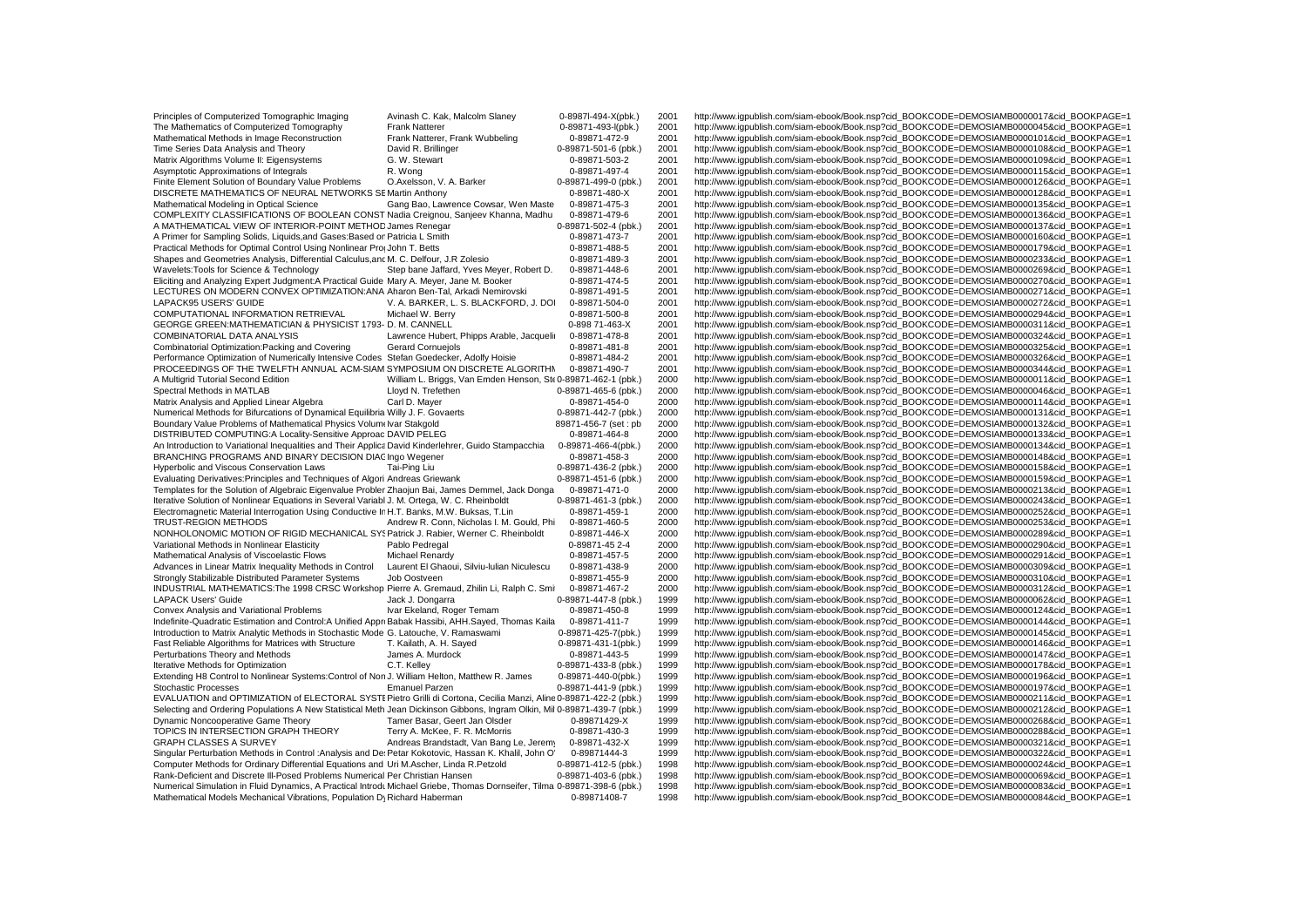| AFTERNOTES goes to GRADUATE SCHOOL Lectures or G. W. Stewart                                                                 |                                                      | 0-89871-404-4 (pbk.)   | 1998 | http://www.igpublish.com/siam-ebook/Book.nsp?cid_BOOKCODE=DEMOSIAMB0000099&cid_BOOKPAGE=1 |
|------------------------------------------------------------------------------------------------------------------------------|------------------------------------------------------|------------------------|------|-------------------------------------------------------------------------------------------|
| Optimal Control of Viscous Flow                                                                                              |                                                      | 0-89871-406-0          | 1998 | http://www.iqpublish.com/siam-ebook/Book.nsp?cid_BOOKCODE=DEMOSIAMB0000100&cid_BOOKPAGE=1 |
|                                                                                                                              | S. S. Sritharan                                      |                        |      |                                                                                           |
| Matrix Algorithms Volume I: Basic Decompositions                                                                             | G. W.Stewart                                         | 39871-414-1 (v. 1 : pb | 1998 | http://www.iqpublish.com/siam-ebook/Book.nsp?cid_BOOKCODE=DEMOSIAMB0000107&cid_BOOKPAGE=1 |
| Statistical Case Studies A Collaboration Between Academ Roxy Peck, Larry D. Haugh, Arnold Goodn 0-89871-421-4 (pbk.)         |                                                      |                        | 1998 | http://www.iqpublish.com/siam-ebook/Book.nsp?cid_BOOKCODE=DEMOSIAMB0000157&cid_BOOKPAGE=1 |
| Handbook of for the Mathematical Sciences Writing                                                                            | NICHOLAS J. HIGHAM                                   | 0-89871-420-6          | 1998 | http://www.iqpublish.com/siam-ebook/Book.nsp?cid_BOOKCODE=DEMOSIAMB0000195&cid_BOOKPAGE=1 |
| PLTMG:A Software Package far Solving Elliptic Partial                                                                        | Randolph E. Bank                                     | 0-89871-409-5(pbk.)    | 1998 | http://www.iqpublish.com/siam-ebook/Book.nsp?cid_BOOKCODE=DEMOSIAMB0000231&cid_BOOKPAGE=1 |
| Statistical Design and Analysis of Experiments                                                                               | Peter W. M. John                                     | 0-89871-427-3          | 1998 | http://www.iqpublish.com/siam-ebook/Book.nsp?cid_BOOKCODE=DEMOSIAMB0000232&cid_BOOKPAGE=1 |
| Classical Control Using H <sub>1</sub> Methods: An Introduction to De J. William Helton, Orlando Merino                      |                                                      | 0-89871-424-9          | 1998 | http://www.iqpublish.com/siam-ebook/Book.nsp?cid_BOOKCODE=DEMOSIAMB0000240&cid_BOOKPAGE=1 |
| Numerical Linear Algebra for High-Performance Computer Jack J.Dongarra, lain S.Duff, Danny C.Sor                             |                                                      | 0-89871-428-1          | 1998 | http://www.igpublish.com/siam-ebook/Book.nsp?cid_BOOKCODE=DEMOSIAMB0000241&cid_BOOKPAGE=1 |
| ARRACK:Users' Guide Solution of Large-Scale Eigenvalue R. B. Lehoucq, D. C. Sorensen, C. Yang                                |                                                      | 0-89871-407-9          | 1998 | http://www.igpublish.com/siam-ebook/Book.nsp?cid_BOOKCODE=DEMOSIAMB0000267&cid_BOOKPAGE=1 |
| Methods for Solving Systems of Nonlinear Equations                                                                           | WERNER C. RHEINBOLDT                                 | 0-89871-415-X          | 1998 | http://www.igpublish.com/siam-ebook/Book.nsp?cid_BOOKCODE=DEMOSIAMB0000287&cid_BOOKPAGE=1 |
| Statistical Case Studies A Collaboration Between Academ Roxy Peck, Larry D. Haugh, Arnold Goodn                              |                                                      | 0-89871-413-3          | 1998 | http://www.iqpublish.com/siam-ebook/Book.nsp?cid_BOOKCODE=DEMOSIAMB0000317&cid_BOOKPAGE=1 |
| WAVELETS AND THEIR APPLICATIONS                                                                                              | KOBAYASHI                                            | 0-89871-416-8          | 1998 | http://www.iqpublish.com/siam-ebook/Book.nsp?cid_BOOKCODE=DEMOSIAMB0000318&cid_BOOKPAGE=1 |
| An Introduction to Structured Population Dynamics                                                                            | J. M. Gushing                                        | 0-89871-417-6          | 1998 | http://www.iqpublish.com/siam-ebook/Book.nsp?cid_BOOKCODE=DEMOSIAMB0000319&cid_BOOKPAGE=1 |
| Classical Control Using H1[Methods: Theory, Optimization, J. William Helton, Orlando Merino                                  |                                                      | 0898714192             | 1998 | http://www.iqpublish.com/siam-ebook/Book.nsp?cid_BOOKCODE=DEMOSIAMB0000320&cid_BOOKPAGE=1 |
|                                                                                                                              |                                                      |                        |      |                                                                                           |
| <b>Engineering Reliability</b>                                                                                               | Richard E. Barlow                                    | 0-89871-405-2          | 1998 | http://www.igpublish.com/siam-ebook/Book.nsp?cid_BOOKCODE=DEMOSIAMB0000336&cid_BOOKPAGE=1 |
| COMPUTATIONAL INTEGRATION                                                                                                    | ARNOLD R. KROMMER, CHRISTOPH W. 0-89871-374-9 (pbk.) |                        | 1998 | http://www.iqpublish.com/siam-ebook/Book.nsp?cid_BOOKCODE=DEMOSIAMB0000341&cid_BOOKPAGE=1 |
| <b>LEARNING LATEX</b>                                                                                                        | DAVID F. GRIFFITHS, DESMOND J. HIGH                  | 0-89871-383-8          | 1997 | http://www.igpublish.com/siam-ebook/Book.nsp?cid_BOOKCODE=DEMOSIAMB0000001&cid_BOOKPAGE=1 |
| APPLIED NUMERICAL LINEAR ALGEBRA                                                                                             | James W. Demmel                                      | 0-89871-389-7 (pbk.)   | 1997 | http://www.iqpublish.com/siam-ebook/Book.nsp?cid_BOOKCODE=DEMOSIAMB0000025&cid_BOOKPAGE=1 |
| Statistical Case Studies for Industrial Process Improvemen Veronica Czitrom, Patrick D. Spagon                               |                                                      | 0-89871-394-3 (pbk.)   | 1997 | http://www.iqpublish.com/siam-ebook/Book.nsp?cid_BOOKCODE=DEMOSIAMB0000098&cid_BOOKPAGE=1 |
| Iterative Methods for Solving Linear Systems                                                                                 | Anne Greenbaum                                       | 0-89871-396-X (pbk.)   | 1997 | http://www.igpublish.com/siam-ebook/Book.nsp?cid_BOOKCODE=DEMOSIAMB0000138&cid_BOOKPAGE=1 |
| Wavelets: A Mathematical Tool for Signal Analysis                                                                            | Charles K. Chui                                      | 0-89871-384-6 (pbk.)   | 1997 | http://www.igpublish.com/siam-ebook/Book.nsp?cid_BOOKCODE=DEMOSIAMB0000176&cid_BOOKPAGE=1 |
| Introduction to Matrix Analysis: Second Edition                                                                              | Richard Bellman                                      | 0-89871-399-4          | 1997 | http://www.iqpublish.com/siam-ebook/Book.nsp?cid_BOOKCODE=DEMOSIAMB0000177&cid_BOOKPAGE=1 |
| PRIMAL-DUAL INTERIOR-POINT METHODS                                                                                           | Stephen J. Wright                                    | 0-89871-382-X (pbk.)   | 1997 | http://www.iqpublish.com/siam-ebook/Book.nsp?cid_BOOKCODE=DEMOSIAMB0000215&cid_BOOKPAGE=1 |
| Probability Theory and Combinatorial Optimization                                                                            | J. Michael Steele                                    | 0-89871-380-3(pbk.)    | 1997 | http://www.igpublish.com/siam-ebook/Book.nsp?cid_BOOKCODE=DEMOSIAMB0000229&cid_BOOKPAGE=1 |
| An Introduction to Inverse Scattering and Inverse Spectral Khosrow Chadan, David Cotton, Lassi Pai 0-89871-387-0(pbk.)       |                                                      |                        | 1997 | http://www.iqpublish.com/siam-ebook/Book.nsp?cid_BOOKCODE=DEMOSIAMB0000230&cid_BOOKPAGE=1 |
| ScaLAPACK Users' Guide                                                                                                       | L S. Blackford, J. Choi, A. Cleary, E. D'Aze         | 0-89871-397-8          | 1997 | http://www.iqpublish.com/siam-ebook/Book.nsp?cid_BOOKCODE=DEMOSIAMB0000239&cid_BOOKPAGE=1 |
| NUMERICAL LINEAR ALGEBRA                                                                                                     | LLOYD N. TREFETHEN, DAVID BAU, III                   | 0-89871-361-7          | 1997 | http://www.iqpublish.com/siam-ebook/Book.nsp?cid_BOOKCODE=DEMOSIAMB0000286&cid_BOOKPAGE=1 |
| <b>Linear Ordinary Differential Equations</b>                                                                                | Earl A. Coddington, Robert Carlson                   | 0-89871-388-9          | 1997 | http://www.iqpublish.com/siam-ebook/Book.nsp?cid_BOOKCODE=DEMOSIAMB0000307&cid_BOOKPAGE=1 |
| Numerical Methods for Unconstrained Optimization and Nc J. R Dennis, Jr., Robert B. Schnabel                                 |                                                      | 0-89871-364-1 (pbk)    | 1996 | http://www.iqpublish.com/siam-ebook/Book.nsp?cid_BOOKCODE=DEMOSIAMB0000035&cid_BOOKPAGE=1 |
| NUMERICAL METHODS FOR LEAST SQUARES PROBLIAKE BJORCK                                                                         |                                                      | 0-89871-360-9 (pbk.)   | 1996 | http://www.iqpublish.com/siam-ebook/Book.nsp?cid_BOOKCODE=DEMOSIAMB0000092&cid_BOOKPAGE=1 |
| AFTERNOTES on NUMERICAL ANALYSIS                                                                                             | G. W. Stewart                                        | 0-89871-362-5 (pbk.)   | 1996 | http://www.iqpublish.com/siam-ebook/Book.nsp?cid_BOOKCODE=DEMOSIAMB0000097&cid_BOOKPAGE=1 |
|                                                                                                                              | Richard E.Barlow, Frank Proschan                     |                        |      |                                                                                           |
| Mathematical Theory of Reliability                                                                                           |                                                      | 0-89871-369-2 (pbk.)   | 1996 | http://www.igpublish.com/siam-ebook/Book.nsp?cid_BOOKCODE=DEMOSIAMB0000122&cid_BOOKPAGE=1 |
| <b>Linear Differential Operators</b>                                                                                         | <b>Cornelius Lanczos</b>                             | 0-89871-370-6 (pbk.)   | 1996 | http://www.iqpublish.com/siam-ebook/Book.nsp?cid_BOOKCODE=DEMOSIAMB0000123&cid_BOOKPAGE=1 |
| Numerica solution of Initial-Value Problems in Differential-AK. E. Brenan, S. L. Campbell, L R. Petzold 0-89871-353-6 (pbk.) |                                                      |                        | 1996 | http://www.igpublish.com/siam-ebook/Book.nsp?cid_BOOKCODE=DEMOSIAMB0000142&cid_BOOKPAGE=1 |
| The Science of Computer Benchmarking                                                                                         | Roger W. Hockney                                     | 0-89871-363-3 (pbk.)   | 1996 | http://www.igpublish.com/siam-ebook/Book.nsp?cid_BOOKCODE=DEMOSIAMB0000143&cid_BOOKPAGE=1 |
| Applications Advanced on Architecture Computers                                                                              | <b>Greg Astfalk</b>                                  | 0-89871-368-4(pbk.)    | 1996 | http://www.igpublish.com/siam-ebook/Book.nsp?cid_BOOKCODE=DEMOSIAMB0000227&cid_BOOKPAGE=1 |
| <b>Probabilistic Expert Systems</b>                                                                                          | Glenn Shafer                                         | 0-89871-373-0 (pbk.)   | 1996 | http://www.iqpublish.com/siam-ebook/Book.nsp?cid_BOOKCODE=DEMOSIAMB0000228&cid_BOOKPAGE=1 |
| Lectures on Computations Finite Precision                                                                                    | Jack J. Dongarra                                     | 0-89871-358-7          | 1996 | http://www.igpublish.com/siam-ebook/Book.nsp?cid_BOOKCODE=DEMOSIAMB0000266&cid_BOOKPAGE=1 |
| <b>Robust Statistical Procedures</b>                                                                                         | Peter J. Huber                                       | 0-89871-379-X          | 1996 | http://www.iqpublish.com/siam-ebook/Book.nsp?cid_BOOKCODE=DEMOSIAMB0000306&cid_BOOKPAGE=1 |
| THE CAUCHY PROBLEM IN KINETIC THEORY                                                                                         | Robert T. Glassey                                    | 0898713676             | 1996 | http://www.iqpublish.com/siam-ebook/Book.nsp?cid_BOOKCODE=DEMOSIAMB0000315&cid_BOOKPAGE=1 |
| Solving Least Squares Problems                                                                                               | Charles L. Lawson, Richard J. Hanson                 | 0-89871-356-0 (pbk.)   | 1995 | http://www.iqpublish.com/siam-ebook/Book.nsp?cid_BOOKCODE=DEMOSIAMB0000018&cid_BOOKPAGE=1 |
| Iterative Methods for Linear and Nonlinear Equations                                                                         | C T. Kellev                                          | 0-89871-352-8(pbk.)    | 1995 | http://www.iqpublish.com/siam-ebook/Book.nsp?cid_BOOKCODE=DEMOSIAMB0000141&cid_BOOKPAGE=1 |
| Theoria Combinationis Observationum Erroribus Minimis C Carl Friedrich Gauss, G. W. Stewart                                  |                                                      | 0-89871-347-1 (pbk.)   | 1995 | http://www.igpublish.com/siam-ebook/Book.nsp?cid_BOOKCODE=DEMOSIAMB0000175&cid_BOOKPAGE=1 |
| Numerical Solution of Boundary Value Problems for Ordina Uri M.Ascher, Robert M.M.Mattheij, Robert                           |                                                      | 0-89871-354-4          | 1995 | http://www.igpublish.com/siam-ebook/Book.nsp?cid_BOOKCODE=DEMOSIAMB0000194&cid_BOOKPAGE=1 |
| The DFT:An Owner's Manual for the Discrete Fourier Trans William L. Briggs, Van Emden Henson                                 |                                                      | 0-89871-342-0          | 1995 | http://www.iqpublish.com/siam-ebook/Book.nsp?cid_BOOKCODE=DEMOSIAMB0000251&cid_BOOKPAGE=1 |
| DOMAIN-BASED PARALLELISM AND PROBLEM DECON David E. Keyes, Youcef Saad, Donald G. 1                                          |                                                      | 0-89871-348-X          | 1995 | http://www.iqpublish.com/siam-ebook/Book.nsp?cid_BOOKCODE=DEMOSIAMB0000285&cid_BOOKPAGE=1 |
| The Boundary Function Method for Singular Perturbation P Adelaida B. Vasil'eva, Valentin F. Butuzov,                         |                                                      | 0-89871-333-1          | 1995 | http://www.igpublish.com/siam-ebook/Book.nsp?cid_BOOKCODE=DEMOSIAMB0000304&cid_BOOKPAGE=1 |
| Navier-Stokes Equations and Nonlinear Functional Analysi Roger Temam                                                         |                                                      | 0-89871-340-4          | 1995 | http://www.igpublish.com/siam-ebook/Book.nsp?cid_BOOKCODE=DEMOSIAMB0000305&cid_BOOKPAGE=1 |
| Mathematical Aspects of Geometric Modeling                                                                                   | CHARLES A. MICCHELLI                                 | 0-89871-331-5          | 1995 | http://www.igpublish.com/siam-ebook/Book.nsp?cid_BOOKCODE=DEMOSIAMB0000314&cid_BOOKPAGE=1 |
| Industrial Mathematics A Course in Solving Real-World Pro Avner Friedman, Walter Littman                                     |                                                      | 0-89871-324-2          | 1994 | http://www.igpublish.com/siam-ebook/Book.nsp?cid_BOOKCODE=DEMOSIAMB0000096&cid_BOOKPAGE=1 |
| Linear Matrix Inequalities in System and Control Theory                                                                      | Stephen Boyd, Eric Feron, Laurent El Gha             | 0-89871-485-0          | 1994 | http://www.iqpublish.com/siam-ebook/Book.nsp?cid_BOOKCODE=DEMOSIAMB0000102&cid_BOOKPAGE=1 |
| Nonnegative Matrices in the Mathematical Sciences                                                                            | Abraham Berman, Robert J. Plemmons                   | 0-89871-321-8          | 1994 | http://www.igpublish.com/siam-ebook/Book.nsp?cid_BOOKCODE=DEMOSIAMB0000140&cid_BOOKPAGE=1 |
| Nonlinear Programming                                                                                                        | Otvi L Mangasarian                                   | 0-89871-341-2          | 1994 | http://www.iqpublish.com/siam-ebook/Book.nsp?cid_BOOKCODE=DEMOSIAMB0000156&cid_BOOKPAGE=1 |
| Russian-English English-Russian Dictionary on Probability, K. A. Borovkov                                                    |                                                      | 0-89871-316-1          | 1994 | http://www.iqpublish.com/siam-ebook/Book.nsp?cid_BOOKCODE=DEMOSIAMB0000210&cid_BOOKPAGE=1 |
| Templates for the Solution of Linear Systems: Building Bloc Richard Barrett, Michael Berry, Tony F. Ch                       |                                                      | 0-89871-328-5          | 1994 | http://www.iqpublish.com/siam-ebook/Book.nsp?cid_BOOKCODE=DEMOSIAMB0000226&cid_BOOKPAGE=1 |
|                                                                                                                              |                                                      |                        |      |                                                                                           |
| Designing Fair Curves and Surfaces: Shape Quality in Geo Nickolas S. Sapidis                                                 |                                                      | 0-89871-332-3          | 1994 | http://www.igpublish.com/siam-ebook/Book.nsp?cid_BOOKCODE=DEMOSIAMB0000238&cid_BOOKPAGE=1 |
| CONTEMPORARY PROBLEMS IN STATISTICAL PHYSIC George H. Weiss                                                                  |                                                      | 0-89871-323-4          | 1994 | http://www.iqpublish.com/siam-ebook/Book.nsp?cid_BOOKCODE=DEMOSIAMB0000250&cid_BOOKPAGE=1 |
| Ten Lectures on the Probabilistic Method Second Edition JOEL SPENCER                                                         |                                                      | 0898713250             | 1994 | http://www.iqpublish.com/siam-ebook/Book.nsp?cid_BOOKCODE=DEMOSIAMB0000265&cid_BOOKPAGE=1 |
| Interior-Point Polynomial Algorithms in Convex Programmir Yurii Nesterov, Arkadii Nemirovskii                                |                                                      | 0-89871-319-6          | 1994 | http://www.igpublish.com/siam-ebook/Book.nsp?cid_BOOKCODE=DEMOSIAMB0000295&cid_BOOKPAGE=1 |
| Transonic Aerodynamics Problems in Asymptotic Theory L. Pamela Cook                                                          |                                                      | 0-89871-310-2          | 1993 | http://www.igpublish.com/siam-ebook/Book.nsp?cid_BOOKCODE=DEMOSIAMB0000139&cid_BOOKPAGE=1 |
| Mathematical and Computational Techniques for Multilevel Ulrich Rude                                                         |                                                      | 0-89871-320-X          | 1993 | http://www.igpublish.com/siam-ebook/Book.nsp?cid_BOOKCODE=DEMOSIAMB0000165&cid_BOOKPAGE=1 |
| Optimization Software Guide                                                                                                  | Jorge J. More, Stephen J. Wright                     | 0-89871-322-6          | 1993 | http://www.igpublish.com/siam-ebook/Book.nsp?cid_BOOKCODE=DEMOSIAMB0000174&cid BOOKPAGE=1 |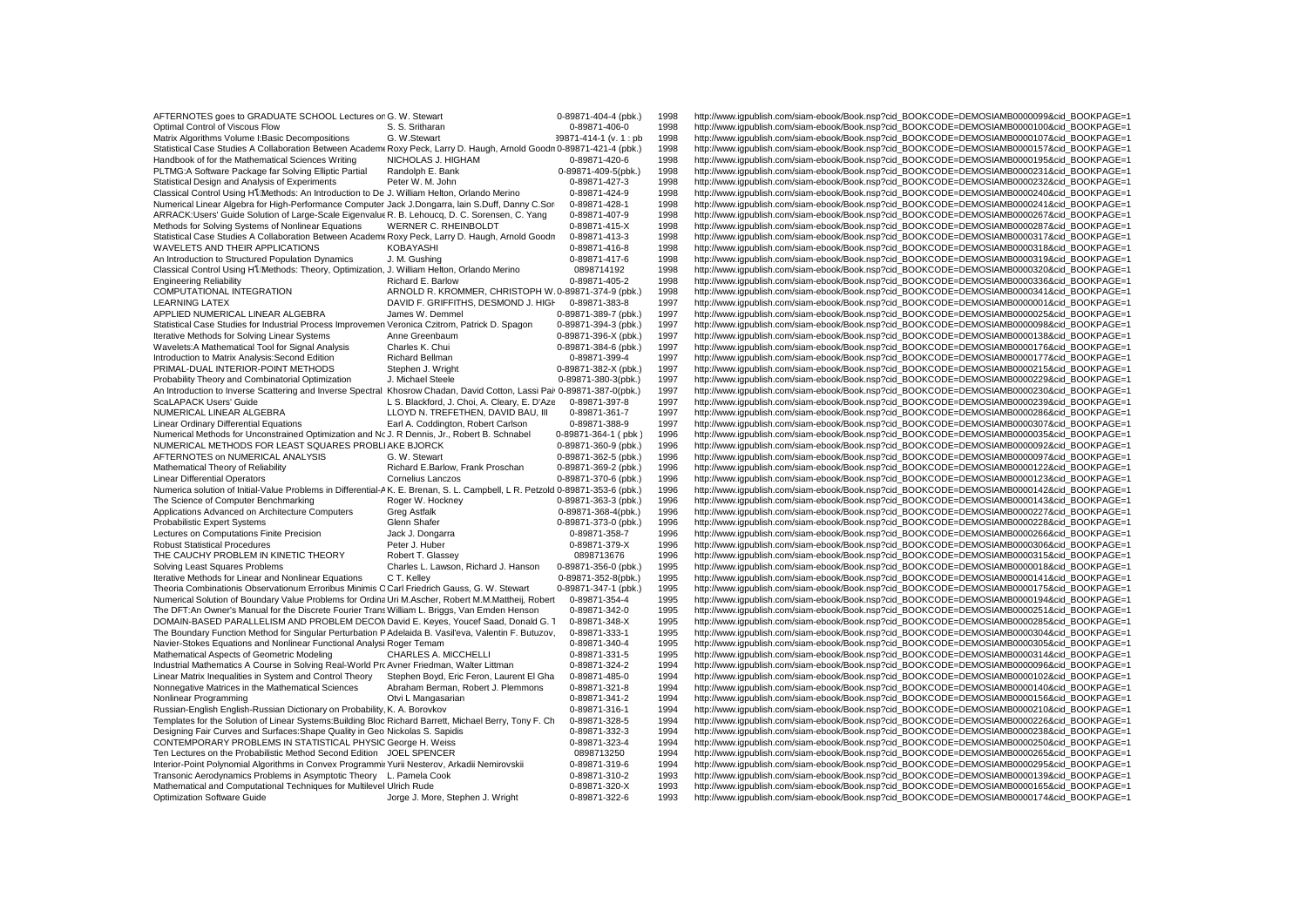| Knot Insertion and Deletion Algorithms for B-Spline Curves Ronald N. Goldman, Tom Lyche                                                                                   |                                            | 0-89871-306-4        | 1993 | http://www.iqpublish.com/siam-ebook/Book.nsp?cid_BOOKCODE=DEMOSIAMB0000225&cid_BOOKPAGE=1                                                                                              |
|---------------------------------------------------------------------------------------------------------------------------------------------------------------------------|--------------------------------------------|----------------------|------|----------------------------------------------------------------------------------------------------------------------------------------------------------------------------------------|
| PITMAN'S MEASURE OF CLOSENESS:A Comparison of Jerome P. Keating, Robert L. Mason, Pran                                                                                    |                                            | 0-89871-308-0        | 1993 | http://www.iqpublish.com/siam-ebook/Book.nsp?cid_BOOKCODE=DEMOSIAMB0000303&cid_BOOKPAGE=1                                                                                              |
| Ten Lectures on Wavelets                                                                                                                                                  | Rutgers University, AT&T Bell Laboratories | 0-89871-274-2        | 1992 | http://www.igpublish.com/siam-ebook/Book.nsp?cid_BOOKCODE=DEMOSIAMB0000023&cid_BOOKPAGE=1                                                                                              |
| Probability                                                                                                                                                               | Leo Breiman                                | 0-89871-296-3        | 1992 | http://www.iqpublish.com/siam-ebook/Book.nsp?cid_BOOKCODE=DEMOSIAMB0000064&cid_BOOKPAGE=1                                                                                              |
| An Introduction to Invariant Imbedding                                                                                                                                    | R. Bellman, G. M. Wing                     | 0-89871-304-8        | 1992 | http://www.iqpublish.com/siam-ebook/Book.nsp?cid_BOOKCODE=DEMOSIAMB0000155&cid_BOOKPAGE=1                                                                                              |
|                                                                                                                                                                           |                                            |                      |      |                                                                                                                                                                                        |
| Multilevel Projection Methods for Partial Differential Equatic Stephen F. McCormick                                                                                       |                                            | 0-89871-292-0        | 1992 | http://www.iqpublish.com/siam-ebook/Book.nsp?cid_BOOKCODE=DEMOSIAMB0000224&cid_BOOKPAGE=1                                                                                              |
| Computational Frameworks for the Fast Fourier Transform Charles Van Loan                                                                                                  |                                            | 0-89871-285-8        | 1992 | http://www.iqpublish.com/siam-ebook/Book.nsp?cid_BOOKCODE=DEMOSIAMB0000237&cid_BOOKPAGE=1                                                                                              |
| Mathematical Problems in Linear Viscoelasticity                                                                                                                           | Mauro Fabrizio, Angela Morro               | 0-89871-266-1        | 1992 | http://www.igpublish.com/siam-ebook/Book.nsp?cid_BOOKCODE=DEMOSIAMB0000249&cid_BOOKPAGE=1                                                                                              |
| Random Number Generation and Quasi-Monte Carlo Meth Harald Niederreiter                                                                                                   |                                            | 0-89871-295-5        | 1992 | http://www.igpublish.com/siam-ebook/Book.nsp?cid_BOOKCODE=DEMOSIAMB0000263&cid_BOOKPAGE=1                                                                                              |
| Control and Estimation in Distributed Parameter Systems H. T. Banks                                                                                                       |                                            | 0-89871-297-1        | 1992 | http://www.igpublish.com/siam-ebook/Book.nsp?cid_BOOKCODE=DEMOSIAMB0000264&cid_BOOKPAGE=1                                                                                              |
| Curve and Surface Design                                                                                                                                                  | Hans Hagen                                 | 0-89871-281-5        | 1992 | http://www.iqpublish.com/siam-ebook/Book.nsp?cid_BOOKCODE=DEMOSIAMB0000282&cid_BOOKPAGE=                                                                                               |
| Topics in Surface Modeling                                                                                                                                                | Hans Hagen                                 | 0-89871-282-3        | 1992 | http://www.igpublish.com/siam-ebook/Book.nsp?cid_BOOKCODE=DEMOSIAMB0000283&cid_BOOKPAGE=1                                                                                              |
| SINC METHODS: for Quadrature and Differential Equations John Lund, Kenneth L. Bowers                                                                                      |                                            | 0-89871-298-X        | 1992 | http://www.iqpublish.com/siam-ebook/Book.nsp?cid_BOOKCODE=DEMOSIAMB0000284&cid_BOOKPAGE=1                                                                                              |
| Handbook for Matrix Computations, FRONTIERS IN APPL Thomas F. Coleman, Charles Van Loan                                                                                   |                                            | 0-89871-227-0        | 1991 | http://www.igpublish.com/siam-ebook/Book.nsp?cid_BOOKCODE=DEMOSIAMB0000081&cid_BOOKPAGE=1                                                                                              |
| <b>Ordinary Differential Equations</b>                                                                                                                                    | George R Carrier, Carl E. Pearson          | 0-89871-265-3        | 1991 | http://www.igpublish.com/siam-ebook/Book.nsp?cid_BOOKCODE=DEMOSIAMB0000121&cid_BOOKPAGE=1                                                                                              |
| Mathematical Aspects of Numerical Grid Generation                                                                                                                         | Jose E. Castillo                           | 0-89871-267-X        | 1991 | http://www.iqpublish.com/siam-ebook/Book.nsp?cid_BOOKCODE=DEMOSIAMB0000164&cid_BOOKPAGE='                                                                                              |
| The Total Least Squares Problem Computational Aspects : Sabine Van Huffel, Joos Vandewalle                                                                                |                                            | 0-89871-275-0        | 1991 | http://www.igpublish.com/siam-ebook/Book.nsp?cid_BOOKCODE=DEMOSIAMB0000223&cid_BOOKPAGE=1                                                                                              |
| A PRIMER ON INTEGRAL EQUATIONS OF THE FIRST K G. MILTON WING, JOHN D. ZAHRT                                                                                               |                                            | 0-89871-263-7        | 1991 | http://www.iqpublish.com/siam-ebook/Book.nsp?cid_BOOKCODE=DEMOSIAMB0000248&cid_BOOKPAGE=1                                                                                              |
| VORTEX METHODS AND VORTEX MOTION                                                                                                                                          | KARL E. GUSTAFSON, JAMES A. SETHI/         | 0-89871-258-0        | 1991 | http://www.iqpublish.com/siam-ebook/Book.nsp?cid_BOOKCODE=DEMOSIAMB0000302&cid_BOOKPAGE=1                                                                                              |
| Optimization and Nonsmooth Analysis                                                                                                                                       | Frank H. Clarke                            | 0-89871-256-4        | 1990 | http://www.igpublish.com/siam-ebook/Book.nsp?cid_BOOKCODE=DEMOSIAMB0000120&cid_BOOKPAGE=1                                                                                              |
| Numerical Analysis A Second Course                                                                                                                                        | James M. Ortega                            | 0-89871-250-5 (pbk.) | 1990 | http://www.igpublish.com/siam-ebook/Book.nsp?cid_BOOKCODE=DEMOSIAMB0000130&cid_BOOKPAGE=1                                                                                              |
| Problems in Applied Mathematics: Selections from SIAM Re Murray S. Klamkin                                                                                                |                                            | 0-89871-259-9        | 1990 | http://www.igpublish.com/siam-ebook/Book.nsp?cid_BOOKCODE=DEMOSIAMB0000154&cid_BOOKPAGE=1                                                                                              |
| Electro-Diffusion of lons                                                                                                                                                 | <b>Isaak Rubinstein</b>                    | 0-89871-245-9        | 1990 | http://www.iqpublish.com/siam-ebook/Book.nsp?cid_BOOKCODE=DEMOSIAMB0000191&cid_BOOKPAGE=1                                                                                              |
| Nonlinear Programming: Sequential Unconstrained Minimiz Anthony V Fiacco, Garth P. McCormick                                                                              |                                            | 0-89871-254-8        | 1990 | http://www.igpublish.com/siam-ebook/Book.nsp?cid_BOOKCODE=DEMOSIAMB0000192&cid_BOOKPAGE=1                                                                                              |
|                                                                                                                                                                           |                                            | 0-89871-257-2        | 1990 |                                                                                                                                                                                        |
| Scientific Computation on Mathematical Problems and Cor RICHARD S. VARGA<br>Nonparametric Function Estimation, Modeling, and Simulati James R. Thompson, Richard A. Tapia |                                            | 0-89871-261-0        | 1990 | http://www.igpublish.com/siam-ebook/Book.nsp?cid_BOOKCODE=DEMOSIAMB0000193&cid_BOOKPAGE=1<br>http://www.iqpublish.com/siam-ebook/Book.nsp?cid_BOOKCODE=DEMOSIAMB0000262&cid_BOOKPAGE=1 |
|                                                                                                                                                                           |                                            |                      | 1990 |                                                                                                                                                                                        |
| Parallel Algorithms for Matrix Computations                                                                                                                               | K. A. Gallivan, Michael T. Heath, Esmond I | 0-89871-260-2        |      | http://www.iqpublish.com/siam-ebook/Book.nsp?cid_BOOKCODE=DEMOSIAMB0000281&cid_BOOKPAGE='                                                                                              |
| Multilevel Adaptive Methods for Partial Differential Equatior Stephen F. McCormick                                                                                        |                                            | 0-89871-247-5        | 1989 | http://www.iqpublish.com/siam-ebook/Book.nsp?cid_BOOKCODE=DEMOSIAMB0000173&cid_BOOKPAGE=1                                                                                              |
| Combinatorial Algorithms: An Update                                                                                                                                       | <b>HERBERTS, WILF</b>                      | 0-89871-231-9        | 1989 | http://www.iqpublish.com/siam-ebook/Book.nsp?cid_BOOKCODE=DEMOSIAMB0000208&cid_BOOKPAGE=1                                                                                              |
| Boundary Stabilization of Thin Plates                                                                                                                                     | John E. Lagnese                            | 0-89871-237-8        | 1989 | http://www.iqpublish.com/siam-ebook/Book.nsp?cid_BOOKCODE=DEMOSIAMB0000209&cid_BOOKPAGE=1                                                                                              |
| Symbolic Computation Applications to Scientific Computinc Robert Grossman                                                                                                 |                                            | 0-89871-239-4        | 1989 | http://www.iqpublish.com/siam-ebook/Book.nsp?cid_BOOKCODE=DEMOSIAMB0000221&cid_BOOKPAGE=1                                                                                              |
| The Method of Equivalence and Its Applications                                                                                                                            | Robert B. Gardner                          | 0-89871-240-8        | 1989 | http://www.iqpublish.com/siam-ebook/Book.nsp?cid_BOOKCODE=DEMOSIAMB0000222&cid_BOOKPAGE='                                                                                              |
| Methods of Dynamic and Nonsmooth Optimization                                                                                                                             | FRANK H. CLARKE                            | 0-89871-241-6        | 1989 | http://www.igpublish.com/siam-ebook/Book.nsp?cid_BOOKCODE=DEMOSIAMB0000261&cid_BOOKPAGE=1                                                                                              |
| Augmented Lagrangian and Operator-Splitting Methods in Roland Glowinski, Patrick Le Tallec                                                                                |                                            | 0-89871-230-0        | 1989 | http://www.iqpublish.com/siam-ebook/Book.nsp?cid_BOOKCODE=DEMOSIAMB0000280&cid_BOOKPAGE=1                                                                                              |
| Feasible Computations and Provable Complexity Propertie JURIS HARTMANIS                                                                                                   |                                            | 0-89871-027-8        | 1989 | http://www.igpublish.com/siam-ebook/Book.nsp?cid_BOOKCODE=DEMOSIAMB0000297&cid_BOOKPAGE=1                                                                                              |
| Stochastic Processes in the Neurosciences                                                                                                                                 | HENRY C. TUCKWELL                          | 0-89871-232-7        | 1989 | http://www.igpublish.com/siam-ebook/Book.nsp?cid_BOOKCODE=DEMOSIAMB0000301&cid_BOOKPAGE=1                                                                                              |
| The Symmetric Eigenvalue Problem                                                                                                                                          | Beresford N. Parlett                       | 0-89871-402-8        | 1989 | http://www.igpublish.com/siam-ebook/Book.nsp?cid_BOOKCODE=DEMOSIAMB0000316&cid_BOOKPAGE=1                                                                                              |
| Mathematics Applied to Deterministic Problems in the Natu C. C. Lin, L. A. Segel, G. H. Handelman                                                                         |                                            | 0-89871-229-7        | 1988 | http://www.igpublish.com/siam-ebook/Book.nsp?cid_BOOKCODE=DEMOSIAMB0000082&cid_BOOKPAGE=1                                                                                              |
| Dynamics of Internal Layers and Diffusive Interfaces                                                                                                                      | PAUL C. FIFE                               | 0-89871-225-4        | 1988 | http://www.iqpublish.com/siam-ebook/Book.nsp?cid_BOOKCODE=DEMOSIAMB0000220&cid_BOOKPAGE='                                                                                              |
| <b>Multivariate Splines</b>                                                                                                                                               | CHARLES K. CHUI                            | 0-89871-226-2        | 1988 | http://www.iqpublish.com/siam-ebook/Book.nsp?cid_BOOKCODE=DEMOSIAMB0000236&cid_BOOKPAGE=1                                                                                              |
| Contact Problems in Elasticity: A Study of Variational Inequa N. Kikuchi, J. T. Oden                                                                                      |                                            | 0-89871-468-0        | 1988 | http://www.iqpublish.com/siam-ebook/Book.nsp?cid_BOOKCODE=DEMOSIAMB0000292&cid_BOOKPAGE=1                                                                                              |
| MULTIGRID METHODS                                                                                                                                                         | Stephen F. McCormick                       | 0-89871-214-9        | 1987 | http://www.iqpublish.com/siam-ebook/Book.nsp?cid_BOOKCODE=DEMOSIAMB0000119&cid_BOOKPAGE=1                                                                                              |
| Mathematical Modelling:Classroom Notes in Applied Mathe Murray S. Klamkin                                                                                                 |                                            | 0-89871-204-1        | 1987 | http://www.iqpublish.com/siam-ebook/Book.nsp?cid_BOOKCODE=DEMOSIAMB0000260&cid_BOOKPAGE=1                                                                                              |
| Multivariate Approximation Theory:Selected Topics                                                                                                                         | E. WARD CHENEY                             | 0-89871-207-6        | 1986 | http://www.igpublish.com/siam-ebook/Book.nsp?cid_BOOKCODE=DEMOSIAMB0000207&cid_BOOKPAGE=1                                                                                              |
| An Algorithmic Theory of Numbers, Graphs and Convexity Luszle Lovusz                                                                                                      |                                            | 0-89871-203-3        | 1986 | http://www.iqpublish.com/siam-ebook/Book.nsp?cid_BOOKCODE=DEMOSIAMB0000300&cid_BOOKPAGE=1                                                                                              |
| THE MATHEMATICS OF COMBUSTION                                                                                                                                             | JOHN D.BUCKMASTER                          | 0-89871-053-7        | 1985 | http://www.iqpublish.com/siam-ebook/Book.nsp?cid_BOOKCODE=DEMOSIAMB0000118&cid_BOOKPAGE=1                                                                                              |
| Analytical and Numerical Methods for Volterra Equations                                                                                                                   | Peter Linz                                 | 0-89871-198-3        | 1985 | http://www.igpublish.com/siam-ebook/Book.nsp?cid_BOOKCODE=DEMOSIAMB0000153&cid_BOOKPAGE=1                                                                                              |
| Solution of Partial Differential Equations on Vector and Par James M. Ortega, Robert G. Voigt                                                                             |                                            | 0-89871-055-3        | 1985 | http://www.igpublish.com/siam-ebook/Book.nsp?cid_BOOKCODE=DEMOSIAMB0000169&cid_BOOKPAGE=1                                                                                              |
| Theory and Applications of Sequential Nonparametrics                                                                                                                      | PRANAB KUMAR SEN                           | 0-89871-051-0        | 1985 | http://www.igpublish.com/siam-ebook/Book.nsp?cid_BOOKCODE=DEMOSIAMB0000218&cid_BOOKPAGE=1                                                                                              |
| Solitons in Mathematics and Physics                                                                                                                                       | ALAN C. NEWELL                             | 0-89871-196-7        | 1985 | http://www.iqpublish.com/siam-ebook/Book.nsp?cid_BOOKCODE=DEMOSIAMB0000219&cid_BOOKPAGE=1                                                                                              |
|                                                                                                                                                                           |                                            | 0-89871-193-2        | 1984 |                                                                                                                                                                                        |
| Foundations of Stochastic Differential Equations in Infinite I KIYOSI ITO                                                                                                 |                                            |                      |      | http://www.iqpublish.com/siam-ebook/Book.nsp?cid_BOOKCODE=DEMOSIAMB0000190&cid_BOOKPAGE=1                                                                                              |
| Large Deviations and Applications                                                                                                                                         | S. R. S. VARADHAN                          | 0898711894           | 1984 | http://www.iqpublish.com/siam-ebook/Book.nsp?cid_BOOKCODE=DEMOSIAMB0000299&cid_BOOKPAGE=1                                                                                              |
| Numerical Solution of Elliptic Problems                                                                                                                                   | Garrett Birkhoff, Robert E. Lynch          | 0-89871-476-1        | 1984 | http://www.iqpublish.com/siam-ebook/Book.nsp?cid_BOOKCODE=DEMOSIAMB0000323&cid_BOOKPAGE=1                                                                                              |
| Data Structures and Network Algorithms                                                                                                                                    | Robert Endre Tarjan                        | 0-89871-187-8        | 1983 | http://www.iqpublish.com/siam-ebook/Book.nsp?cid_BOOKCODE=DEMOSIAMB0000034&cid_BOOKPAGE=1                                                                                              |
| Branching in the Presence of Symmetry                                                                                                                                     | D. H. SATTINGER                            | 0-89871-182-7        | 1983 | http://www.iqpublish.com/siam-ebook/Book.nsp?cid_BOOKCODE=DEMOSIAMB0000204&cid_BOOKPAGE=1                                                                                              |
| Quantile Processes with Statistical Applications                                                                                                                          | MIKLOS CSORGO                              | 0-89871-185-1        | 1983 | http://www.igpublish.com/siam-ebook/Book.nsp?cid_BOOKCODE=DEMOSIAMB0000205&cid_BOOKPAGE=1                                                                                              |
| <b>Competition Models in Population Biology</b>                                                                                                                           | Paul Waltman                               | 0-89871-188-6        | 1983 | http://www.iqpublish.com/siam-ebook/Book.nsp?cid_BOOKCODE=DEMOSIAMB0000206&cid_BOOKPAGE=1                                                                                              |
| THE MATHEMATICS OF RESERVOIR SIMULATION                                                                                                                                   | RICHARD E. EWING,                          | 0-89871-192-4        | 1983 | http://www.iqpublish.com/siam-ebook/Book.nsp?cid_BOOKCODE=DEMOSIAMB0000247&cid_BOOKPAGE=1                                                                                              |
| Lectures on Mathematical Combustion                                                                                                                                       | J. D. BUCKMASTER, G. S. S. LUDFORD         | 0-89871-186-X        | 1983 | http://www.igpublish.com/siam-ebook/Book.nsp?cid_BOOKCODE=DEMOSIAMB0000313&cid_BOOKPAGE=1                                                                                              |
| The Jackknife, the Bootstrap and Other Resampling Plans BRADLEY EFRON                                                                                                     |                                            | 0-89871-179-7        | 1982 | http://www.igpublish.com/siam-ebook/Book.nsp?cid_BOOKCODE=DEMOSIAMB0000080&cid_BOOKPAGE=1                                                                                              |
| Nonlinear Renewal Theory in Sequential Analysis                                                                                                                           | MICHAEL WOODROOFE                          | 0-89871-180-0        | 1982 | http://www.iqpublish.com/siam-ebook/Book.nsp?cid_BOOKCODE=DEMOSIAMB0000298&cid_BOOKPAGE=1                                                                                              |
| FOURIER ANALYSIS OF NUMERICAL APPROXIMATION Robert Vichnevetsky, John B. Bowles                                                                                           |                                            | 0-89871-392-7        | 1982 | http://www.igpublish.com/siam-ebook/Book.nsp?cid_BOOKCODE=DEMOSIAMB0000308&cid_BOOKPAGE=1                                                                                              |
| Approximation of Population Processes                                                                                                                                     | THOMAS G. KURTZ                            | 0-89871-169-X        | 1981 | http://www.igpublish.com/siam-ebook/Book.nsp?cid_BOOKCODE=DEMOSIAMB0000163&cid_BOOKPAGE=1                                                                                              |